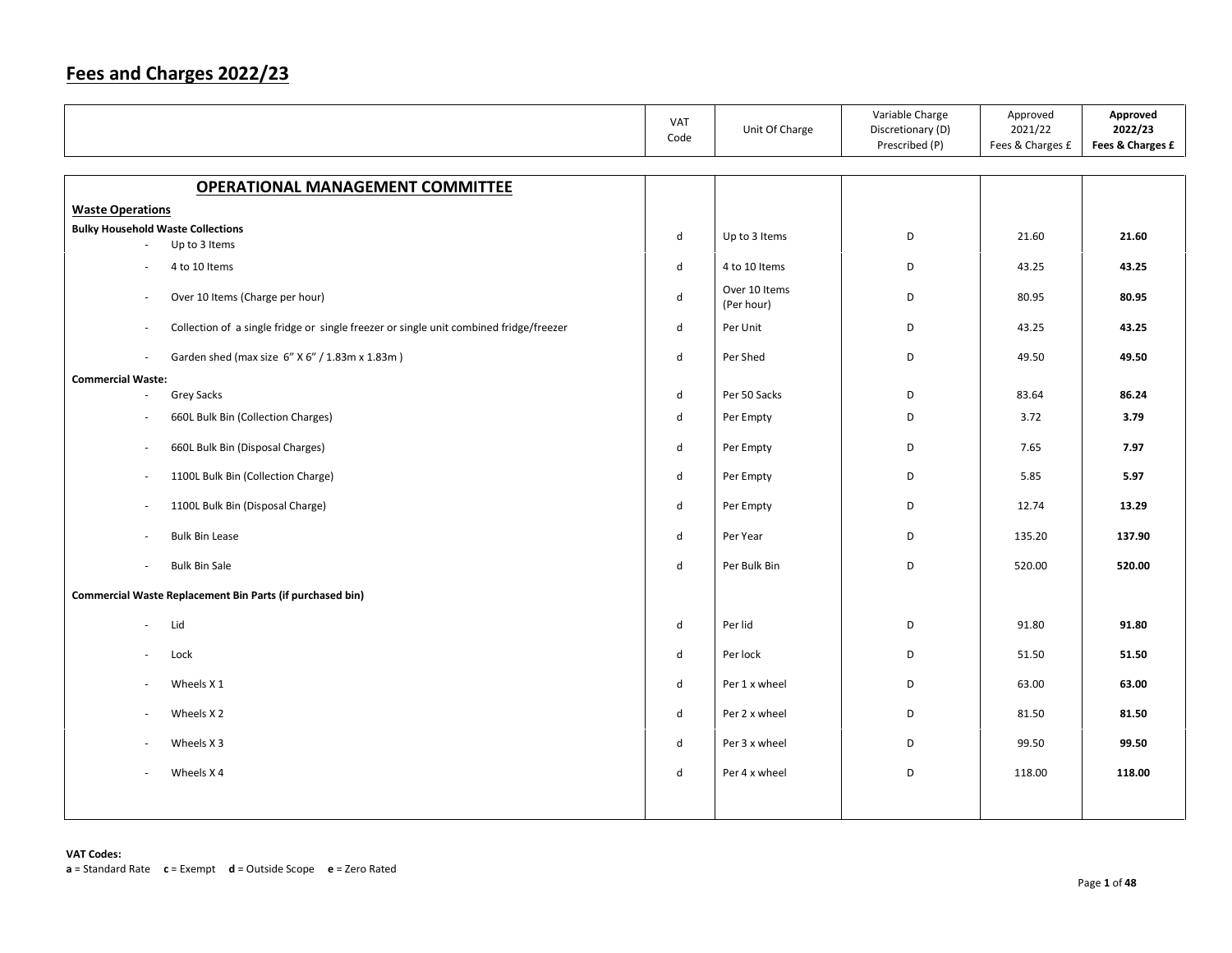|                              |                                                                                                                      | VAT<br>Code | Unit Of Charge | Variable Charge<br>Discretionary (D)<br>Prescribed (P) | Approved<br>2021/22<br>Fees & Charges £ | Approved<br>2022/23<br>Fees & Charges £ |
|------------------------------|----------------------------------------------------------------------------------------------------------------------|-------------|----------------|--------------------------------------------------------|-----------------------------------------|-----------------------------------------|
| <b>Schedule 2 Waste</b>      |                                                                                                                      |             |                |                                                        |                                         |                                         |
|                              | Grey Sacks                                                                                                           | d           | Per 50 Sacks   | D                                                      | 43.10                                   | 43.96                                   |
|                              | 660L Bulk Bin                                                                                                        | d           | Per Empty      | D                                                      | 3.72                                    | 3.79                                    |
| $\sim$                       | 1100L Bulk Bin                                                                                                       | d           | Per Empty      | D                                                      | 5.85                                    | 5.97                                    |
|                              | <b>Bulk Bin Lease</b>                                                                                                | d           | Per Year       | D                                                      | 135.20                                  | 137.90                                  |
|                              | <b>Bulk Bin Sale</b>                                                                                                 | d           | Per Bulk Bin   | D                                                      | 520.00                                  | 520.00                                  |
| <b>Recycling 4 Business:</b> |                                                                                                                      |             |                |                                                        |                                         |                                         |
|                              | Blue Sacks-Paper/Card                                                                                                | d           | Per 50 Sacks   | D                                                      | 47.65                                   | 48.60                                   |
|                              |                                                                                                                      |             |                |                                                        |                                         |                                         |
| <b>Wheeled Bin Rates:</b>    |                                                                                                                      |             |                |                                                        |                                         |                                         |
| $\overline{\phantom{a}}$     | Provision of Green Box to household still on original recycling scheme                                               | N/A         |                | D                                                      | Free                                    | Free                                    |
| $\overline{\phantom{a}}$     | Provision of Blue Bag to household still on original recycling scheme                                                | N/A         |                | D                                                      | Free                                    | Free                                    |
| $\overline{\phantom{a}}$     | Provision of one Wheeled bin (grey, green, blue or brown) at new build properties                                    | d           | Per Bin        | D                                                      | 34.00                                   | 34.00                                   |
| $\overline{\phantom{a}}$     | Provision of full set of wheeled bins (grey, green, blue and brown) at a new build property                          | d           | Per Set        | D                                                      | 105.00                                  | 105.00                                  |
| $\overline{\phantom{a}}$     | Provision of full set of three wheeled bins (grey, blue and brown) at a new build property                           | d           | Per Set        | D                                                      | 80.00                                   | 80.00                                   |
| $\overline{\phantom{a}}$     | Provision of lost, stolen, damaged or additional (if eligible) wheeled bin including delivery                        | d           | Per Bin        | D                                                      | 34.00                                   | 34.00                                   |
| $\overline{\phantom{a}}$     | Provision of lost, stolen, damaged grey and green wheeled bins lid or wheels (including delivery<br>and fitting)     | d           | Per Bin        | D                                                      | 13.75                                   | 13.75                                   |
| $\sim$                       | Provision of second hand replacement bin (grey, green, blue or brown) where available                                | d           | Per Bin        | D                                                      | 17.00                                   | 17.00                                   |
| $\overline{\phantom{a}}$     | Provision of a bulk bin to multiple-occupancy properties for recycling                                               | d           | Per bin        | D                                                      | 510.00                                  | 510.00                                  |
| $\overline{\phantom{a}}$     | Provision of a bulk bin to multiple-occupancy properties for the collection of residual waste                        | d           | Per bin        | D                                                      | 510.00                                  | 510.00                                  |
|                              | Provision of two black sacks per week to properties unsuitable for wheeled bins for collection of<br>residual waste. | N/A         | Per 2 Sacks    | D                                                      | Free                                    | Free                                    |
|                              |                                                                                                                      |             |                |                                                        |                                         |                                         |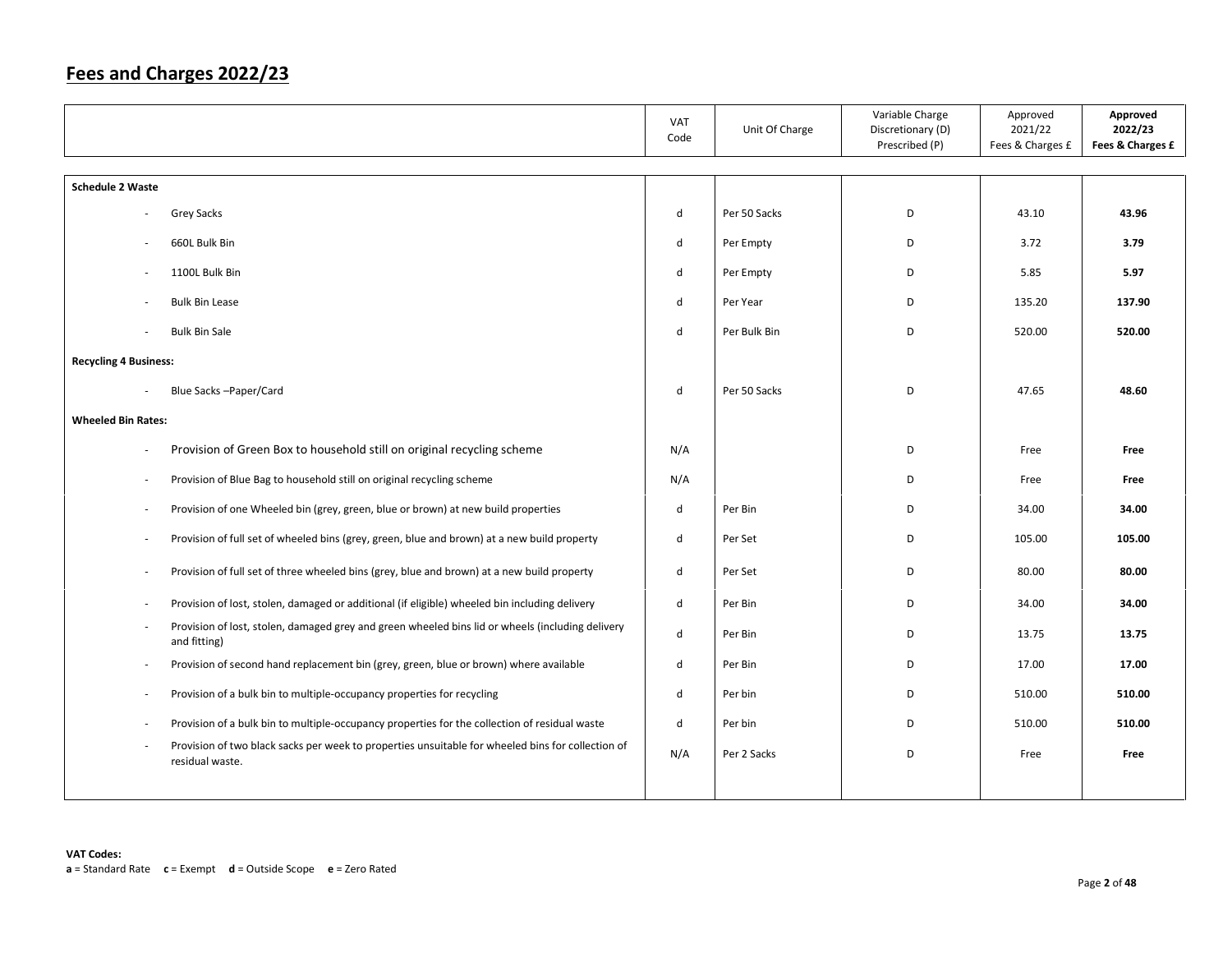|                                                                    | VAT<br>Code  | Unit Of Charge | Variable Charge<br>Discretionary (D)<br>Prescribed (P) | Approved<br>2021/22<br>Fees & Charges £ | Approved<br>2022/23<br>Fees & Charges £ |
|--------------------------------------------------------------------|--------------|----------------|--------------------------------------------------------|-----------------------------------------|-----------------------------------------|
|                                                                    |              |                |                                                        |                                         |                                         |
|                                                                    |              |                |                                                        |                                         |                                         |
| <b>Green Waste Subscription Service:</b>                           |              |                |                                                        |                                         |                                         |
| Annual Subscription Fee                                            | $\sf d$      | Per 240L bin   | D                                                      | 30.00                                   | 35.00                                   |
| Charges for replacement subscription sticker                       | ${\sf d}$    | Per sticker    | D                                                      | 5.00                                    | 5.00                                    |
|                                                                    |              |                |                                                        |                                         |                                         |
| <b>Fleet Management Services:</b>                                  |              |                |                                                        |                                         |                                         |
| MOT Class $1 -$ One off customer                                   | d            | Per MOT        | P                                                      | 25.00                                   | 25.00                                   |
| MOT Class 1 - Motor Trade Customers                                | $\sf d$      | Per MOT        | P                                                      | 25.00                                   | 25.00                                   |
| MOT Class 1 - FBC Staff, relatives, members                        | $\mathsf{d}$ | Per MOT        | P                                                      | 25.00                                   | 25.00                                   |
| MOT Class 2 - One off customer                                     | $\sf d$      | Per MOT        | P                                                      | 25.00                                   | 25.00                                   |
| MOT Class 2 - Motor Trade Customers                                | d            | Per MOT        | P                                                      | 25.00                                   | 25.00                                   |
| MOT Class 2 - FBC Staff, relatives, members                        | d            | Per MOT        | P                                                      | 25.00                                   | 25.00                                   |
| MOT Class 3 - One off customer                                     | $\mathsf{d}$ | Per MOT        | P                                                      | 35.00                                   | 35.00                                   |
| MOT Class 3 - Motor Trade Customers                                | d            | Per MOT        | P                                                      | 35.00                                   | 35.00                                   |
| MOT Class 3 - FBC Staff, relatives, members                        | ${\sf d}$    | Per MOT        | P                                                      | 35.00                                   | 35.00                                   |
| MOT Class 4 - One off Customer                                     | d            | Per MOT        | р                                                      | 42.00                                   | 42.00                                   |
| MOT Class 4 - Motor Trade Customers                                | ${\sf d}$    | Per MOT        | P                                                      | 37.00                                   | 37.00                                   |
| MOT Class 4 - FBC Staff, relatives, members                        | d            | Per MOT        | P                                                      | 37.00                                   | 37.00                                   |
| MOT Class 4 - Repeat customers (5 or more tests in 12 months)      | ${\sf d}$    | Per MOT        | P                                                      | 37.00                                   | 37.00                                   |
| MOT Class 4 - Fylde Licenced Taxi-drivers (must be FBC registered) | d            | Per MOT        | P                                                      | 37.00                                   | 37.00                                   |
| MOT Class 5 - One off Customer                                     | d            | Per MOT        | P                                                      | 55.00                                   | 55.00                                   |
| MOT Class 5 - Motor Trade Customers                                | $\mathsf{d}$ | Per MOT        | P                                                      | 50.00                                   | 50.00                                   |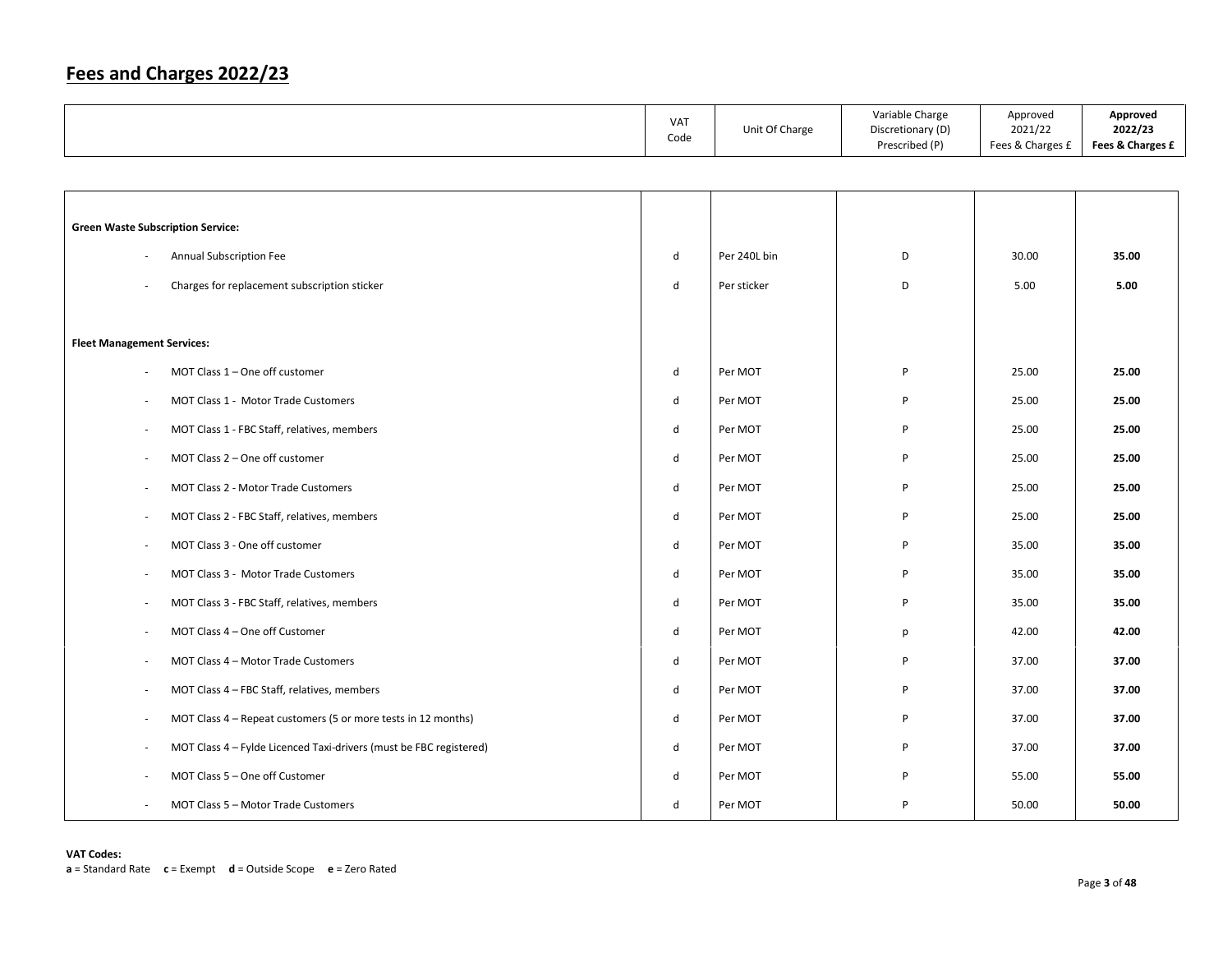|                                                                                                                                                                                                                         | VAT<br>Code | Unit Of Charge              | Variable Charge<br>Discretionary (D)<br>Prescribed (P) | Approved<br>2021/22<br>Fees & Charges £ | Approved<br>2022/23<br>Fees & Charges £ |
|-------------------------------------------------------------------------------------------------------------------------------------------------------------------------------------------------------------------------|-------------|-----------------------------|--------------------------------------------------------|-----------------------------------------|-----------------------------------------|
| <b>Fleet Management Services continued:</b>                                                                                                                                                                             |             |                             |                                                        |                                         |                                         |
| MOT Class 5 - FBC Staff, relatives, members                                                                                                                                                                             | d           | Per MOT                     | P                                                      | 50.00                                   | 50.00                                   |
| MOT Class 5 – Repeat customers (5 or more tests in 12 months)<br>$\overline{\phantom{a}}$                                                                                                                               | d           | Per MOT                     | P                                                      | 50.00                                   | 50.00                                   |
| MOT Class 7 - One off customer                                                                                                                                                                                          | d           | Per MOT                     | P                                                      | 55.00                                   | 55.00                                   |
| MOT Class 7 - Motor Trade Customer                                                                                                                                                                                      | d           | Per MOT                     | P                                                      | 50.00                                   | 50.00                                   |
| MOT Class 7 - FBC Staff, relatives, members                                                                                                                                                                             | d           | Per MOT                     | P                                                      | 50.00                                   | 50.00                                   |
| MOT Class 7 - Repeat Customers                                                                                                                                                                                          | d           | Per MOT                     | P                                                      | 50.00                                   | 50.00                                   |
| Taxi Test - Retest (If applicable)                                                                                                                                                                                      | d           | Per MOT                     | D                                                      | 18.50                                   | 18.50                                   |
| Minor Repairs - Labour Per hour (Plus parts)                                                                                                                                                                            | a           | Per hour labour             | D                                                      | 37.00                                   | 37.00                                   |
| Use of Diagnostics                                                                                                                                                                                                      | a           | Per Use                     | D                                                      | 40.00                                   | 40.00                                   |
| <b>Public Conveniences</b>                                                                                                                                                                                              |             |                             |                                                        |                                         |                                         |
| Public convenience charge                                                                                                                                                                                               | a           | Per Use                     | D                                                      | 0.20                                    | 0.40                                    |
| Dog Control Charges:                                                                                                                                                                                                    |             |                             |                                                        |                                         |                                         |
| Cost of collection and kennelling                                                                                                                                                                                       | d           | Per Day                     | D                                                      | 20.00                                   | 20.00                                   |
| Cost to collect stray dog from Kennels                                                                                                                                                                                  | d           | Per Collection of Stray     | D                                                      | 70.00                                   | 70.00                                   |
| Cost of return of stray dog by dog warden                                                                                                                                                                               | d           | Per Return of Stray         | D                                                      | 30.00                                   | 30.00                                   |
| Fixed Penalty Notice for PSPO Breach                                                                                                                                                                                    | d           | Per Fixed Penalty<br>Notice | P                                                      | 100.00                                  | 100.00                                  |
| <b>Land Charges</b>                                                                                                                                                                                                     |             |                             |                                                        |                                         |                                         |
| Note: Land Charges Fees will be in accordance with Local Authority Property Search Services Costing and Guidance and<br>Guidance for Registering Authorities on setting fees for Local Land Charge Services in England. |             |                             |                                                        |                                         |                                         |
| <b>Local Land Charges</b>                                                                                                                                                                                               |             |                             |                                                        |                                         |                                         |
|                                                                                                                                                                                                                         |             |                             |                                                        |                                         |                                         |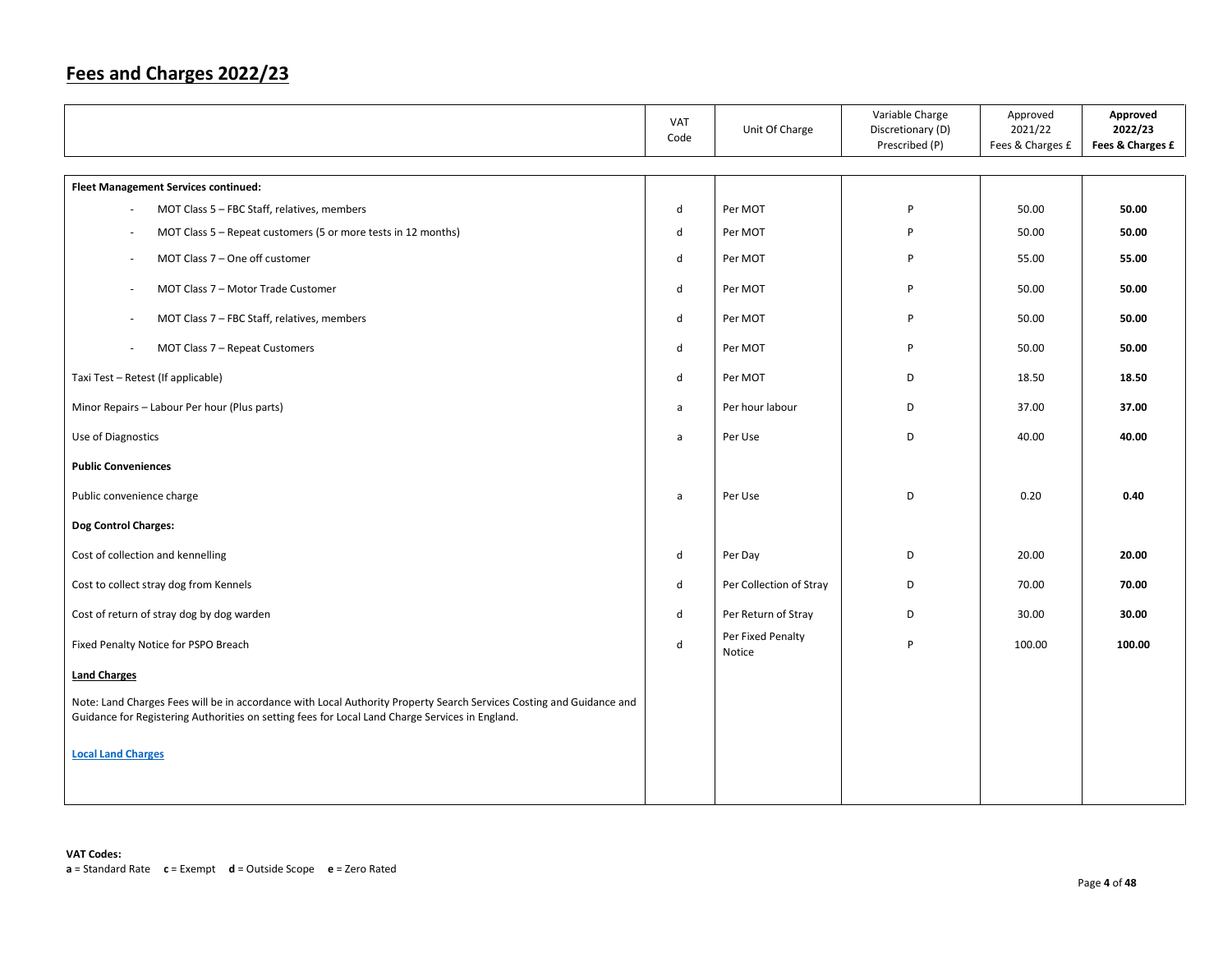|                                                                    | VAT<br>Code  | Unit Of Charge | Variable Charge<br>Discretionary (D)<br>Prescribed (P) | Approved<br>2021/22<br>Fees & Charges £ | Approved<br>2022/23<br>Fees & Charges £ |
|--------------------------------------------------------------------|--------------|----------------|--------------------------------------------------------|-----------------------------------------|-----------------------------------------|
| <b>Car Parks</b>                                                   |              |                |                                                        |                                         |                                         |
| <b>St Annes</b>                                                    |              |                |                                                        |                                         |                                         |
| St. Annes Square:<br>9:00 a.m. to 6:00 p.m. (All Days)             |              |                |                                                        |                                         |                                         |
| Cars etc. $-$ up to 0.5 Hours<br>$\overline{\phantom{a}}$          | a            | Per Session    | D                                                      | 0.80                                    | 0.80                                    |
| Cars etc. $-0.5$ to 1 hour<br>$\sim$                               | a            | Per Session    | D                                                      | 1.40                                    | 1.40                                    |
| Cars etc. $-1$ to 2 hours<br>$\overline{\phantom{a}}$              | a            | Per session    | D                                                      | 2.50                                    | 2.50                                    |
| Car etc. $-2$ to 3 hours<br>$\sim$                                 | $\mathsf{a}$ | Per session    | D                                                      | 3.80                                    | 3.80                                    |
| At other times<br>$\sim$                                           | N/A          | Free           | D                                                      | Free                                    | Free                                    |
|                                                                    |              |                |                                                        |                                         |                                         |
| St. Annes Swimming Pool:<br>9:00 a.m. to 6:00 p.m.                 |              |                |                                                        |                                         |                                         |
| Cars etc. - up to 1 hour<br>$\overline{\phantom{a}}$               | a            | Per Session    | D                                                      | 1.20                                    | 1.20                                    |
| Cars etc. - 1 to 2 hours<br>$\sim$                                 | $\mathsf{a}$ | Per Session    | D                                                      | 2.20                                    | 2.20                                    |
| Cars etc. - 2 to 3 hours<br>$\blacksquare$                         | a            | Per Session    | D                                                      | 2.90                                    | 2.90                                    |
| Cars etc. - 3 to 4 hours<br>$\sim$                                 | $\mathsf{a}$ | Per Session    | D                                                      | 3.40                                    | 3.40                                    |
| Cars etc. - over 4 hours<br>$\sim$                                 | a            | Per Session    | D                                                      | 4.50                                    | 4.50                                    |
| At Other times for passenger vehicles:<br>$\overline{\phantom{a}}$ | N/A          | Free           | D                                                      | Free                                    | Free                                    |
| Motorhome Up to 24 hours (1 day)<br>$\sim$                         | $\mathsf{a}$ | Per Session    | D                                                      | 15.00                                   | 15.00                                   |
| Motorhome 24 to 48 hours (1 to 2 days)<br>$\sim$                   | $\mathsf{a}$ | Per Session    | D                                                      | 25.00                                   | 25.00                                   |
| YMCA staff permit<br>$\sim$                                        | a            | Annual         | D                                                      |                                         |                                         |
|                                                                    |              |                |                                                        |                                         |                                         |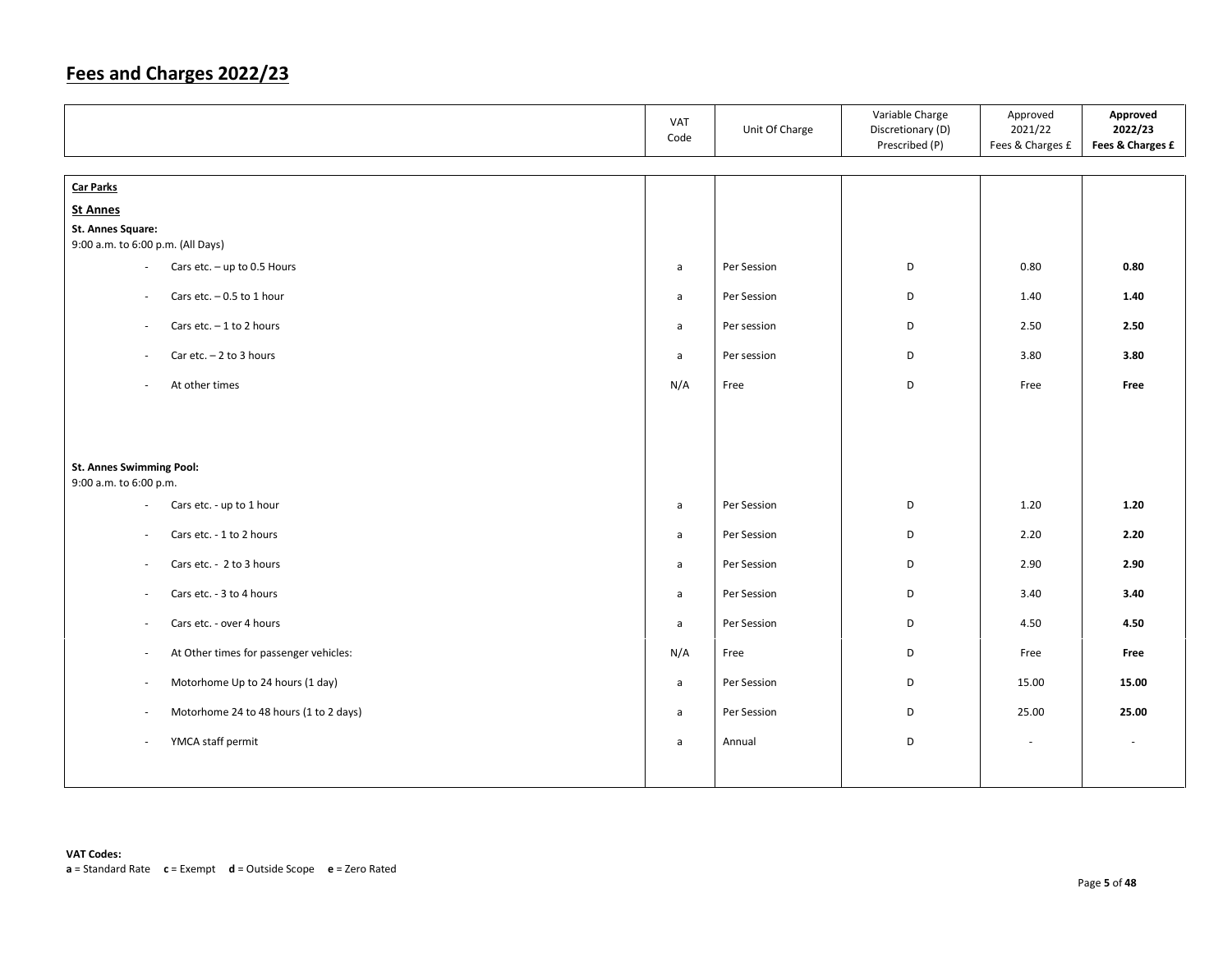|                                                          | VAT<br>Code  | Unit Of Charge | Variable Charge<br>Discretionary (D)<br>Prescribed (P) | Approved<br>2021/22<br>Fees & Charges £ | Approved<br>2022/23<br>Fees & Charges £ |
|----------------------------------------------------------|--------------|----------------|--------------------------------------------------------|-----------------------------------------|-----------------------------------------|
|                                                          |              |                |                                                        |                                         |                                         |
| <b>Wood Street:</b><br>9:00 a.m. to 6:00 p.m. (All Days) |              |                |                                                        |                                         |                                         |
| Cars etc. -up to 0.5 hour<br>$\overline{\phantom{a}}$    | a            | Per Session    | D                                                      | 0.80                                    | 0.80                                    |
|                                                          |              |                |                                                        |                                         |                                         |
| Cars etc. - 0.5 to 1 hour<br>$\sim$                      | $\mathsf{a}$ | Per Session    | D                                                      | 1.40                                    | 1.40                                    |
| Cars etc. $-1$ to 2 hours<br>$\sim$                      | $\mathsf{a}$ | Per Session    | D                                                      | 2.50                                    | 2.50                                    |
| Cars etc. $-2$ to 3 hours<br>$\sim$                      | $\mathsf{a}$ | Per Session    | D                                                      | 3.80                                    | 3.80                                    |
| At Other times<br>$\sim$                                 | N/A          | Free           | D                                                      | Free                                    | Free                                    |
|                                                          |              |                |                                                        |                                         |                                         |
|                                                          |              |                |                                                        |                                         |                                         |
| North Beach:                                             |              |                |                                                        |                                         |                                         |
| 9:00 a.m. to 6 p.m. (All Days)                           |              |                |                                                        |                                         |                                         |
| Cars etc. - up to 1 hour<br>$\sim$                       | $\mathsf{a}$ | Per Session    | D                                                      | 0.90                                    | 0.90                                    |
| Cars etc. - 1 to 2 hours<br>$\sim$                       | a            | Per Session    | D                                                      | 1.50                                    | 1.50                                    |
| Cars etc.- 2 to 4 hours<br>$\sim$                        | $\mathsf{a}$ | Per Session    | D                                                      | 2.30                                    | 2.30                                    |
| Cars etc.- Over 4 hours<br>$\overline{\phantom{a}}$      | $\mathsf{a}$ | Per Session    | D                                                      | 2.90                                    | 2.90                                    |
| At other times for passenger vehicles<br>$\sim$          | N/A          | Free           | D                                                      | Free                                    | Free                                    |
| Motorhome Up to 24 hours (1 day)<br>$\sim$               | a            | Per Session    | D                                                      | 10.00                                   | 10.00                                   |
| Motorhome 24 to 48 hours (1 to 2 days)<br>$\sim$         | $\mathsf{a}$ | Per Session    | D                                                      | 15.00                                   | 15.00                                   |
|                                                          |              |                |                                                        |                                         |                                         |
| <b>St. Albans Road</b>                                   | N/A          | Free           | D                                                      | Free                                    | Free                                    |
|                                                          |              |                |                                                        |                                         |                                         |
|                                                          |              |                |                                                        |                                         |                                         |
|                                                          |              |                |                                                        |                                         |                                         |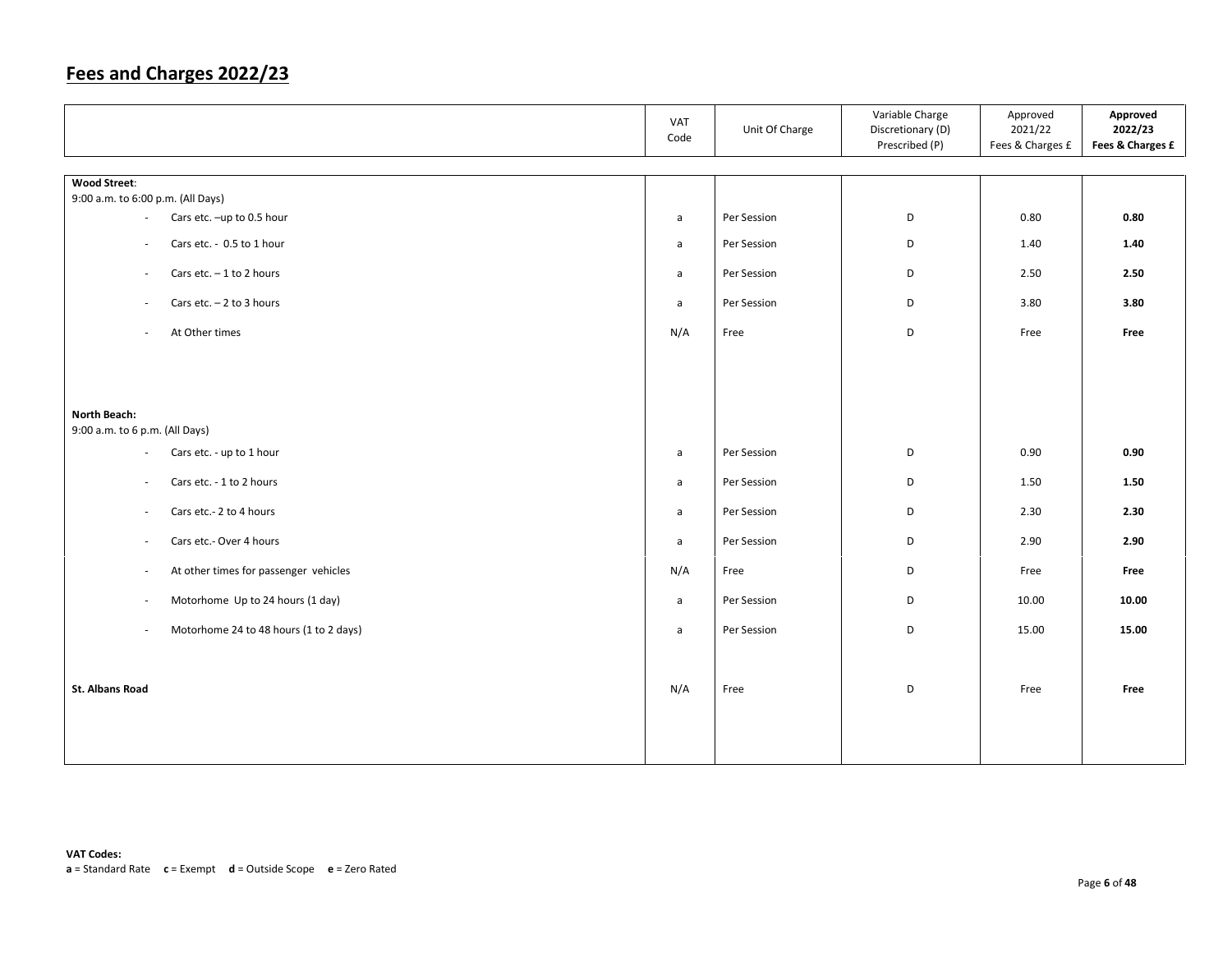|                                                                    | VAT<br>Code  | Unit Of Charge | Variable Charge<br>Discretionary (D)<br>Prescribed (P) | Approved<br>2021/22<br>Fees & Charges £ | Approved<br>2022/23<br>Fees & Charges £ |
|--------------------------------------------------------------------|--------------|----------------|--------------------------------------------------------|-----------------------------------------|-----------------------------------------|
| <b>North Promenade:</b>                                            |              |                |                                                        |                                         |                                         |
| 9:00 a.m. to 6:00 p.m.                                             |              |                |                                                        |                                         |                                         |
| Cars etc. - up to 1 hour<br>$\overline{\phantom{a}}$               | $\mathsf{a}$ | Per Session    | D                                                      | 1.20                                    | 1.20                                    |
| Cars etc. - 1 to 2 hours<br>$\sim$                                 | a            | Per Session    | D                                                      | 2.20                                    | 2.20                                    |
| Cars etc.- 2 to 3 hours<br>$\sim$                                  | a            | Per Session    | D                                                      | 2.90                                    | 2.90                                    |
| Cars etc.- 3 to 4 hours<br>$\overline{\phantom{a}}$                | $\mathsf{a}$ | Per Session    | D                                                      | 3.40                                    | 3.40                                    |
| Cars etc.- Over 4 hours<br>$\sim$                                  | $\mathsf{a}$ | Per Session    | D                                                      | 4.50                                    | 4.50                                    |
| At other times<br>$\overline{\phantom{a}}$                         | N/A          | Free           | D                                                      | Free                                    | Free                                    |
| Motorhome Up to 24 hours (1 day)<br>$\sim$                         | $\mathsf{a}$ | Per Session    | D                                                      | $\sim$                                  | 15.00                                   |
| Motorhome 24 to 48 hours (1 to 2 days)<br>$\overline{\phantom{a}}$ | a            | Per Session    | D                                                      | ÷.                                      | 25.00                                   |
|                                                                    |              |                |                                                        |                                         |                                         |
| <b>Fairhaven Road:</b>                                             |              |                |                                                        |                                         |                                         |
| 9:00 a.m. to 6:00 p.m. (All Days)                                  |              |                |                                                        |                                         |                                         |
| Cars etc. - up to 1 hour<br>$\overline{\phantom{a}}$               | $\mathsf{a}$ | Per Session    | D                                                      | 1.20                                    | 1.20                                    |
| Cars etc. - 1 to 2 hours<br>$\sim$                                 | $\mathsf{a}$ | Per Session    | D                                                      | 2.20                                    | 2.20                                    |
| Cars etc.- 2 to 3 hours<br>$\sim$                                  | a            | Per Session    | D                                                      | 2.90                                    | 2.90                                    |
| Cars etc.- 3 to 4 hours<br>$\overline{\phantom{a}}$                | a            | Per Session    | D                                                      | 3.40                                    | 3.40                                    |
| Cars etc.- Over 4 hours<br>$\sim$                                  | a            | Per Session    | D                                                      | 4.50                                    | 4.50                                    |
| At other times<br>$\overline{\phantom{a}}$                         | N/A          | Free           | D                                                      | Free                                    | Free                                    |
| Coaches                                                            | $\mathsf{a}$ | Per day        | D                                                      | 10.00                                   | 10.00                                   |
|                                                                    |              |                |                                                        |                                         |                                         |
| Fairhaven                                                          |              |                |                                                        |                                         |                                         |
| St. Pauls Avenue:<br>9:00 a.m. to 6:00 p.m. (All Days)             |              |                |                                                        |                                         |                                         |
| Cars etc. - up to 1 hour<br>$\sim$                                 | a            | Per Session    | D                                                      | 1.20                                    | 1.20                                    |
|                                                                    |              |                |                                                        |                                         |                                         |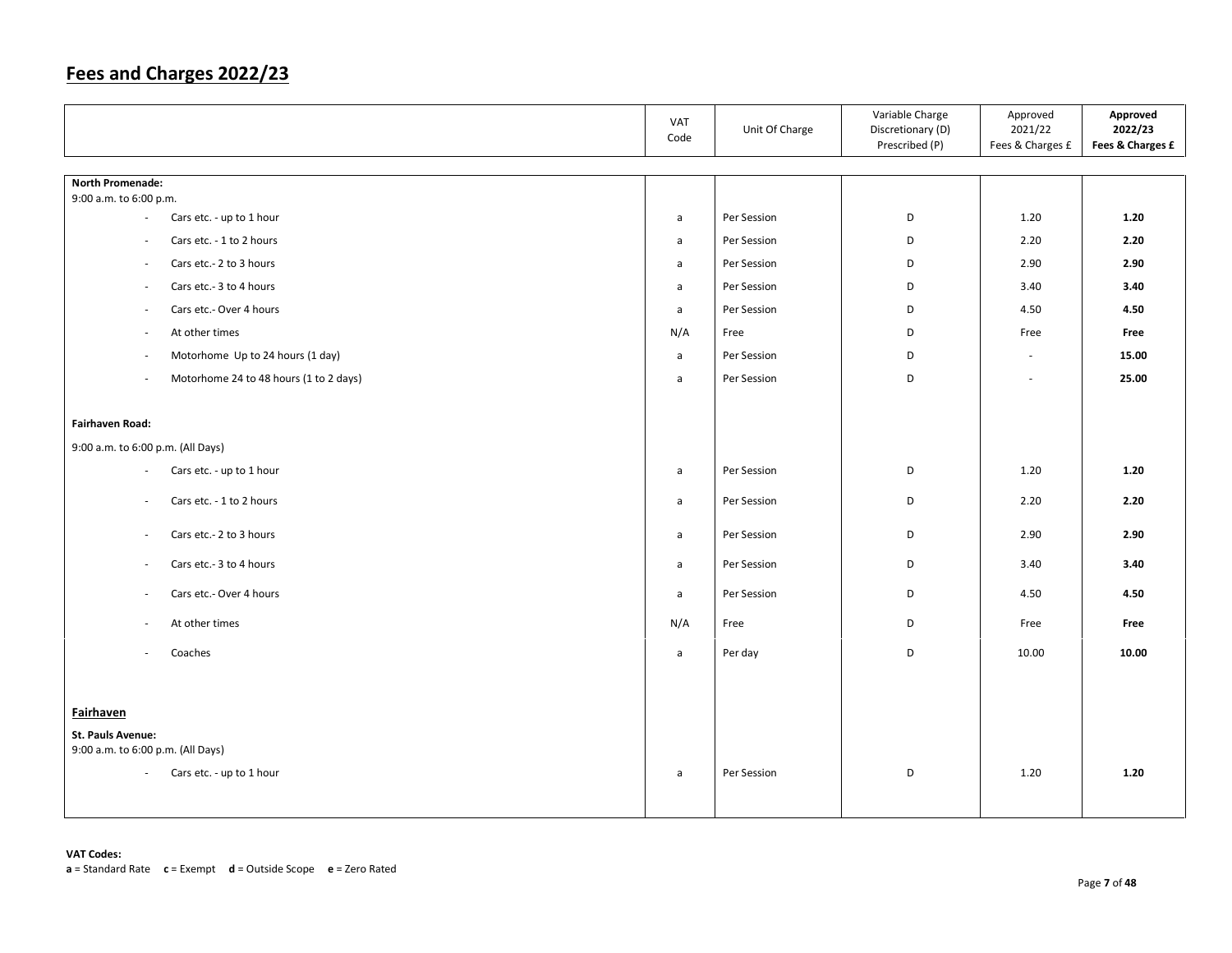|                                                                    | VAT<br>Code  | Unit Of Charge | Variable Charge<br>Discretionary (D)<br>Prescribed (P) | Approved<br>2021/22<br>Fees & Charges £ | Approved<br>2022/23<br>Fees & Charges £ |
|--------------------------------------------------------------------|--------------|----------------|--------------------------------------------------------|-----------------------------------------|-----------------------------------------|
| St. Pauls Avenue continued:                                        |              |                |                                                        |                                         |                                         |
| Cars etc. - 1 to 2 hours<br>÷                                      | a            | Per Session    | D                                                      | 2.20                                    | 2.20                                    |
| Cars etc.- 2 to 3 hours<br>$\sim$                                  | a            | Per Session    | D                                                      | 2.90                                    | 2.90                                    |
| Cars etc.- 3 to 4 hours<br>$\overline{\phantom{a}}$                | a            | Per Session    | D                                                      | 3.40                                    | 3.40                                    |
| Cars etc.- Over 4 hours<br>$\overline{\phantom{a}}$                | $\mathsf{a}$ | Per Session    | D                                                      | 4.50                                    | 4.50                                    |
| At other times<br>$\overline{\phantom{a}}$                         | N/A          | Free           | D                                                      | Free                                    | Free                                    |
| Motorhome Up to 24 hours (1 day)<br>$\overline{\phantom{a}}$       | a            | Per Session    | D                                                      | $\sim$                                  | 10.00                                   |
| Motorhome 24 to 48 hours (1 to 2 days)<br>$\overline{\phantom{a}}$ | a            | Per Session    | D                                                      | $\sim$                                  | 15.00                                   |
| <b>Fairhaven Lake</b>                                              | N/A          | Free           | D                                                      | Free                                    | Free                                    |
| <b>Stanner Bank:</b>                                               |              |                |                                                        |                                         |                                         |
| 9:00 a.m. to 6:00 p.m. (All Days)                                  |              |                |                                                        |                                         |                                         |
| Cars etc. - up to 0.5 hour<br>$\overline{\phantom{a}}$             | $\mathsf{a}$ | Per Session    | D                                                      | 0.60                                    | 0.60                                    |
| Cars etc. - 0.5 to 1 hour<br>$\blacksquare$                        | a            | Per Session    | D                                                      | 1.20                                    | 1.20                                    |
| Cars etc. - 1 to 2 hours<br>$\overline{\phantom{a}}$               | a            | Per Session    | D                                                      | 2.20                                    | 2.20                                    |
| Cars etc.- 2 to 3 hours<br>$\sim$                                  | a            | Per Session    | D                                                      | 2.90                                    | 2.90                                    |
| Cars etc.- 3 to 4 hours<br>$\overline{\phantom{a}}$                | a            | Per Session    | D                                                      | 3.40                                    | 3.40                                    |
| Cars etc.- Over 4 hour<br>$\sim$                                   | a            | Per Session    | D                                                      | 4.50                                    | 4.50                                    |
| At other times<br>×.                                               | N/A          | Free           | D                                                      | Free                                    | Free                                    |
| Lost ticket/vehicle release charge<br>$\omega$                     | $\mathsf{a}$ | Per Session    | D                                                      | 4.50                                    | 4.50                                    |
| Lytham                                                             |              |                |                                                        |                                         |                                         |
| <b>Pleasant Street:</b><br>9:00 a.m. to 6:00 p.m. (All Days)       |              |                |                                                        |                                         |                                         |
| Cars etc. - up to 0.5 hour<br>$\omega$                             | a            | Per Session    | D                                                      | 0.80                                    | 0.80                                    |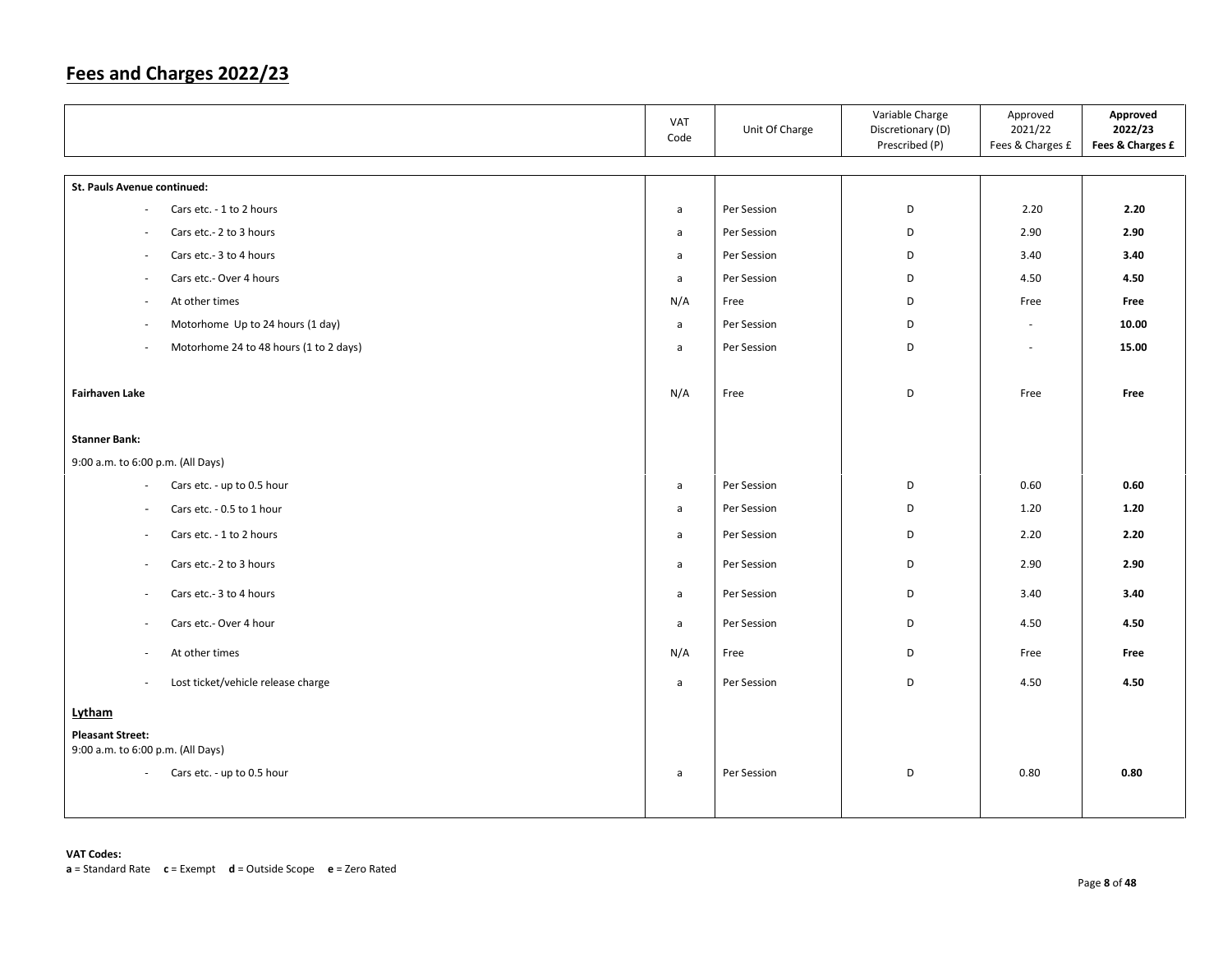| VAT<br>Code                                                                                  | Unit Of Charge                                                                                                                         | Variable Charge<br>Discretionary (D)<br>Prescribed (P) | Approved<br>2021/22<br>Fees & Charges £                                          | Approved<br>2022/23<br>Fees & Charges £                                          |
|----------------------------------------------------------------------------------------------|----------------------------------------------------------------------------------------------------------------------------------------|--------------------------------------------------------|----------------------------------------------------------------------------------|----------------------------------------------------------------------------------|
|                                                                                              |                                                                                                                                        |                                                        |                                                                                  |                                                                                  |
| a                                                                                            | Per Session                                                                                                                            | D                                                      | 1.40                                                                             | 1.40                                                                             |
| a                                                                                            | Per Session                                                                                                                            | D                                                      | 2.50                                                                             | 2.50                                                                             |
| $\mathsf{a}$                                                                                 | Per Session                                                                                                                            | D                                                      | 3.80                                                                             | 3.80                                                                             |
| a                                                                                            | Per Session                                                                                                                            | D                                                      | 6.30                                                                             | 6.30                                                                             |
| $\mathsf{a}$                                                                                 | Per Session                                                                                                                            | D                                                      | 8.40                                                                             | 8.40                                                                             |
| a                                                                                            | Per Session                                                                                                                            | D                                                      | 10.50                                                                            | 10.50                                                                            |
| N/A                                                                                          | Free                                                                                                                                   | D                                                      | Free                                                                             | Free                                                                             |
| $\mathsf{a}$                                                                                 | Annual                                                                                                                                 | D                                                      | 350.00                                                                           | 350.00                                                                           |
| a                                                                                            | Annual                                                                                                                                 | D                                                      | 300.00                                                                           | 300.00                                                                           |
| $\mathsf{a}$                                                                                 | Annual                                                                                                                                 | D                                                      | 25.00                                                                            | 25.00                                                                            |
| a<br>a<br>$\mathsf{a}$<br>$\mathsf{a}$<br>N/A<br>a<br>$\mathsf{a}$<br>a<br>a<br>$\mathsf{a}$ | Per Session<br>Per Session<br>Per Session<br>Per Session<br>Free<br>Per Session<br>Per Session<br>Per Session<br>Per Session<br>Annual | D<br>D<br>D<br>D<br>D<br>D<br>D<br>D<br>D<br>D         | 0.90<br>1.50<br>2.30<br>2.90<br>Free<br>5.30<br>7.90<br>10.50<br>12.60<br>170.00 | 0.90<br>1.50<br>2.30<br>2.90<br>Free<br>5.30<br>7.90<br>10.50<br>12.60<br>170.00 |
|                                                                                              |                                                                                                                                        |                                                        |                                                                                  |                                                                                  |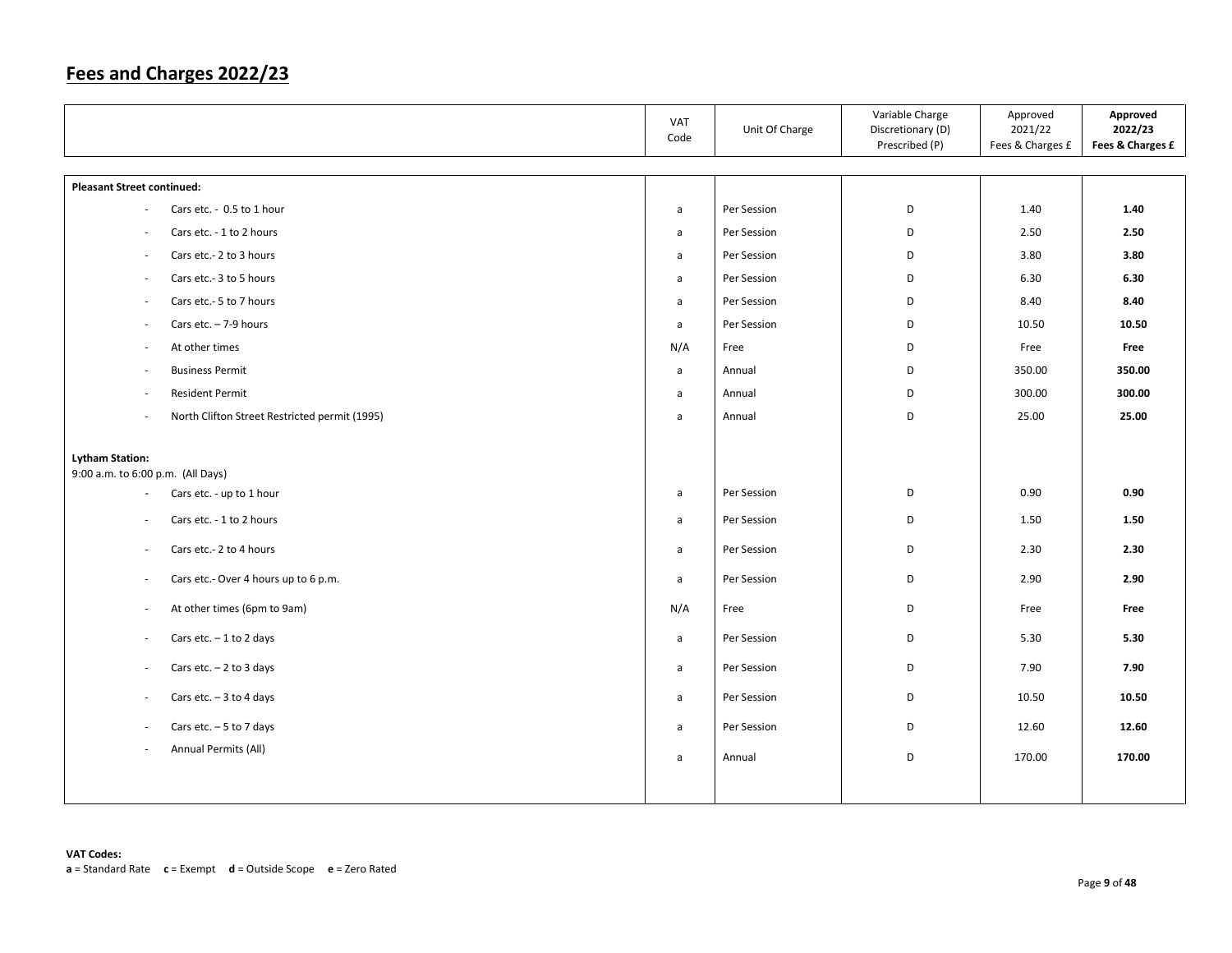|                                                                                                                                | <b>VAT</b><br>Code                | Unit Of Charge                            | Variable Charge<br>Discretionary (D)<br>Prescribed (P) | Approved<br>2021/22<br>Fees & Charges £ | Approved<br>2022/23<br>Fees & Charges £ |
|--------------------------------------------------------------------------------------------------------------------------------|-----------------------------------|-------------------------------------------|--------------------------------------------------------|-----------------------------------------|-----------------------------------------|
| Lytham Green (Bath Street & Dicconson Terrace):<br>9:00 a.m. to 6:00 p.m. (All Days)<br>Cars etc. - up to 1 hour<br>$\sim$     | a                                 | Per Session                               | D                                                      | 1.20                                    | 1.20                                    |
| Cars etc. - 1 to 2 hours<br>$\sim$<br>Cars etc.- 2 to 3 hours<br>$\sim$<br>Cars etc.- 3 to 4 hours<br>$\overline{\phantom{a}}$ | a<br>a<br>a                       | Per Session<br>Per Session<br>Per Session | D<br>D<br>D                                            | 2.20<br>2.90<br>3.40                    | 2.20<br>2.90<br>3.40                    |
| Cars etc.- Over 4 hours<br>$\overline{\phantom{a}}$<br>At other times                                                          | a<br>N/A                          | Per Session<br>Free                       | D<br>D                                                 | 4.50<br>Free                            | 4.50<br>Free                            |
| <b>Administrative Buildings</b><br>Town Hall, St.Annes:<br>9:00 a.m. to 6:00 p.m. (Sat - Sun and Bank holidays)<br>$\sim$      |                                   |                                           |                                                        |                                         |                                         |
| Cars etc. $-$ up to 1 hour<br>$\sim$<br>Cars etc. $-1$ to 2 hours<br>$\sim$<br>Cars etc. $-2$ to 3 hours<br>$\sim$             | $\mathsf{a}$<br>$\mathsf{a}$<br>a | Per Session<br>Per Session<br>Per Session | D<br>D<br>D                                            | 1.20<br>2.20<br>2.90                    | 1.20<br>2.20<br>2.90                    |
| Cars etc. - 3to 4 hours<br>$\overline{\phantom{a}}$<br>Cars etc. - Over 4 hours<br>$\sim$                                      | a<br>a                            | Per Session<br>Per Session                | D<br>D                                                 | 3.40<br>4.50                            | 3.40<br>4.50                            |
| At other times<br>$\sim$                                                                                                       | N/A                               | Free                                      | D                                                      | Free                                    | Free                                    |
| <b>Public Offices, St.Annes:</b><br>9:00 a.m. to 6:00 p.m. (All days)                                                          |                                   |                                           |                                                        |                                         |                                         |
| Cars etc. - up to 1 hour<br>$\sim$<br>Cars etc. $-1$ to 2 hours<br>$\sim$                                                      | a<br>a                            | Per Session<br>Per Session                | D<br>D                                                 | 1.20<br>2.20                            | 1.20<br>2.20                            |
| Cars etc. $-2$ to 3 hours                                                                                                      | a                                 | Per Session                               | D                                                      | 2.90                                    | 2.90                                    |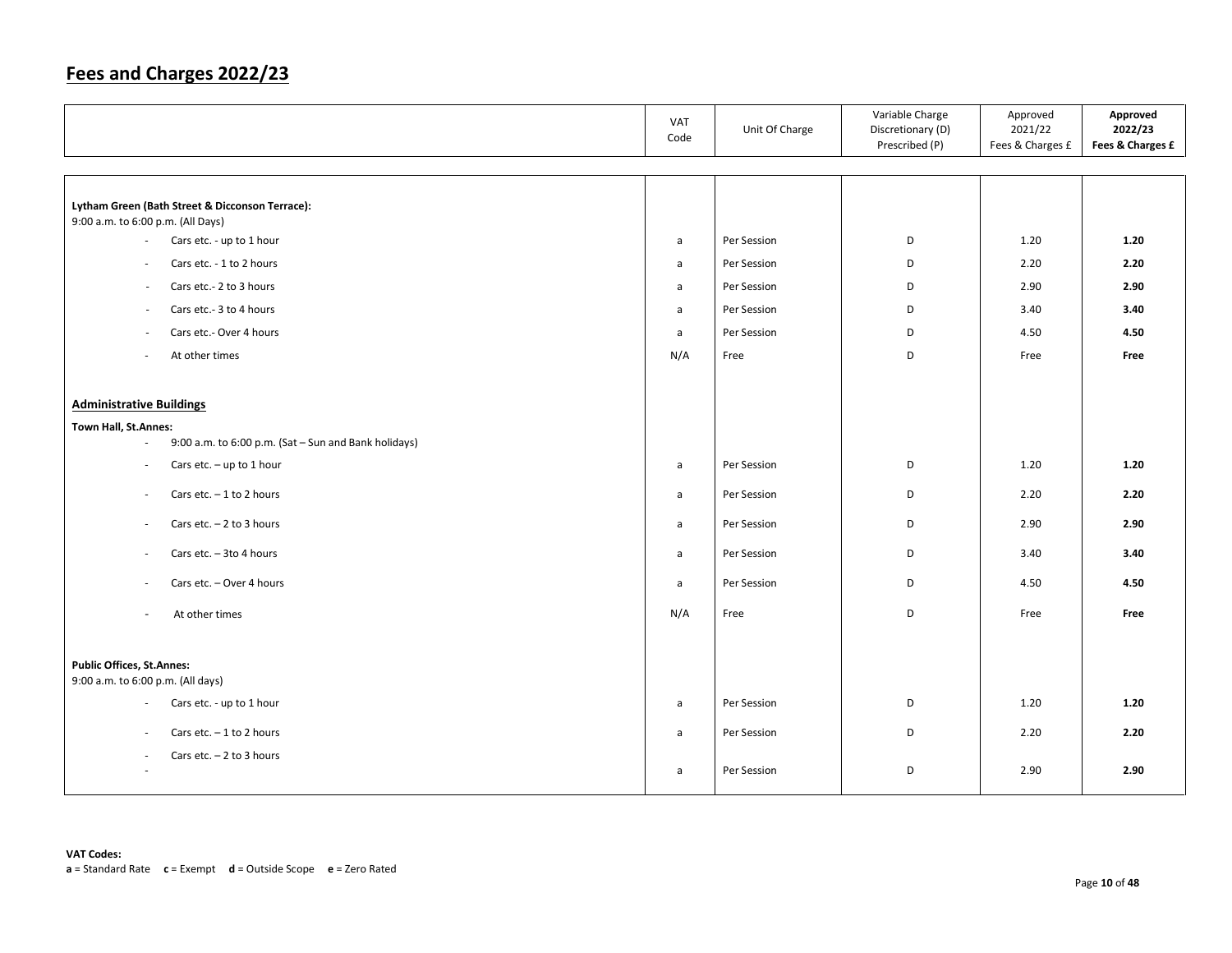|                                                                                                                                                                                                                                                                                                                                                                                                                                                                                | VAT<br>Code  | Unit Of Charge    | Variable Charge<br>Discretionary (D)<br>Prescribed (P) | Approved<br>2021/22<br>Fees & Charges £ | Approved<br>2022/23<br>Fees & Charges £ |
|--------------------------------------------------------------------------------------------------------------------------------------------------------------------------------------------------------------------------------------------------------------------------------------------------------------------------------------------------------------------------------------------------------------------------------------------------------------------------------|--------------|-------------------|--------------------------------------------------------|-----------------------------------------|-----------------------------------------|
| Public Offices, St.Annes continued:                                                                                                                                                                                                                                                                                                                                                                                                                                            |              |                   |                                                        |                                         |                                         |
|                                                                                                                                                                                                                                                                                                                                                                                                                                                                                |              |                   |                                                        |                                         |                                         |
| Cars etc. $-3$ to 4 hours                                                                                                                                                                                                                                                                                                                                                                                                                                                      | a            | Per Session       | D                                                      | 3.40                                    | 3.40                                    |
| Cars etc. - Over 4 hours<br>$\overline{\phantom{a}}$                                                                                                                                                                                                                                                                                                                                                                                                                           | $\mathsf{a}$ | Per Session       | D                                                      | 4.50                                    | 4.50                                    |
| At other times<br>×.                                                                                                                                                                                                                                                                                                                                                                                                                                                           | N/A          | Free              | D                                                      | Free                                    | Free                                    |
|                                                                                                                                                                                                                                                                                                                                                                                                                                                                                |              |                   |                                                        |                                         |                                         |
|                                                                                                                                                                                                                                                                                                                                                                                                                                                                                |              |                   |                                                        |                                         |                                         |
| General                                                                                                                                                                                                                                                                                                                                                                                                                                                                        |              |                   |                                                        |                                         |                                         |
|                                                                                                                                                                                                                                                                                                                                                                                                                                                                                |              |                   | D                                                      | 25.00                                   | 25.00                                   |
| Fylde Resident's Permit Scheme - Restricted to certain car parks                                                                                                                                                                                                                                                                                                                                                                                                               | a            | Annual            |                                                        |                                         |                                         |
| Long Stay Business Permit                                                                                                                                                                                                                                                                                                                                                                                                                                                      | $\mathsf{a}$ | Annual            | D                                                      | 110.00                                  | 110.00                                  |
| Horse Box Permit (North Beach and Fairhaven Road)                                                                                                                                                                                                                                                                                                                                                                                                                              | a            | Annual            | D                                                      | 20.00                                   | 20.00                                   |
| Any Permit Replacement                                                                                                                                                                                                                                                                                                                                                                                                                                                         | $\mathsf{a}$ | As Required       | D                                                      | 15.00                                   | 15.00                                   |
|                                                                                                                                                                                                                                                                                                                                                                                                                                                                                |              |                   |                                                        | As Negotiated                           | <b>As Negotiated</b>                    |
| Parking Dispensation                                                                                                                                                                                                                                                                                                                                                                                                                                                           | a            | Per Agreed Period | D                                                      | Max £16/day                             | Max £16/day                             |
| Penalty Charge Notices (PCNs)                                                                                                                                                                                                                                                                                                                                                                                                                                                  |              |                   |                                                        |                                         |                                         |
| PCNs are issued for a variety of contraventions. Contraventions are divided into less serious (Lower Rate) and more<br>serious (Higher Rate) with amounts set by Central Government. A full list of the various contraventions and whether<br>they are lower or higher rate can be viewed at www.patrol-uk.info/contravention-codes-list. This list is subject to<br>minor periodic variation. Only Off Street Parking (Car Parks) contravention codes apply to Fylde Council. |              |                   |                                                        |                                         |                                         |
|                                                                                                                                                                                                                                                                                                                                                                                                                                                                                |              |                   |                                                        |                                         |                                         |
|                                                                                                                                                                                                                                                                                                                                                                                                                                                                                |              |                   |                                                        | 50.00                                   | 50.00                                   |
| Lower Rate PCN                                                                                                                                                                                                                                                                                                                                                                                                                                                                 | $\mathsf{d}$ | Per Offence       | P                                                      | (14 day discount<br>25.00)              | (14 day discount<br>25.00)              |
|                                                                                                                                                                                                                                                                                                                                                                                                                                                                                |              |                   |                                                        |                                         |                                         |
|                                                                                                                                                                                                                                                                                                                                                                                                                                                                                |              |                   |                                                        |                                         |                                         |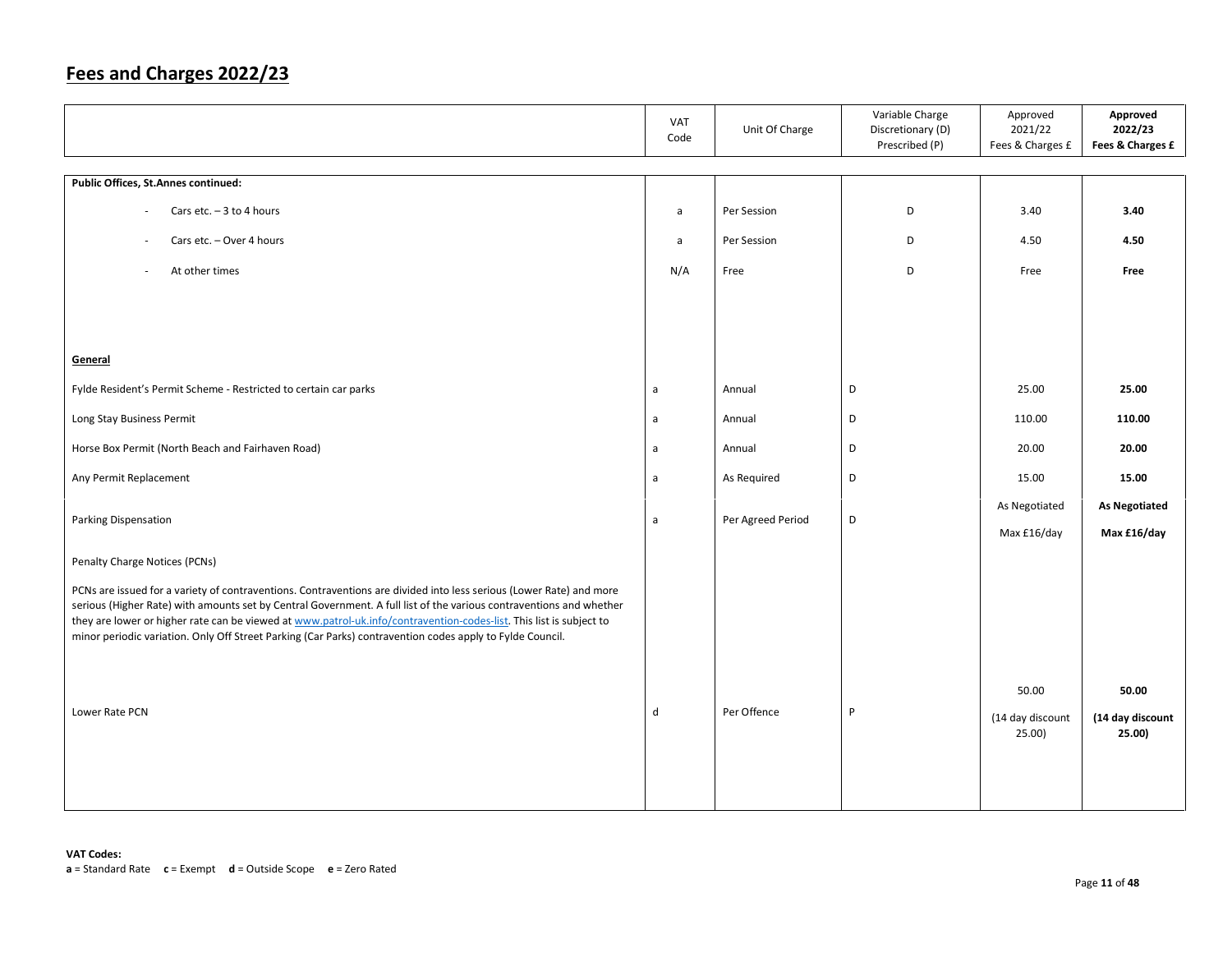| VA <sub>1</sub> | Unit Of Charge | Variable Charge<br>Discretionary (D) | Approved<br>2021/22 | Approved<br>2022/23 |
|-----------------|----------------|--------------------------------------|---------------------|---------------------|
| Code            |                | Prescribed (P)                       | Fees & Charges £    | Fees & Charges £    |

| <b>Penalty Charge Notices (PCNs) continued:</b>           |                             |             |              |                            |                            |
|-----------------------------------------------------------|-----------------------------|-------------|--------------|----------------------------|----------------------------|
|                                                           |                             |             |              | 70.00                      | 70.00                      |
| Higher Rate PCN                                           | $\operatorname{\mathsf{d}}$ | Per Offence | $\sf P$      | (14 day discount<br>35.00) | (14 day discount<br>35.00) |
| Additional Charge to PCN if Charge Certificate Issued     | $\operatorname{\mathsf{d}}$ | Per Offence | P            | 50% of PCN                 | 50% of PCN                 |
| Additional Charge to PCN if registered with court as debt | $\sf d$                     | Per Offence | $\, {\sf P}$ | 8.00                       | 9.00                       |
|                                                           |                             |             |              |                            |                            |
|                                                           |                             |             |              |                            |                            |
|                                                           |                             |             |              |                            |                            |
|                                                           |                             |             |              |                            |                            |
|                                                           |                             |             |              |                            |                            |
|                                                           |                             |             |              |                            |                            |
|                                                           |                             |             |              |                            |                            |
|                                                           |                             |             |              |                            |                            |
|                                                           |                             |             |              |                            |                            |
|                                                           |                             |             |              |                            |                            |
|                                                           |                             |             |              |                            |                            |
|                                                           |                             |             |              |                            |                            |
|                                                           |                             |             |              |                            |                            |
|                                                           |                             |             |              |                            |                            |
|                                                           |                             |             |              |                            |                            |
|                                                           |                             |             |              |                            |                            |
|                                                           |                             |             |              |                            |                            |
|                                                           |                             |             |              |                            |                            |
|                                                           |                             |             |              |                            |                            |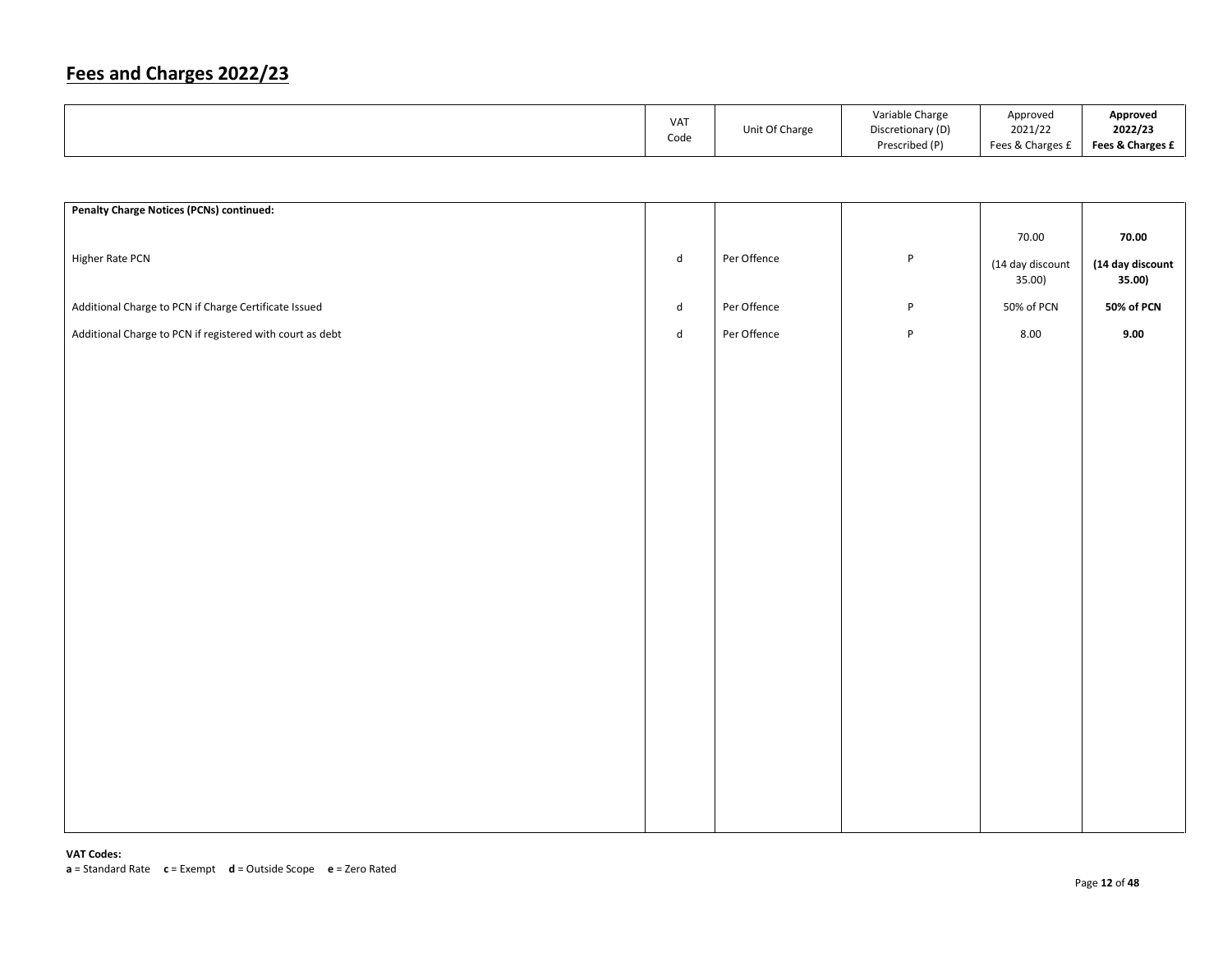|  | VA <sub>1</sub><br>Code | Unit Of Charge | Variable Charge<br>Discretionary (D)<br>Prescribed (P) | Approved<br>2021/22<br>Fees & Charges £ | Approved<br>2022/23<br>Fees & Charges £ |
|--|-------------------------|----------------|--------------------------------------------------------|-----------------------------------------|-----------------------------------------|
|--|-------------------------|----------------|--------------------------------------------------------|-----------------------------------------|-----------------------------------------|

| <b>Cemetery &amp; Crematorium</b><br>The fees for a 'resident' apply where the deceased, immediately before their death was an inhabitant of the Borough<br>of Fylde or a parishioner of any Parish comprised therein. |             |                                |        |                          |                  |
|------------------------------------------------------------------------------------------------------------------------------------------------------------------------------------------------------------------------|-------------|--------------------------------|--------|--------------------------|------------------|
| Interments:                                                                                                                                                                                                            |             |                                |        |                          |                  |
| For the Interment of:                                                                                                                                                                                                  |             |                                |        |                          |                  |
| The body of a stillborn child, or a child whose age at the time of death did not exceed 17 years. In<br>$\sim$<br>a child's grave allocated by the Authority                                                           | d           | Per Interment                  | D      | 0.00                     | 0.00             |
| The body of a non-resident whose age exceeded 17 years at the time of death<br>$\omega$<br>The body of a resident whose age exceeded 17 years at the time of death<br>$\sim$                                           | d<br>d      | Per Interment<br>Per Interment | D<br>D | 935.00<br>623.00         | 958.00<br>639.00 |
| For interment in a vault of a non-resident (exclusive of the charges for brickwork)<br>$\overline{\phantom{a}}$                                                                                                        | d           | Per Interment                  | D      | 935.00                   | 958.00           |
| For the interment in a vault of a resident (exclusive of the charges for brickwork)<br>$\overline{\phantom{a}}$                                                                                                        | d           | Per Interment                  | D      | 623.00                   | 639.00           |
| Construction of a vault<br>÷,                                                                                                                                                                                          | d           | Per Vault                      | D      | $\overline{\phantom{a}}$ | $\sim$           |
| For the interment of cremated remains in a grave for a non-resident<br>$\overline{\phantom{a}}$                                                                                                                        | d           | Per Interment                  | D      | 236.00                   | 242.00           |
| For the interment of cremated remains in a grave for a resident<br>$\sim$                                                                                                                                              | d           | Per Interment                  | D      | 158.00                   | 162.00           |
| For the purchase of exclusive right of burial in:                                                                                                                                                                      |             |                                |        |                          |                  |
| An earth grave, for 100 years for a non-resident<br>$\overline{\phantom{a}}$                                                                                                                                           | d           | Per Grave                      | D      | 1,236.00                 | 1,267.00         |
| An earth grave, for 100 years for a resident                                                                                                                                                                           | $\mathbf d$ | Per Grave                      | D      | 824.00                   | 845.00           |
|                                                                                                                                                                                                                        |             |                                |        |                          |                  |
| <b>Removal &amp; Re-fix of Memorials:</b>                                                                                                                                                                              |             |                                |        |                          |                  |
| For removal and re-fix of memorials                                                                                                                                                                                    | d           | Per Memorial                   | D      | $Cost + 10%$             | $Cost + 10%$     |
| <b>Miscellaneous Use of Chapel</b>                                                                                                                                                                                     |             |                                |        |                          |                  |
| For Burial Services, Memorial Services etc. in chapel                                                                                                                                                                  | d           | Per time slot                  | D      |                          | 235.00           |
|                                                                                                                                                                                                                        |             |                                |        |                          |                  |
|                                                                                                                                                                                                                        |             |                                |        |                          |                  |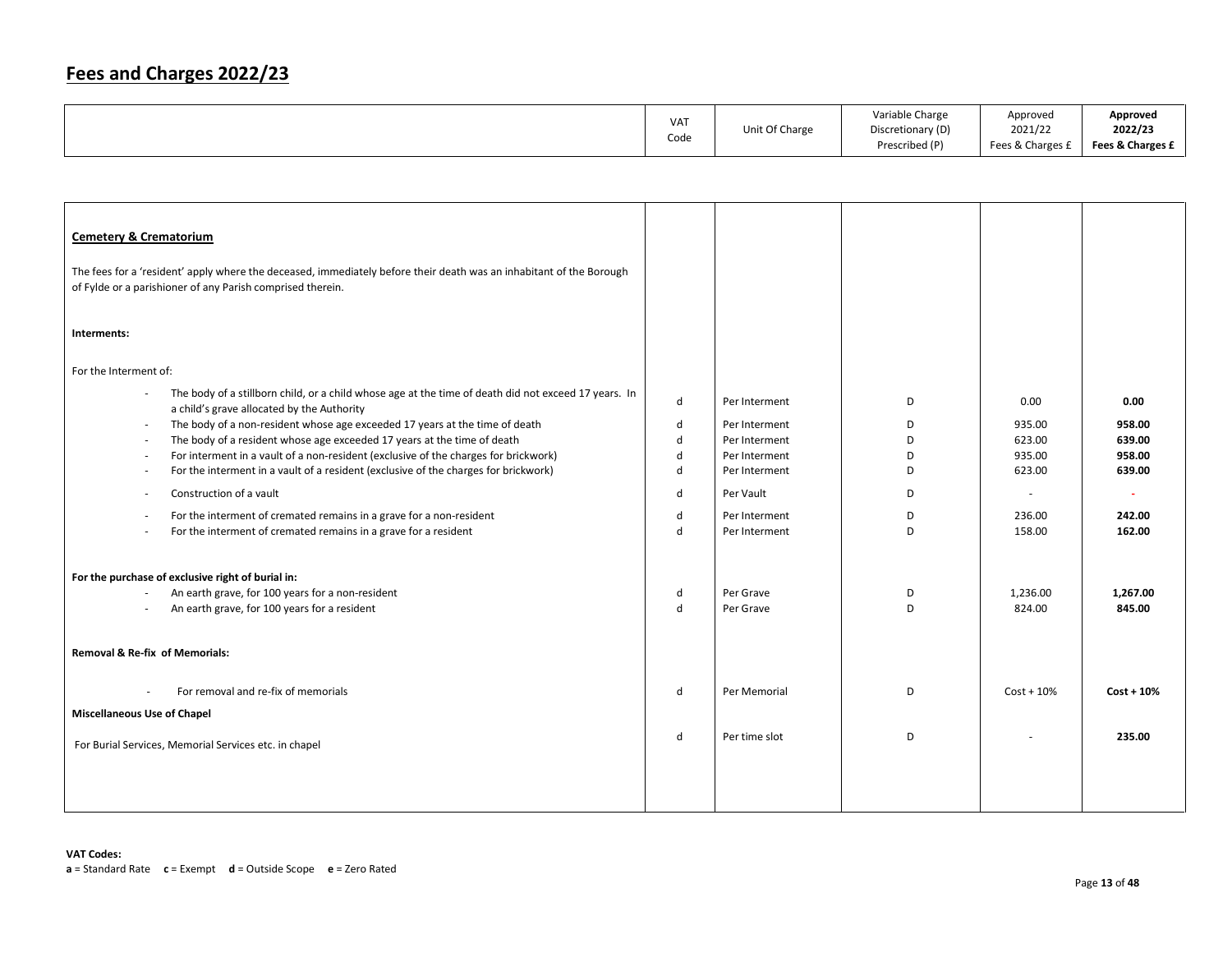|                                |                                                                                                                                  | VAT<br>Code  | Unit Of Charge  | Variable Charge<br>Discretionary (D)<br>Prescribed (P) | Approved<br>2021/22<br>Fees & Charges £ | Approved<br>2022/23<br>Fees & Charges £ |
|--------------------------------|----------------------------------------------------------------------------------------------------------------------------------|--------------|-----------------|--------------------------------------------------------|-----------------------------------------|-----------------------------------------|
|                                | <b>Cemetery &amp; Crematorium Continued:</b>                                                                                     |              |                 |                                                        |                                         |                                         |
| <b>Memorials</b>               |                                                                                                                                  |              |                 |                                                        |                                         |                                         |
| For the right to erect:        |                                                                                                                                  |              |                 |                                                        |                                         |                                         |
|                                | A headstone not exceeding 3ft                                                                                                    | $\mathsf{C}$ | Per Memorial    | D                                                      | 89.00                                   | 91.00                                   |
| ÷.                             | A headstone on Foundation                                                                                                        | $\mathsf{C}$ | Per Memorial    | D                                                      | 158.00                                  | 162.00                                  |
|                                | Kerbings on permitted graves                                                                                                     | $\mathsf{C}$ | Per Memorial    | D                                                      | 77.00                                   | 79.00                                   |
|                                | For each extra inscription (Inc. VAT)                                                                                            | a            | Per Inscription | D                                                      | 38.50                                   | 39.00                                   |
| <b>Cremations:</b>             |                                                                                                                                  |              |                 |                                                        |                                         |                                         |
| For the cremation:             |                                                                                                                                  |              |                 |                                                        |                                         |                                         |
|                                | Of the body of a stillborn child or of a child whose age at the time of death exceeded one month<br>but did not exceed 17 years. | $\mathsf{C}$ | Per Cremation   | D                                                      | 0.00                                    | 0.00                                    |
| $\overline{\phantom{a}}$       | Of the body of a person whose age at the time of death exceeded 17 years                                                         | $\mathsf{C}$ | Per Cremation   | D                                                      | 770.00                                  | 789.00                                  |
| $\overline{\phantom{a}}$       | Early morning & adult simplicity cremations by appointment with the Crematorium Registrar                                        | $\mathsf{C}$ | Per Cremation   | D                                                      | 499.00                                  | 499.00                                  |
| $\sim$                         | Direct cremations at a time agreed with the crematorium                                                                          | $\mathsf{C}$ | Per Cremation   | D                                                      | 449.00                                  | 460.00                                  |
| $\overline{\phantom{a}}$       | Saturday morning service traditional cremations                                                                                  | $\mathsf{C}$ | Per Cremation   | D                                                      | 1155.00                                 | 1184.00                                 |
| <b>Memorial Wall Plaques:</b>  |                                                                                                                                  |              |                 |                                                        |                                         |                                         |
| ×,                             | Single wall plaque including inscription to 70 characters.                                                                       | a            | Per Plaque      | D                                                      | 248.00                                  | 248.00                                  |
| $\sim$                         | Double wall plaque including 2 inscriptions to 140 characters.                                                                   | a            | Per Plaque      | D                                                      | 496.00                                  | 496.00                                  |
| ×,                             | Double wall plaque including reserved section to 70 characters.                                                                  | a            | Per Plaque      | D                                                      | 365.00                                  | 365.00                                  |
|                                | Second inscription on existing plaque                                                                                            | a            | Per Plaque      | D                                                      | 131.00                                  | 131.00                                  |
| <b>Memorial Wall Lease Fee</b> |                                                                                                                                  |              |                 |                                                        |                                         |                                         |
|                                | Lease fee per section                                                                                                            | a            | Per Section     | D                                                      | 50.00                                   | 70.00                                   |
|                                |                                                                                                                                  |              |                 |                                                        |                                         |                                         |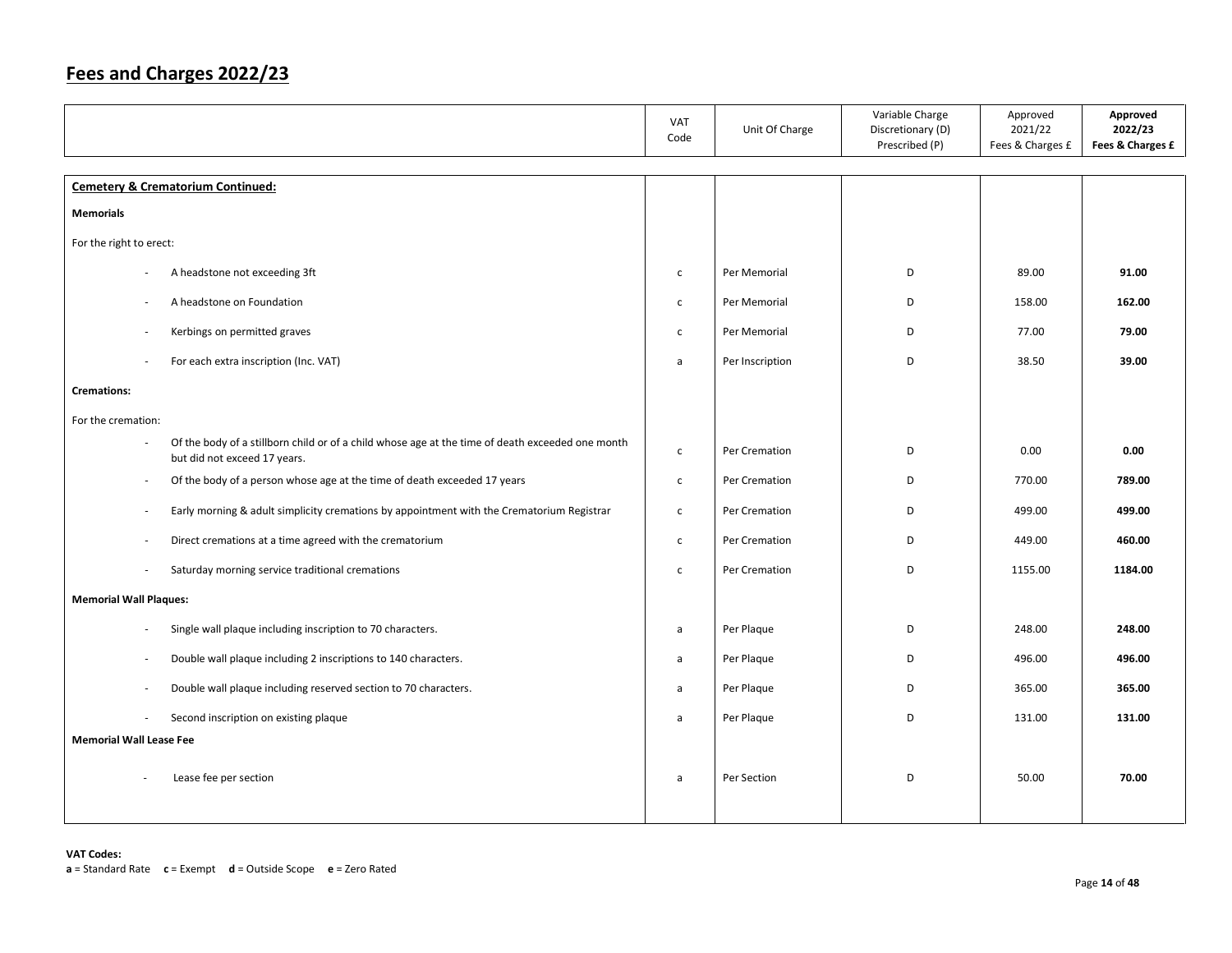|                                                                                                   | VAT<br>Code  | Unit Of Charge  | Variable Charge<br>Discretionary (D)<br>Prescribed (P) | Approved<br>2021/22<br>Fees & Charges £ | Approved<br>2022/23<br>Fees & Charges £ |
|---------------------------------------------------------------------------------------------------|--------------|-----------------|--------------------------------------------------------|-----------------------------------------|-----------------------------------------|
| <b>Cremations Continued:</b>                                                                      |              |                 |                                                        |                                         |                                         |
| <b>Memorial Niche:</b>                                                                            |              |                 |                                                        |                                         |                                         |
| For a purchase of a new niche to include interment of first casket.<br>$\sim$                     | $\mathsf{C}$ | Per Niche       | D                                                      | 427.00                                  | 427.00                                  |
| For the purchase of a refurbished niche to include first casket.<br>$\sim$                        | $\mathsf{C}$ | Per Niche       | D                                                      | 245.00                                  | 245.00                                  |
| For the interment of a second casket in an existing niche.<br>$\sim$                              | $\mathsf{C}$ | Per Internment  | D                                                      | 55.00                                   | 55.00                                   |
| Single inscription on niche cover<br>$\sim$                                                       | $\mathsf{a}$ | Per Inscription | D                                                      | 106.00                                  | 106.00                                  |
| <b>Extra Letters on Existing Memorial Stone:</b><br>Extra Lettering on existing kerbstones        | a            | Per Inscription | D                                                      | 131.00                                  | 131.00                                  |
| For cleaning and re-blacking original inscription (per section)<br>$\overline{\phantom{a}}$       | $\mathsf{a}$ | Per Section     | D                                                      | 53.00                                   | 53.00                                   |
| For other types of memorial works<br>$\overline{\phantom{a}}$                                     | $\mathsf{a}$ | Per Occasion    | D                                                      | $Cost + 50%$                            | $Cost + 50%$                            |
| <b>Book of Remembrance:</b>                                                                       |              |                 |                                                        |                                         |                                         |
| For a two line entry<br>$\sim$                                                                    | a            | Per entry       | D                                                      | 50.00                                   | 50.00                                   |
| For an entry up to five lines<br>$\sim$                                                           | a            | Per entry       | D                                                      | 100.00                                  | 100.00                                  |
| For an entry up to eight lines<br>$\sim$                                                          | a            | Per entry       | D                                                      | 150.00                                  | 150.00                                  |
| For an entry up to five lines to include a floral emblem, badge, crest or other design<br>$\sim$  | $\mathsf{a}$ | Per entry       | D                                                      | 177.00                                  | 177.00                                  |
| For an entry up to eight lines to include a floral emblem, badge, crest or other design<br>$\sim$ | $\mathsf{a}$ | Per entry       | D                                                      | 225.00                                  | 225.00                                  |
|                                                                                                   |              |                 |                                                        |                                         |                                         |
|                                                                                                   |              |                 |                                                        |                                         |                                         |
|                                                                                                   |              |                 |                                                        |                                         |                                         |
|                                                                                                   |              |                 |                                                        |                                         |                                         |
|                                                                                                   |              |                 |                                                        |                                         |                                         |
|                                                                                                   |              |                 |                                                        |                                         |                                         |
|                                                                                                   |              |                 |                                                        |                                         |                                         |
|                                                                                                   |              |                 |                                                        |                                         |                                         |
|                                                                                                   |              |                 |                                                        |                                         |                                         |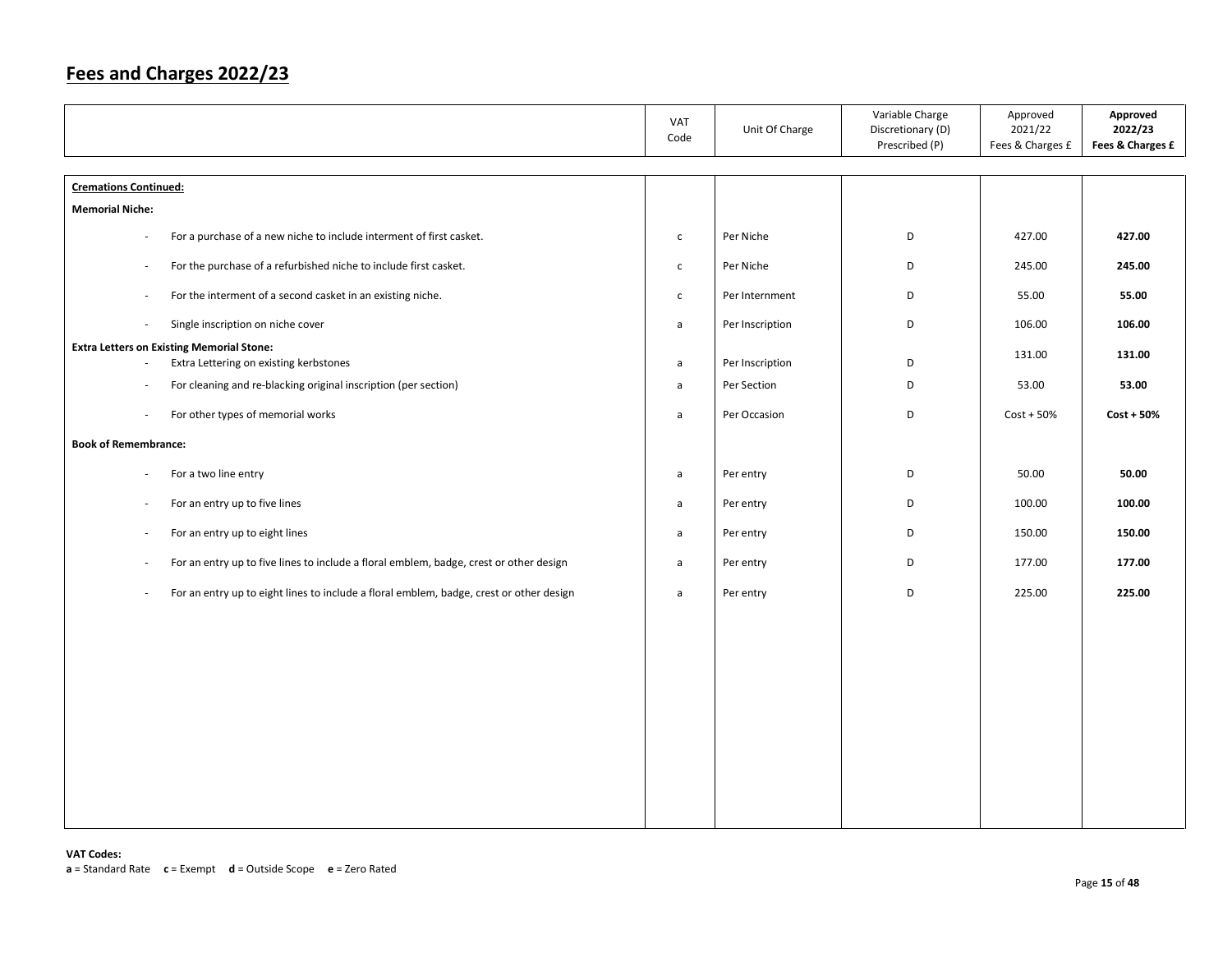|                                                                           | VAT<br>Code  | Unit Of Charge  | Variable Charge<br>Discretionary (D)<br>Prescribed (P) | Approved<br>2021/22<br>Fees & Charges £ | Approved<br>2022/23<br>Fees & Charges £ |
|---------------------------------------------------------------------------|--------------|-----------------|--------------------------------------------------------|-----------------------------------------|-----------------------------------------|
| <b>PLANNING COMMITTEE</b>                                                 |              |                 |                                                        |                                         |                                         |
| <b>Planning</b>                                                           |              |                 |                                                        |                                         |                                         |
| <b>Pre-application Advice:</b>                                            |              |                 |                                                        |                                         |                                         |
| Large Scale Major Development                                             | $\mathsf{a}$ | Per Enquiry     | D                                                      | 1,000.00                                | 1,000.00                                |
| Significant Major Development                                             | $\mathsf{a}$ | Per Enquiry     | D                                                      | 750.00                                  | 750.00                                  |
| Small Scale Major Development                                             | a            | Per Enquiry     | D                                                      | 500.00                                  | 500.00                                  |
| Minor Development (A)                                                     | a            | Per Enquiry     | D                                                      | 350.00                                  | 350.00                                  |
| Minor Development (B)                                                     | a            | Per Enquiry     | D                                                      | 250.00                                  | 250.00                                  |
| Householder Meeting                                                       | $\mathsf{a}$ | Per Enquiry     | D                                                      | 100.00                                  | 100.00                                  |
| Householder Written Only                                                  | $\mathsf{a}$ | Per Enquiry     | D                                                      | 50.00                                   | 50.00                                   |
| Custom and Self-Build Register                                            | d            | Per Year        | D                                                      | 120.00                                  | 120.00                                  |
| Section 106:                                                              |              |                 |                                                        |                                         |                                         |
| S106 Monitoring Fee                                                       | $\mathsf{C}$ | Per trigger     | D                                                      | 300.00                                  | 300.00                                  |
| <b>Printing Charges:</b>                                                  |              |                 |                                                        |                                         |                                         |
| A4 Documents including Decision Notes, Completion Certificates and Plans: |              |                 |                                                        |                                         |                                         |
| Up to 14 Copies                                                           | N/A          | Up to 14 Copies | D                                                      | No Charge                               | No Charge                               |
| 15 Copies                                                                 | $\mathsf{a}$ | 15 Copies       | D                                                      | 2.00                                    | 2.00                                    |
| Further copies                                                            | $\mathsf{a}$ | Per Copy        | D                                                      | 15p                                     | 15p                                     |
| <b>A3 Documents including Plans:</b>                                      |              |                 |                                                        |                                         |                                         |
| Up to 7 Copies                                                            | N/A          | Up to 7 Copies  | D                                                      | No Charge                               | No Charge                               |
| 8 Copies                                                                  | a            | 8 Copies        | D                                                      | 2.00                                    | 2.00                                    |
| <b>Further Copies</b>                                                     | a            | Per Copy        | D                                                      | 25p                                     | 25p                                     |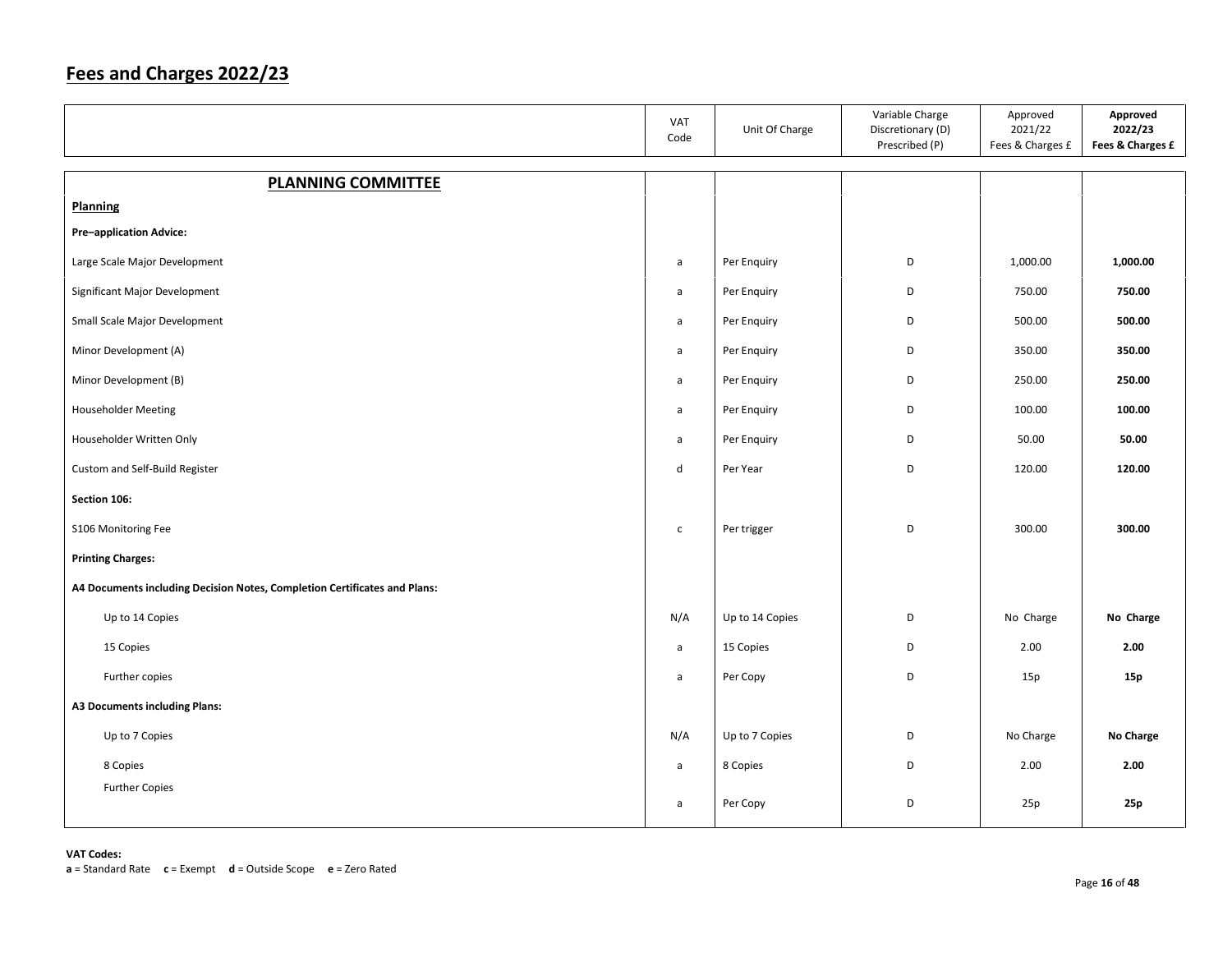|                                                                                                                                                                                                       | <b>VAT</b><br>Code | Unit Of Charge       | Variable Charge<br>Discretionary (D)<br>Prescribed (P) | Approved<br>2021/22<br>Fees & Charges £ | Approved<br>2022/23<br>Fees & Charges £ |
|-------------------------------------------------------------------------------------------------------------------------------------------------------------------------------------------------------|--------------------|----------------------|--------------------------------------------------------|-----------------------------------------|-----------------------------------------|
| A combination of the above shall be treated on the basis of 10p per copy for the A4 and 20p per copy for the A3.<br>When the trigger of £1.50 is reached in any combination charging should commence. |                    |                      |                                                        |                                         |                                         |
| A2 Plans:                                                                                                                                                                                             |                    |                      |                                                        |                                         |                                         |
| 1 <sup>st</sup> Copy                                                                                                                                                                                  | a                  | 1st Copy             | D                                                      | 4.30                                    | 4.30                                    |
| <b>Additional Copies</b>                                                                                                                                                                              | $\mathsf{a}$       | Per Additional Copy  | D                                                      | 3.00                                    | 3.00                                    |
| A1 Plans:                                                                                                                                                                                             |                    |                      |                                                        |                                         |                                         |
| 1 <sup>st</sup> Copy                                                                                                                                                                                  | a                  | 1 <sup>st</sup> Copy | D                                                      | 8.50                                    | 8.50                                    |
| <b>Additional Copies</b>                                                                                                                                                                              | a                  | Per Additional Copy  | D                                                      | 5.75                                    | 5.75                                    |
| <b>Publications:</b>                                                                                                                                                                                  |                    |                      |                                                        |                                         |                                         |
| Adopted Fylde Borough Local Plan to 2032                                                                                                                                                              | e                  | Per document         | D                                                      | 75.00                                   | 75.00                                   |
| Fylde Borough Local Plan to 2032 Revised Preferred Option                                                                                                                                             | e                  | Per document         | D                                                      | 50.00                                   | 50.00                                   |
| Fylde Borough Local Plan As Altered 2005                                                                                                                                                              | e                  | Per document         | D                                                      | 46.00                                   | 46.00                                   |
| Postage                                                                                                                                                                                               | $\mathsf{C}$       | Per document         |                                                        | 3.00                                    | 3.00                                    |
| <b>Housing Land Availability</b>                                                                                                                                                                      | e                  | Per document         | D                                                      | 15.50                                   | 15.50                                   |
| Postage                                                                                                                                                                                               | $\mathsf{C}$       | Per document         |                                                        | 1.00                                    | 1.00                                    |
| House Extending Your Home                                                                                                                                                                             | $\mathsf{e}$       | Per document         | D                                                      | 30.00                                   | 30.00                                   |
| Postage                                                                                                                                                                                               | $\mathsf{C}$       | Per document         |                                                        | 0.60                                    | 0.60                                    |
| Strategic Housing Land Availability Assessment                                                                                                                                                        | e                  | Per document         | D                                                      | 3.30                                    | 3.30                                    |
| Postage                                                                                                                                                                                               | $\mathsf{C}$       | Per document         |                                                        | 0.50                                    | 0.50                                    |
|                                                                                                                                                                                                       |                    |                      |                                                        |                                         |                                         |
|                                                                                                                                                                                                       |                    |                      |                                                        |                                         |                                         |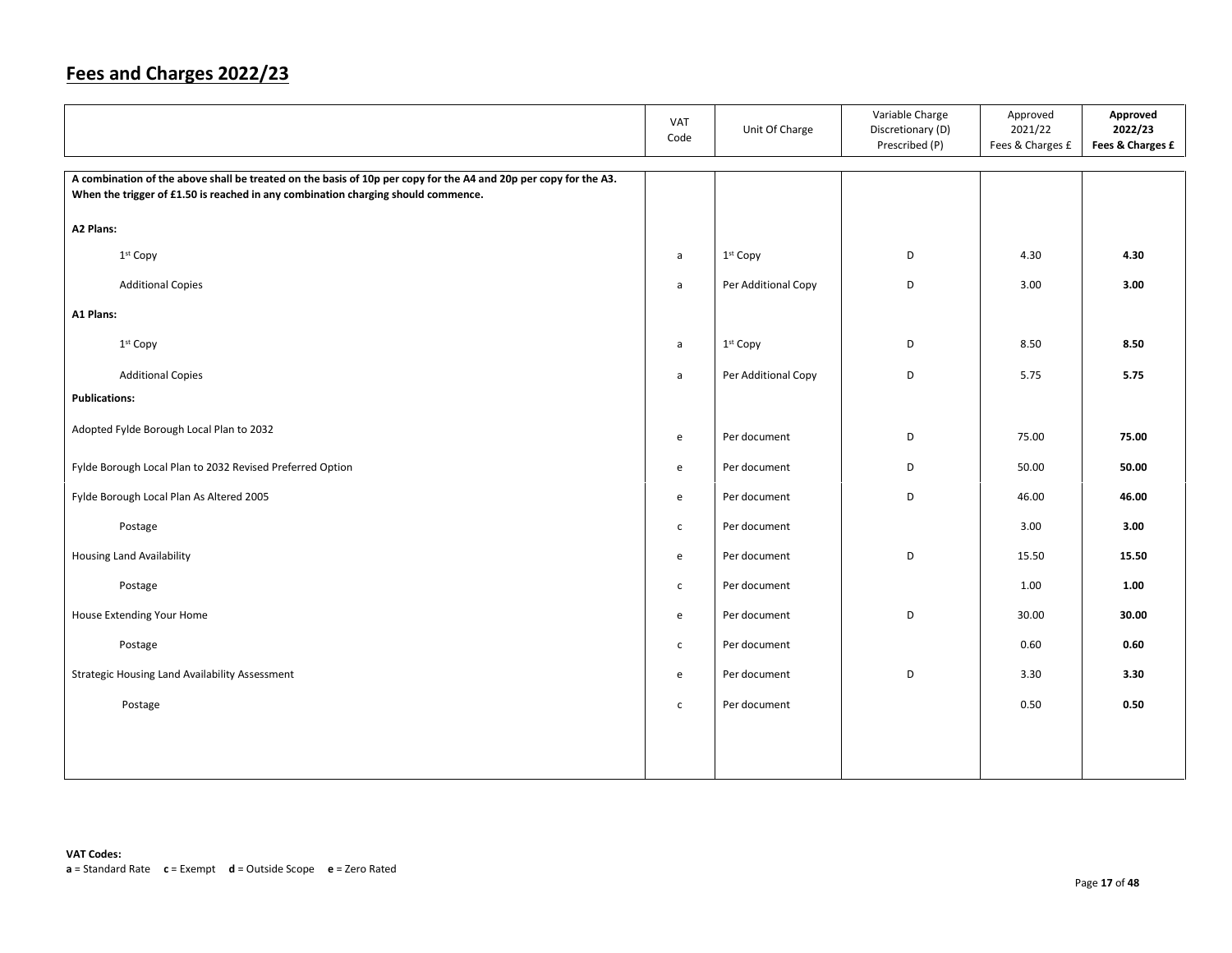|                                                                                                              | VAT<br>Code                       | Unit Of Charge | Variable Charge<br>Discretionary (D)<br>Prescribed (P) | Approved<br>2021/22<br>Fees & Charges £ | Approved<br>2022/23<br>Fees & Charges £ |
|--------------------------------------------------------------------------------------------------------------|-----------------------------------|----------------|--------------------------------------------------------|-----------------------------------------|-----------------------------------------|
|                                                                                                              |                                   |                |                                                        |                                         |                                         |
|                                                                                                              |                                   |                |                                                        |                                         |                                         |
| Land at Wesham Hospital                                                                                      | e                                 | Per document   | D                                                      | 2.20                                    | 2.20                                    |
| Postage                                                                                                      | e                                 | Per document   | D                                                      | 0.50                                    | 0.50                                    |
| Land at Queensway                                                                                            | e                                 | Per document   | D                                                      | 2.20                                    | 2.20                                    |
| Postage                                                                                                      | e                                 | Per document   | D                                                      | 0.50                                    | 0.50                                    |
| Queen Mary School                                                                                            | e                                 | Per document   | D                                                      | 5.50                                    | 5.50                                    |
| Postage                                                                                                      | e                                 | Per document   | D                                                      | 0.50                                    | 0.50                                    |
| Windows Doors and Architectural Joinery                                                                      | e                                 | Per document   | D                                                      | 5.50                                    | 5.50                                    |
| Postage                                                                                                      | e                                 | Per document   | D                                                      | 0.50                                    | 0.50                                    |
| Wimbourne Stables                                                                                            | e                                 | Per document   | D                                                      | 2.20                                    | 2.20                                    |
| Postage                                                                                                      | e                                 | Per document   | D                                                      | 0.50                                    | 0.50                                    |
| Policy for Shop Front Design Guide                                                                           | e                                 | Per document   | D                                                      | 3.30                                    | 3.30                                    |
| Postage                                                                                                      | e                                 | Per document   | D                                                      | 0.50                                    | 0.50                                    |
| 606 Clifton Drive North (Revised Development Brief)                                                          | $\mathsf{e}% _{t}\left( t\right)$ | Per document   | D                                                      | 2.20                                    | 2.20                                    |
| Postage                                                                                                      | e                                 | Per document   | D                                                      | 0.50                                    | 0.50                                    |
| Land at Weeton Road, Wesham                                                                                  | e                                 | Per document   | D                                                      | 2.20                                    | 2.20                                    |
| Postage                                                                                                      | e                                 | Per document   | D                                                      | 0.50                                    | 0.50                                    |
| The Conversion of Fylde's Traditional Farm Buildings                                                         | e                                 | Per document   | D                                                      | 3.30                                    | 3.30                                    |
| Postage                                                                                                      | $\mathsf{e}$                      | Per document   | D                                                      | 0.50                                    | 0.50                                    |
| Any document not included in the above list will be charged at the relevant charge per page as set out above |                                   |                |                                                        |                                         |                                         |
|                                                                                                              |                                   |                |                                                        |                                         |                                         |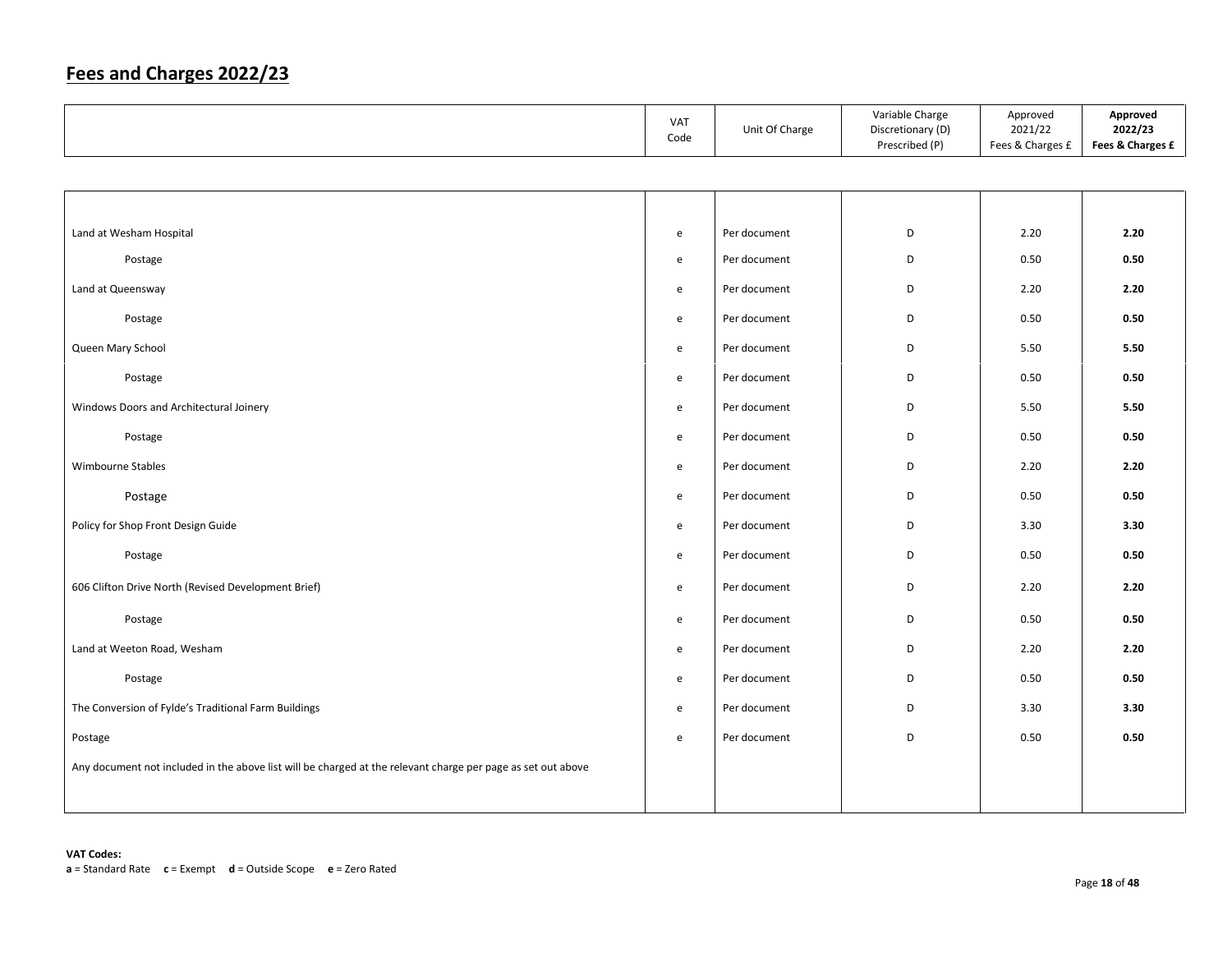| <b>VAT</b> |                | Variable Charge   | Approved         | Approved         |
|------------|----------------|-------------------|------------------|------------------|
|            | Unit Of Charge | Discretionary (D) | 2021/22          | 2022/23          |
| Code       |                | Prescribed (P)    | Fees & Charges £ | Fees & Charges £ |

| <b>Planning Fees</b><br>Planning fees are charged at the national rates which are established and set by the Government.<br>https://new.fylde.gov.uk/resident/planning/planning-application-fees/<br><b>Building Control</b><br><b>Full Plans</b><br>Standard charge for erection of dwelling houses up to 300m2 and up to 3 storeys |              |                 |   |                |                       |
|--------------------------------------------------------------------------------------------------------------------------------------------------------------------------------------------------------------------------------------------------------------------------------------------------------------------------------------|--------------|-----------------|---|----------------|-----------------------|
| 1 dwelling                                                                                                                                                                                                                                                                                                                           | $\mathsf{a}$ | Per application | D | 690.00         | 690.00                |
| 2 dwellings                                                                                                                                                                                                                                                                                                                          | a            | Per application | D | 930.00         | 930.00                |
| 3 dwellings                                                                                                                                                                                                                                                                                                                          | a            | Per application | D | 1,170.00       | 1,170.00              |
| 4 dwellings                                                                                                                                                                                                                                                                                                                          | $\mathsf{a}$ | Per application | D | 1,410.00       | 1,410.00              |
| 5 dwellings                                                                                                                                                                                                                                                                                                                          | a            | Per application | D | 1,650.00       | 1,650.00              |
| Erection or conversion of 6 or more dwellings or flats                                                                                                                                                                                                                                                                               | a            | Per application | D | Negotiated fee | <b>Negotiated fee</b> |
| Erection of dwellings or flats where the total floor area exceeds 300m2                                                                                                                                                                                                                                                              | a            | Per application | D | Negotiated fee | <b>Negotiated fee</b> |
|                                                                                                                                                                                                                                                                                                                                      |              |                 |   |                |                       |
| Standard charges for dwellings formed by conversion                                                                                                                                                                                                                                                                                  |              |                 |   |                |                       |
| 1 dwelling                                                                                                                                                                                                                                                                                                                           | $\mathsf{a}$ | Per application | D | 550.00         | 550.00                |
| 2 dwellings                                                                                                                                                                                                                                                                                                                          | a            | Per application | D | 800.00         | 800.00                |
| 3 dwellings                                                                                                                                                                                                                                                                                                                          | a            | Per application | D | 900.00         | 900.00                |
| 4 dwellings                                                                                                                                                                                                                                                                                                                          | a            | Per application | D | 1,100.00       | 1,100.00              |
|                                                                                                                                                                                                                                                                                                                                      |              |                 |   |                |                       |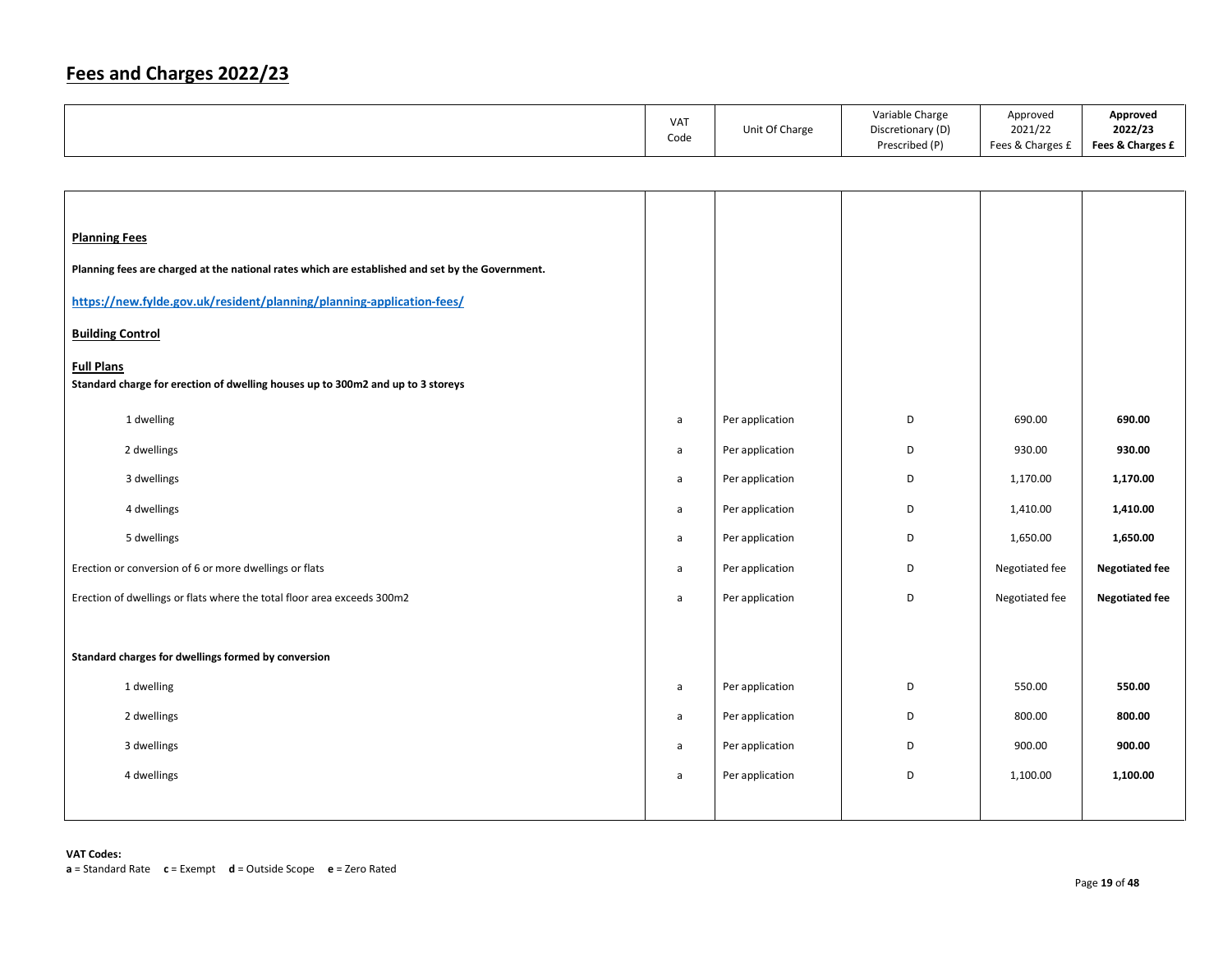|                                                                                                                                      | VAT<br>Code | Unit Of Charge  | Variable Charge<br>Discretionary (D)<br>Prescribed (P) | Approved<br>2021/22<br>Fees & Charges £ | Approved<br>2022/23<br>Fees & Charges £ |
|--------------------------------------------------------------------------------------------------------------------------------------|-------------|-----------------|--------------------------------------------------------|-----------------------------------------|-----------------------------------------|
| Standard charges for dwellings formed by conversion continued:                                                                       |             |                 |                                                        |                                         |                                         |
| 5 dwellings                                                                                                                          | a           | Per application | D                                                      | 1,400.00                                | 1,400.00                                |
|                                                                                                                                      |             |                 |                                                        |                                         |                                         |
| Standard charges for extensions to existing dwellings                                                                                |             |                 |                                                        |                                         |                                         |
| Extension with floor area not exceeding 10m2                                                                                         | a           | Per application | D                                                      | 390.00                                  | 390.00                                  |
| Extension with floor area exceeding 10m2, but not exceeding 40m2                                                                     | a           | Per application | D                                                      | 500.00                                  | 500.00                                  |
| Extension with floor area exceeding 40m2, but not exceeding 80m2                                                                     | a           | Per application | D                                                      | 675.00                                  | 675.00                                  |
| Extension with floor area exceeding 80m2, but not exceeding 100m2                                                                    | a           | Per application | D                                                      | 825.00                                  | 825.00                                  |
| Loft conversion up to 40m2 that does not includes a dormer window                                                                    | a           | Per application | D                                                      | 390.00                                  | 390.00                                  |
| Loft conversion up to 40m2 that includes a dormer window                                                                             | a           | Per application | D                                                      | 500.00                                  | 500.00                                  |
| Erection or extension of a detached or attached domestic garage not exceeding 40m2                                                   | a           | Per application | D                                                      | 300.00                                  | 300.00                                  |
| Erection or extension of a detached or attached domestic garage or carport with floor area exceeding 40m2, but not<br>exceeding 80m2 | a           | Per application | D                                                      | 400.00                                  | 400.00                                  |
| Conversion of domestic garage to habitable room                                                                                      | a           | Per application | D                                                      | 350.00                                  | 350.00                                  |
| Notifiable electrical work carried out by a non-competent person (i.e. not Part P registered)                                        | a           | Per dwelling    | D                                                      | 300.00                                  | 300.00                                  |
| Reversion work from an approved inspector                                                                                            | a           | Per application | D                                                      | Negotiated Fee                          | <b>Negotiated Fee</b>                   |
| Building work in relation to more than one building                                                                                  | a           | Per application | D                                                      | <b>Negotiated Fee</b>                   | <b>Negotiated Fee</b>                   |
| Extension to a dwelling where floor area exceeds 80m2                                                                                | a           | Per application | D                                                      | <b>Negotiated Fee</b>                   | <b>Negotiated Fee</b>                   |
| Loft conversion (with or without a dormer) to a dwelling where floor area exceeds 40m2                                               | a           | Per application | D                                                      | <b>Negotiated Fee</b>                   | <b>Negotiated Fee</b>                   |
| Garage or carport where floor area exceeds 60m2                                                                                      | a           | Per application | D                                                      | <b>Negotiated Fee</b>                   | <b>Negotiated Fee</b>                   |
| Regularisation of any work which would normally be subject to a set charge/negotiated fee                                            | e           | Per application | D                                                      | Minimum 150%                            | Minimum 150%                            |
|                                                                                                                                      |             |                 |                                                        |                                         |                                         |
|                                                                                                                                      |             |                 |                                                        |                                         |                                         |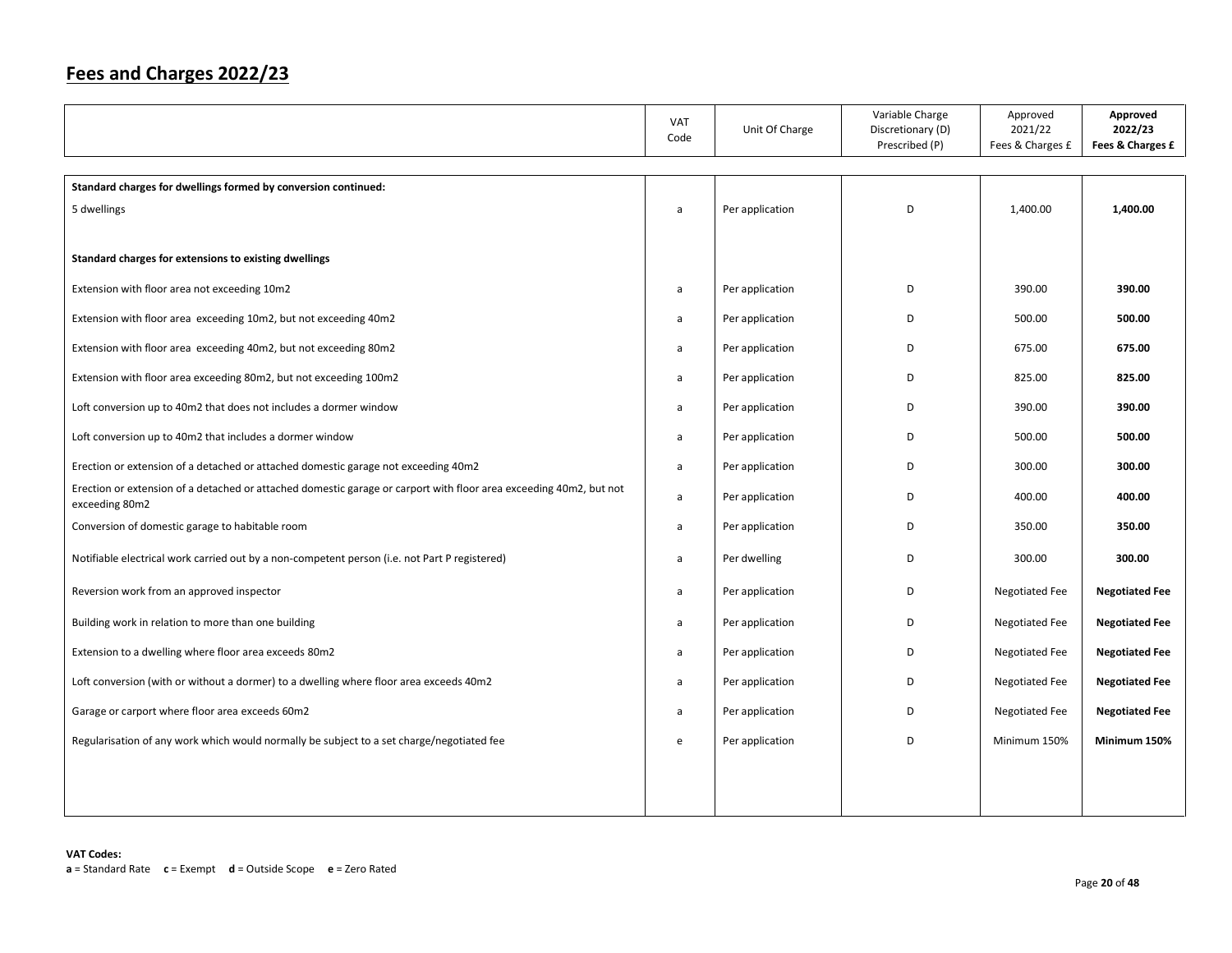|                                                                                                 | <b>VAT</b><br>Code | Unit Of Charge  | Variable Charge<br>Discretionary (D)<br>Prescribed (P) | Approved<br>2021/22<br>Fees & Charges £ | Approved<br>2022/23<br>Fees & Charges £ |
|-------------------------------------------------------------------------------------------------|--------------------|-----------------|--------------------------------------------------------|-----------------------------------------|-----------------------------------------|
| Standard charges to other works to dwellings:                                                   |                    |                 |                                                        |                                         |                                         |
| Renovation of a thermal element of a single dwelling or flat                                    | $\mathsf{a}$       | Per application | D                                                      | 150.00                                  | 150.00                                  |
| Renovation of a thermal element to more than one dwelling or flat                               | a                  | Per application | D                                                      | Negotiated Fee                          | <b>Negotiated Fee</b>                   |
| Replacement windows (multi flat or single dwelling, up to 10 windows)                           | a                  | Per application | D                                                      | 150.00                                  | 150.00                                  |
| Replacement of more than 10 windows                                                             | a                  | Per application | D                                                      | Negotiated Fee                          | <b>Negotiated Fee</b>                   |
| Internal alterations (Incl. structural) and installation of fittings other than electrical work | $\mathsf{a}$       | Per application | D                                                      | Negotiated Fee                          | <b>Negotiated Fee</b>                   |
| Fixed price based on cost of work:                                                              |                    |                 |                                                        |                                         |                                         |
| Up to £1,000                                                                                    | $\mathsf{a}$       | Per application | D                                                      | 150.00                                  | 150.00                                  |
| £1,000 to £5,000                                                                                | a                  | Per application | D                                                      | 250.00                                  | 250.00                                  |
| £5,000 to £10,000                                                                               | a                  | Per application | D                                                      | 300.00                                  | 300.00                                  |
| £10,000 to £20,000                                                                              | a                  | Per application | D                                                      | 400.00                                  | 400.00                                  |
| £20,000 to £30,000                                                                              | a                  | Per application | D                                                      | 500.00                                  | 500.00                                  |
| £30,000 to £40,000                                                                              | a                  | Per application | D                                                      | 600.00                                  | 600.00                                  |
| £41,000 to £100,000                                                                             | a                  | Per application | D                                                      | 72.00 per £10k                          | 72.00 per £10k                          |
| £101,000 to £1,000,000                                                                          | $\mathsf{a}$       | Per application | D                                                      | 48.00 per £10k                          | 48.00 per £10k                          |
|                                                                                                 |                    |                 |                                                        |                                         |                                         |
| <b>Electrical Work</b>                                                                          |                    |                 |                                                        |                                         |                                         |
| Electrical work other than a rewire                                                             | a                  | Per application | D                                                      | Negotiated Fee                          | <b>Negotiated Fee</b>                   |
| Rewire of a dwelling including new consumer unit                                                | a                  | Per application | D                                                      | Negotiated Fee                          | <b>Negotiated Fee</b>                   |
|                                                                                                 |                    |                 |                                                        |                                         |                                         |
|                                                                                                 |                    |                 |                                                        |                                         |                                         |
|                                                                                                 |                    |                 |                                                        |                                         |                                         |
|                                                                                                 |                    |                 |                                                        |                                         |                                         |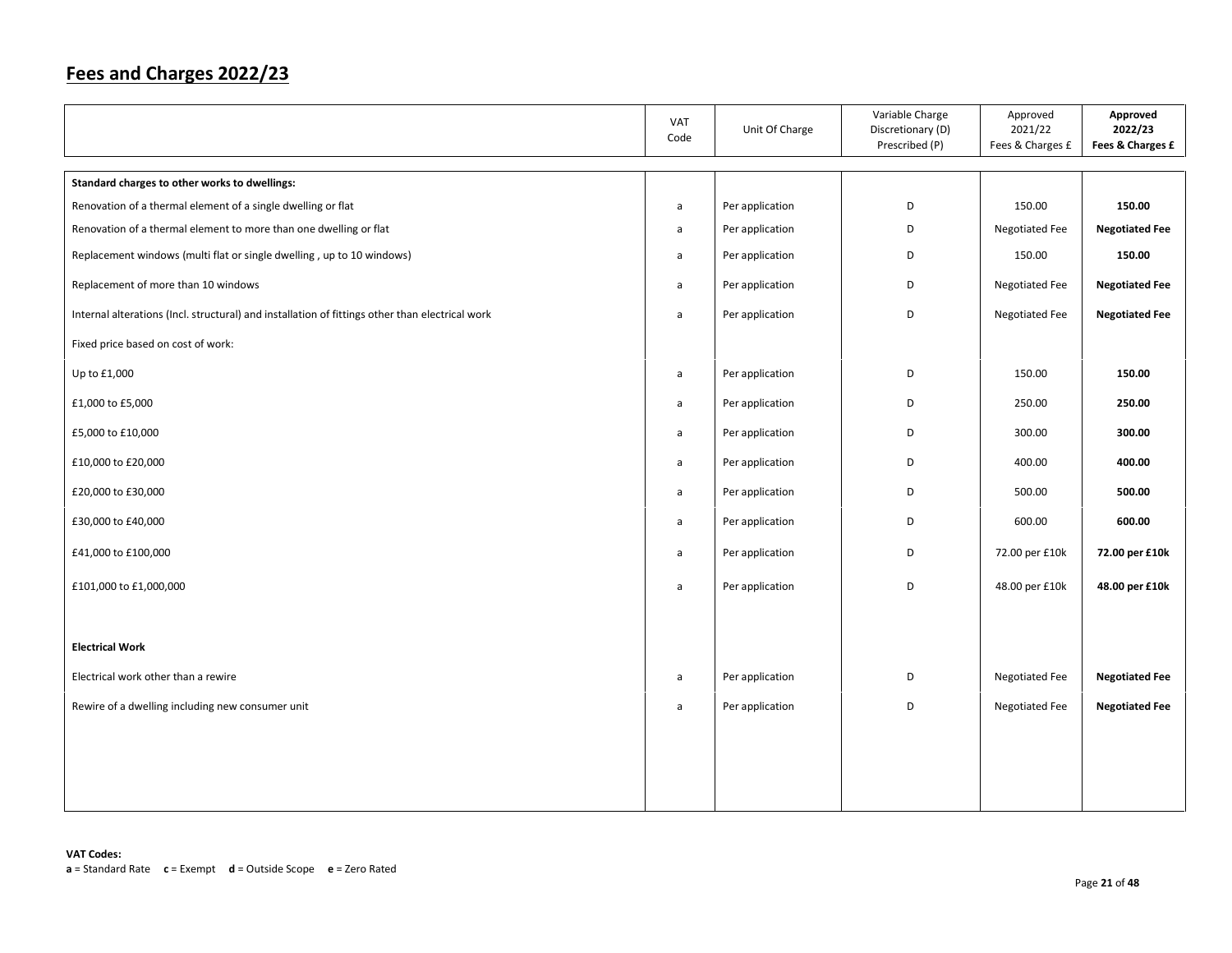|                                                                                                                                                                  | <b>VAT</b><br>Code | Unit Of Charge  | Variable Charge<br>Discretionary (D)<br>Prescribed (P) | Approved<br>2021/22<br>Fees & Charges £ | Approved<br>2022/23<br>Fees & Charges £ |
|------------------------------------------------------------------------------------------------------------------------------------------------------------------|--------------------|-----------------|--------------------------------------------------------|-----------------------------------------|-----------------------------------------|
|                                                                                                                                                                  |                    |                 |                                                        |                                         |                                         |
| Standard charges for work to non-domestic buildings:                                                                                                             |                    |                 |                                                        |                                         |                                         |
| <b>Extensions and new buildings (commercial)</b>                                                                                                                 |                    |                 |                                                        |                                         |                                         |
| Not Exceeding 10m2 (industrial and storage)                                                                                                                      | a                  | Per application | D                                                      | 350.00                                  | 350.00                                  |
| Not exceeding 10m2 (other use classes)                                                                                                                           | $\mathsf{a}$       | Per application | D                                                      | 400.00                                  | 400.00                                  |
| Between 10m2 and 40m2 (industrial and storage)                                                                                                                   | $\mathsf{a}$       | Per application | D                                                      | 450.00                                  | 450.00                                  |
| Between 10m2 and 40m2 (other use classes)                                                                                                                        | $\mathsf{a}$       | Per application | D                                                      | 550.00                                  | 550.00                                  |
| Exceeding 40m2                                                                                                                                                   | $\mathsf{a}$       | Per application | D                                                      | Negotiated Fee                          | <b>Negotiated Fee</b>                   |
| All other work and alterations to non-domestic buildings                                                                                                         |                    |                 |                                                        |                                         |                                         |
| Window replacement (up to 10 windows)                                                                                                                            | $\mathsf{a}$       | Per application | D                                                      | 150.00                                  | 150.00                                  |
| Window replacement (over 10 windows)                                                                                                                             | $\mathsf{a}$       | Per application | D                                                      | Negotiated fee                          | <b>Negotiated fee</b>                   |
| Renovation of a thermal element (cost up to £20,000)                                                                                                             | a                  | Per application | D                                                      | 250.00                                  | 250.00                                  |
| Renovation of a thermal element (cost over £20,000)                                                                                                              | a                  | Per application | D                                                      | Negotiated fee                          | <b>Negotiated fee</b>                   |
| Alterations and works not described elsewhere, including structural, shop and office fit-out and installation of<br>controlled fittings. Based on cost of works: |                    |                 |                                                        |                                         |                                         |
| Up to £5,000                                                                                                                                                     | a                  | Per application | D                                                      | 300.00                                  | 300.00                                  |
| £5,000 to £10,000                                                                                                                                                | a                  | Per application | D                                                      | 350.00                                  | 350.00                                  |
| £10,000 to £20,000                                                                                                                                               | a                  | Per application | D                                                      | 400.00                                  | 400.00                                  |
| £20,000 to £30,000                                                                                                                                               | a                  | Per application | D                                                      | 500.00                                  | 500.00                                  |
| £30,000 to £40,000                                                                                                                                               | a                  | Per application | D                                                      | 600.00                                  | 600.00                                  |
| £41,000 to £100,000                                                                                                                                              | a                  | Per application | D                                                      | 72.00 per £10k                          | 72.00 per £10k                          |
| £101,000 to £1,000,000                                                                                                                                           | a                  | Per application | D                                                      | 48.00 per £10k                          | 48.00 per £10k                          |
|                                                                                                                                                                  |                    |                 |                                                        |                                         |                                         |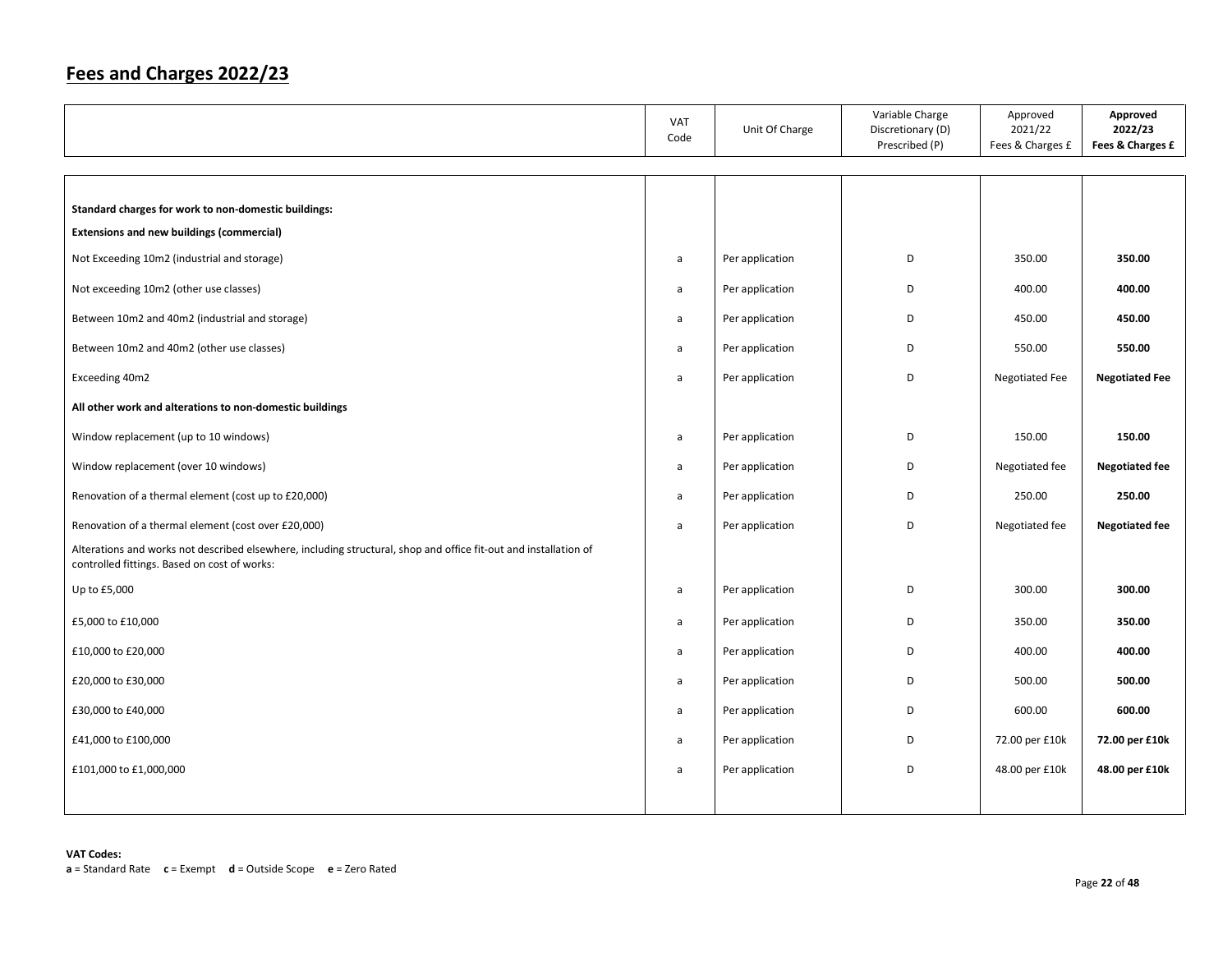|                                                                                                                                                                                                                                                                                                                                            | VAT<br>Code | Unit Of Charge  | Variable Charge<br>Discretionary (D)<br>Prescribed (P) | Approved<br>2021/22<br>Fees & Charges £ | Approved<br>2022/23<br>Fees & Charges £ |
|--------------------------------------------------------------------------------------------------------------------------------------------------------------------------------------------------------------------------------------------------------------------------------------------------------------------------------------------|-------------|-----------------|--------------------------------------------------------|-----------------------------------------|-----------------------------------------|
| <b>Miscellaneous Charges</b>                                                                                                                                                                                                                                                                                                               |             |                 |                                                        |                                         |                                         |
| Re-open an archive file                                                                                                                                                                                                                                                                                                                    | a           | Per file        | D                                                      | 84.00                                   | 84.00                                   |
| Research and retrieval of manual records (other than for search records)                                                                                                                                                                                                                                                                   | a           | Per file        | D                                                      | 60.00                                   | 60.00                                   |
| Subsequent site inspections on applications previously archived                                                                                                                                                                                                                                                                            | a           | Per inspection  | D                                                      | 72.00                                   | 72.00                                   |
| Copy Decision Notices and Completion certificates and, issue of non-standard data for property sale purposes                                                                                                                                                                                                                               | a           | Per document    | D                                                      | 25.00                                   | 25.00                                   |
| Demolition application to demolish existing property under Section 80 of the Building Act 1984 and issuing of counter<br>notice under Section 81 of the Building Act 1984.                                                                                                                                                                 | a           | Per application | D                                                      | 150.00                                  | 150.00                                  |
| <b>NOTES:</b>                                                                                                                                                                                                                                                                                                                              |             |                 |                                                        |                                         |                                         |
| Where a negotiated fee is indicated factors such as design brief, competency, build duration, service level<br>1)<br>agreement, number of units/dwellings and type of construction are factored in to provide the individual<br>charge.                                                                                                    |             |                 |                                                        |                                         |                                         |
| Where works are of estimated cost value and are being carried out simultaneously as a standard charge<br>2)<br>item for extensions to an existing dwelling the fee shall be reduced by 50%<br>Where the person is registered disabled and the proposals are for the benefit of that person the<br>3)<br>application is exempt from charge. |             |                 |                                                        |                                         |                                         |
| <b>Building Notice</b><br>Standard charge for erection of dwelling houses up to 300m2 and up to 3 storeys<br>Building Notice charge is equal to the Full Plans fee plus 10%                                                                                                                                                                |             |                 |                                                        |                                         |                                         |
| 1 dwelling                                                                                                                                                                                                                                                                                                                                 | a           | Per application | D                                                      | 759.00                                  | 759.00                                  |
| 2 dwellings                                                                                                                                                                                                                                                                                                                                | a           | Per application | D                                                      | 1,023.00                                | 1,023.00                                |
| 3 dwellings                                                                                                                                                                                                                                                                                                                                | a           | Per application | D                                                      | 1,287.00                                | 1,287.00                                |
| 4 dwellings                                                                                                                                                                                                                                                                                                                                | a           | Per application | D                                                      | 1,551.00                                | 1,551.00                                |
| 5 dwellings                                                                                                                                                                                                                                                                                                                                | a           | Per application | D                                                      | 1,826.00                                | 1,815.00                                |
| Erection or conversion of 6 or more dwellings or flats                                                                                                                                                                                                                                                                                     | a           | Per application | D                                                      | Negotiated fee                          | <b>Negotiated fee</b>                   |
| Erection of dwellings or flats where the total floor area exceeds 300m2                                                                                                                                                                                                                                                                    | a           | Per application | D                                                      | Negotiated fee                          | <b>Negotiated fee</b>                   |
| Standard Charge for dwellings formed by conversion                                                                                                                                                                                                                                                                                         |             |                 |                                                        |                                         |                                         |
| 1 dwelling                                                                                                                                                                                                                                                                                                                                 | a           | Per application | D                                                      | 605.00                                  | 605.00                                  |
| 2 dwellings                                                                                                                                                                                                                                                                                                                                | a           | Per application | D                                                      | 880.00                                  | 880.00                                  |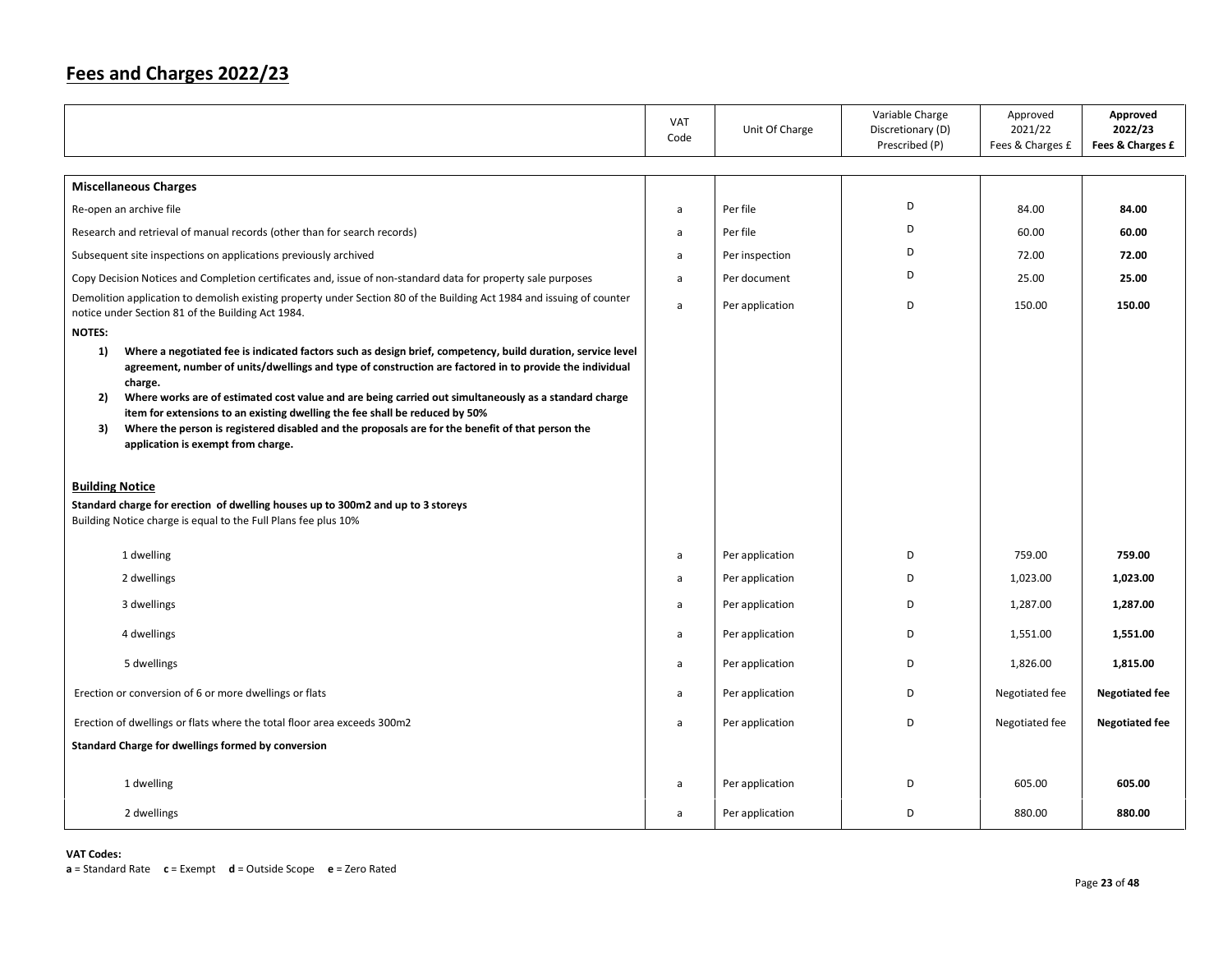|  | VA <sub>1</sub><br>Code | Unit Of Charge | Variable Charge<br>Discretionary (D)<br>Prescribed (P) | Approved<br>2021/22<br>Fees & Charges £ | Approved<br>2022/23<br>Fees & Charges £ |
|--|-------------------------|----------------|--------------------------------------------------------|-----------------------------------------|-----------------------------------------|
|--|-------------------------|----------------|--------------------------------------------------------|-----------------------------------------|-----------------------------------------|

| Standard Charge for dwelling formed by conversion continued:                                                                         |   |                 |   |                       |                       |
|--------------------------------------------------------------------------------------------------------------------------------------|---|-----------------|---|-----------------------|-----------------------|
| 3 dwellings                                                                                                                          | a | Per application | D | 990.00                | 990.00                |
| 4 dwellings                                                                                                                          | a | Per application | D | 1,210.00              | 1,210.00              |
| 5 dwellings                                                                                                                          | a | Per application | D | 1,540.00              | 1,540.00              |
|                                                                                                                                      |   |                 |   |                       |                       |
| Building Notice charges for extensions to existing dwellings                                                                         |   |                 |   |                       |                       |
| Extension with floor area not exceeding 10m2                                                                                         | a | Per application | D | 429.00                | 429.00                |
| Extension with floor area exceeding 10m2, but not exceeding 40m2                                                                     | a | Per application | D | 550.00                | 550.00                |
| Extension with floor area exceeding 40m2, but not exceeding 80m2                                                                     | a | Per application | D | 742.50                | 742.50                |
| Extension with floor area exceeding 80m2, but not exceeding 100m2                                                                    | a | Per application | D | 907.50                | 907.50                |
| Loft conversion up to 40m2 that does not includes a dormer window                                                                    | a | Per application | D | 429.00                | 429.00                |
| Loft conversion up to 40m2 that includes a dormer window                                                                             | a | Per application | D | 550.00                | 550.00                |
| Erection or extension of a detached or attached domestic garage not exceeding 40m2                                                   | a | Per application | D | 330.00                | 330.00                |
| Erection or extension of a detached or attached domestic garage or carport with floor area exceeding 40m2, but not<br>exceeding 80m2 | a | Per application | D | 440.00                | 440.00                |
| Conversion of domestic garage to habitable room                                                                                      | a | Per application | D | 385.00                | 385.00                |
| Notifiable electrical work carried out by a non-competent person (i.e. not Part P registered)                                        | a | Per application | D | 250.00                | 250.00                |
| Reversion work from an approved inspector                                                                                            | a | Per application | D | <b>Negotiated Fee</b> | <b>Negotiated Fee</b> |
| Building work in relation to more than one building                                                                                  | a | Per application | D | Negotiated Fee        | <b>Negotiated Fee</b> |
| Extension to a dwelling where floor area exceeds 80m2                                                                                | a | Per application | D | Negotiated Fee        | <b>Negotiated Fee</b> |
| Loft conversion (with or without a dormer) to a dwelling where floor area exceeds 40m2                                               | a | Per application | D | <b>Negotiated Fee</b> | <b>Negotiated Fee</b> |
| Garage or carport where floor area exceeds 60m2                                                                                      | a | Per application | D | <b>Negotiated Fee</b> | <b>Negotiated Fee</b> |
|                                                                                                                                      |   |                 |   |                       |                       |
| Building Notice charges to other works to dwellings:                                                                                 |   |                 |   |                       |                       |
| Renovation of a thermal element of a single dwelling or flat                                                                         | a | Per application | D | 165.00                | 165.00                |
|                                                                                                                                      |   |                 |   |                       |                       |
|                                                                                                                                      |   |                 |   |                       |                       |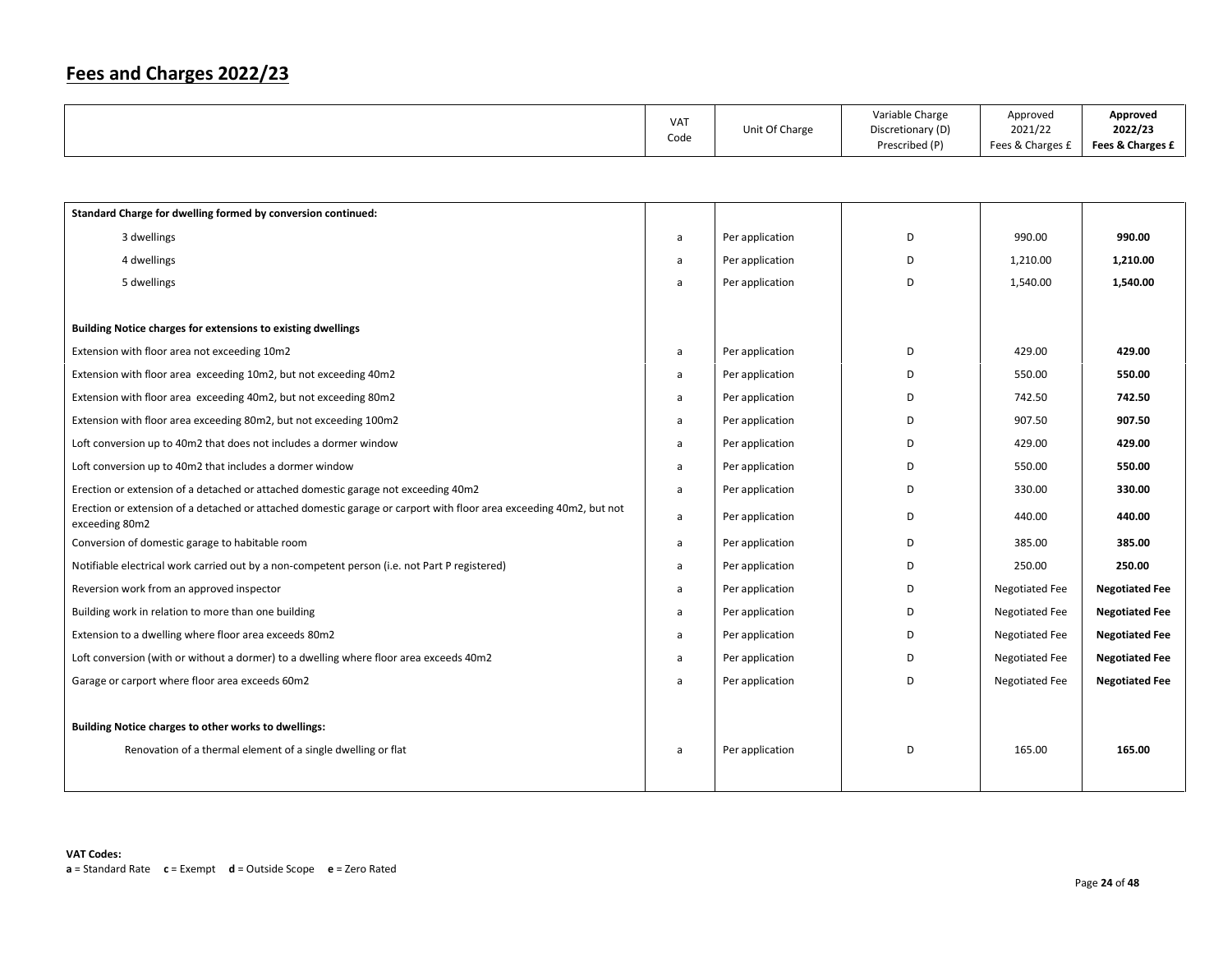|                                                                                                 | VAT<br>Code  | Unit Of Charge  | Variable Charge<br>Discretionary (D)<br>Prescribed (P) | Approved<br>2021/22<br>Fees & Charges £ | Approved<br>2022/23<br>Fees & Charges £ |
|-------------------------------------------------------------------------------------------------|--------------|-----------------|--------------------------------------------------------|-----------------------------------------|-----------------------------------------|
|                                                                                                 |              |                 |                                                        |                                         |                                         |
| Building Notices charges to other works to dwellings continued:                                 |              |                 |                                                        |                                         |                                         |
| Renovation of a thermal element to more than one dwelling or flat                               | a            | Per application | D                                                      | <b>Negotiated Fee</b>                   | <b>Negotiated Fee</b>                   |
| Replacement windows (multi flat or single dwelling, up to 10 windows)                           | a            | Per application | D                                                      | 165.00                                  | 165.00                                  |
| Replacement of more than 10 windows                                                             | a            | Per application | D                                                      | Negotiated Fee                          | <b>Negotiated Fee</b>                   |
| Internal alterations (Incl. structural) and installation of fittings other than electrical work | $\mathsf{a}$ | Per application | D                                                      | Negotiated Fee                          | <b>Negotiated Fee</b>                   |
| Fixed price based on cost of work:                                                              |              |                 |                                                        |                                         |                                         |
| Up to £1,000                                                                                    | a            | Per application | D                                                      | 165.00                                  | 165.00                                  |
| £1,000 to £5,000                                                                                | a            | Per application | D                                                      | 275.00                                  | 275.00                                  |
| £5,000 to £10,000                                                                               | a            | Per application | D                                                      | 330.00                                  | 330.00                                  |
| £10,000 to £20,000                                                                              | a            | Per application | D                                                      | 440.00                                  | 440.00                                  |
| £20,000 to £30,000                                                                              | a            | Per application | D                                                      | 550.00                                  | 550.00                                  |
| £30,000 to £40,000                                                                              | a            | Per application | D                                                      | 660.00                                  | 660.00                                  |
| £41,000 to £100,000                                                                             | a            | Per application | D                                                      | £80.00 per £10k                         | £80.00 per £10k                         |
| £101,000 to £1,000,000                                                                          | a            | Per application | D                                                      | £50.00 per £10k                         | £50.00 per £10k                         |
| <b>Electrical Work</b>                                                                          |              |                 |                                                        |                                         |                                         |
| Electrical work other than a rewire                                                             | a            | Per application | D                                                      | Negotiated fee                          | <b>Negotiated fee</b>                   |
| Rewire of a dwelling including new consumer unit                                                | a            | Per application | D                                                      | Negotiated fee                          | <b>Negotiated fee</b>                   |
|                                                                                                 |              |                 |                                                        |                                         |                                         |
|                                                                                                 |              |                 |                                                        |                                         |                                         |
|                                                                                                 |              |                 |                                                        |                                         |                                         |
|                                                                                                 |              |                 |                                                        |                                         |                                         |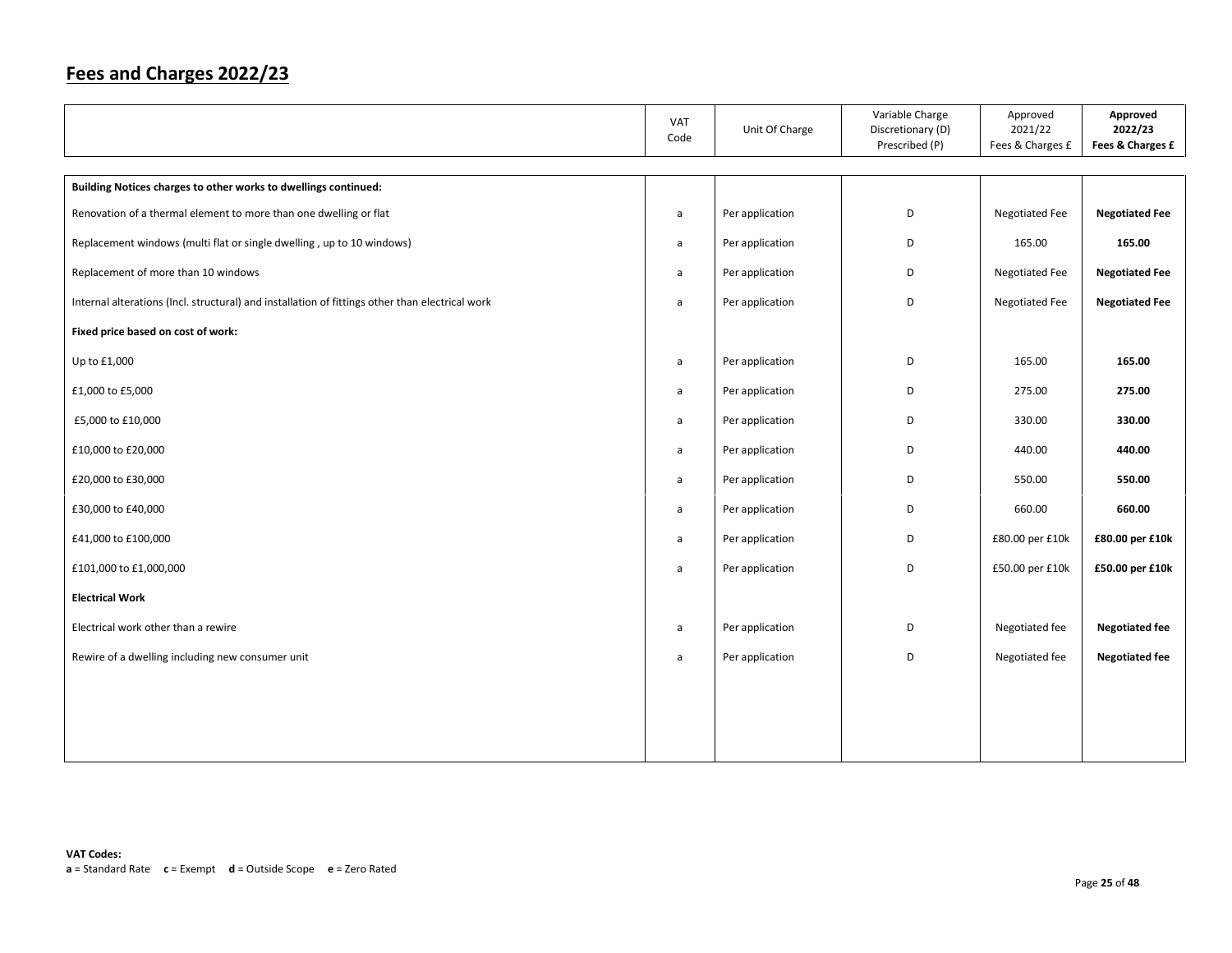|                                                                           |                                      | VAT<br>Code  | Unit Of Charge | Variable Charge<br>Discretionary (D)<br>Prescribed (P) | Approved<br>2021/22<br>Fees & Charges £ | Approved<br>2022/23<br>Fees & Charges £ |
|---------------------------------------------------------------------------|--------------------------------------|--------------|----------------|--------------------------------------------------------|-----------------------------------------|-----------------------------------------|
|                                                                           |                                      |              |                |                                                        |                                         |                                         |
|                                                                           | <b>TOURISM AND LEISURE COMMITTEE</b> |              |                |                                                        |                                         |                                         |
| Fairhaven Lake                                                            |                                      |              |                |                                                        |                                         |                                         |
| <b>Motor Boat Hire:</b>                                                   |                                      |              |                |                                                        |                                         |                                         |
| Per boat<br>$\mathcal{L}_{\mathcal{A}}$<br><b>Rowing Boat Hire:</b>       |                                      | $\mathsf{C}$ | Per 20 min     | D                                                      | 8.00                                    | 8.00                                    |
| Per boat<br>$\sim$                                                        |                                      | $\mathsf{C}$ | Per 30 min     | D                                                      | 6.00                                    | 6.00                                    |
| <b>Canoe Hire:</b>                                                        |                                      |              |                |                                                        |                                         |                                         |
| Per boat<br>$\sim$<br><b>Stand Up Paddleboard Hire:</b>                   |                                      | $\mathsf{C}$ | Per 30 min     | D                                                      | 6.00                                    | 6.00                                    |
| Per board<br>$\blacksquare$                                               |                                      | $\mathsf{C}$ | Per 2 hr.      | D                                                      | 10.00                                   | 10.00                                   |
| <b>Zorb Balls:</b><br>Per session<br>$\overline{\phantom{a}}$             |                                      | $\mathsf{C}$ | Per 15 min     | D                                                      | 5.00                                    | 5.00                                    |
| <b>Motor Launch:</b>                                                      |                                      |              |                |                                                        |                                         |                                         |
|                                                                           |                                      |              |                |                                                        |                                         |                                         |
| Adult 16+<br>$\sim$                                                       |                                      | $\mathsf{C}$ | Per trip       | D                                                      | 3.00                                    | 3.00                                    |
| $\overline{\phantom{a}}$                                                  | Senior Citizen / Junior              | $\mathsf{C}$ | Per trip       | D                                                      | 2.00                                    | 2.00                                    |
| Child 5-15<br>$\overline{\phantom{a}}$                                    |                                      | $\mathsf{C}$ | Per trip       | D                                                      | 2.00                                    | 2.00                                    |
| Under 5 years<br>$\mathcal{L}_{\mathcal{A}}$                              |                                      | $\mathsf{C}$ | Per trip       | D                                                      | Free                                    | Free                                    |
| <b>Private Use:</b><br>Dinghy/Sail craft:                                 |                                      |              |                |                                                        |                                         |                                         |
| 2 hr. period<br>$\overline{\phantom{a}}$                                  |                                      | $\mathsf{C}$ | Per 2 hr.      | D                                                      | 6.00                                    | $6.00\,$                                |
| Day<br>$\overline{\phantom{a}}$                                           |                                      | $\mathsf{C}$ | Per day        | D                                                      | 12.00                                   | 12.00                                   |
| Season<br>$\sim$                                                          |                                      | $\mathsf{C}$ | Per season     | D                                                      | 75.00                                   | 75.00                                   |
| <b>Paddle Permit:</b><br>Canoe/Stand Up Paddle Boarding/Kayak/Windsurfing |                                      |              |                |                                                        |                                         |                                         |
| Annual Permit<br>$\sim$                                                   |                                      | $\mathsf{C}$ | Per annum      | D                                                      | 60.00                                   | 60.00                                   |
| 2 hr. period<br>$\sim$                                                    |                                      | $\mathsf{C}$ | Per 2 hr       | D                                                      | 5.00                                    | 5.00                                    |
| Day<br>$\omega$                                                           |                                      | $\mathsf{C}$ | Per day        | D                                                      | 10.00                                   | 10.00                                   |
|                                                                           |                                      |              |                |                                                        |                                         |                                         |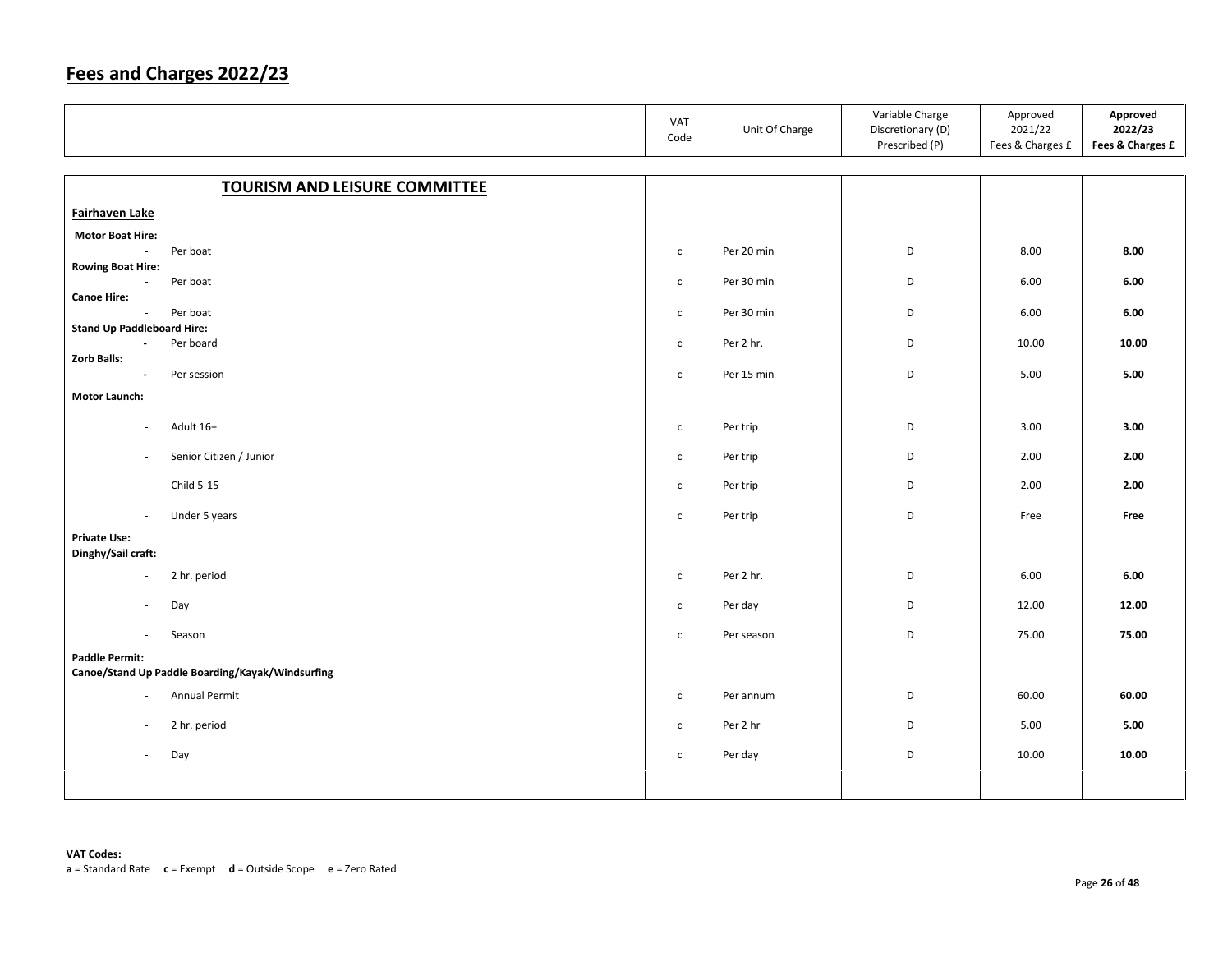|                                                                                                 | VAT<br>Code  | Unit Of Charge | Variable Charge<br>Discretionary (D)<br>Prescribed (P) | Approved<br>2021/22<br>Fees & Charges £ | Approved<br>2022/23<br>Fees & Charges £ |
|-------------------------------------------------------------------------------------------------|--------------|----------------|--------------------------------------------------------|-----------------------------------------|-----------------------------------------|
| <b>Fairhaven Adventure Golf:</b>                                                                |              |                |                                                        |                                         |                                         |
| Adult                                                                                           | $\mathsf{C}$ | Per round      | D                                                      | 7.00                                    | 7.00                                    |
| Junior                                                                                          | $\mathsf{c}$ | Per round      | D                                                      | 5.00                                    | 5.00                                    |
| Family Ticket (2 adults, 2 children)                                                            | $\mathsf{C}$ | Per round      | D                                                      | 20.00                                   | 20.00                                   |
| Annual Adult<br>$\overline{\phantom{a}}$                                                        | $\mathsf{C}$ | Annual         | D                                                      | 65.00                                   | 65.00                                   |
| Annual Child<br>$\overline{\phantom{a}}$                                                        | $\mathsf{C}$ | Annual         | D                                                      | 45.00                                   | 45.00                                   |
| Annual Family                                                                                   | $\mathsf{c}$ | Annual         | D                                                      | 180.00                                  | 180.00                                  |
| Group private hire                                                                              | $\mathsf{C}$ | Per hour       | D                                                      | 70.00                                   | 70.00                                   |
| <b>Fairhaven Water Sport Centre:</b>                                                            |              |                |                                                        |                                         |                                         |
| Open water swimming<br>$\overline{\phantom{a}}$                                                 | $\mathsf{c}$ | Per 2 hr       | D                                                      | 4.50                                    | 4.50                                    |
| School water session incl. facilities and equipment<br>ä,                                       | $\mathsf{C}$ | Half day       | D                                                      | 50.00                                   | 50.00                                   |
| School water session incl. facilities and equipment<br>$\overline{\phantom{a}}$                 | $\mathsf{C}$ | Full day       | D                                                      | 80.00                                   | 80.00                                   |
| School water session incl. facilities and equipment (Concessional rate)<br>÷,                   | $\mathsf{C}$ | Per Session    | D                                                      | $\sim$                                  | POA                                     |
| Room only hire (Mawson Back Classroom)<br>÷,                                                    | $\mathsf{C}$ | Per hour       | D                                                      | 15.00                                   | 15.00                                   |
| Room only hire (discounted/charitable rate) (Mawson Back Classroom)<br>$\overline{\phantom{a}}$ | $\mathsf{c}$ | Per hour       | D                                                      | 10.00                                   | 10.00                                   |
| Room only hire (Riley Front Classroom)<br>÷,                                                    | $\mathsf{C}$ | Per hour       | D                                                      | $\overline{\phantom{a}}$                | 20.00                                   |
| Room only hire (discounted/charitable rate) (Riley Front Classroom)<br>÷,                       | $\mathsf{C}$ | Per hour       | D                                                      | ×.                                      | 15.00                                   |
| Have a go paddle session<br>÷,                                                                  | $\mathsf{C}$ | Per session    | D                                                      | 20.00                                   | 20.00                                   |
| Paddle award course, Start<br>÷,                                                                | $\mathsf{C}$ | Per course     | D                                                      | 80.00                                   | 80.00                                   |
| Paddle award course, Discover                                                                   | $\mathsf{C}$ | Per course     | D                                                      | 120.00                                  | 120.00                                  |
| Paddle award course, Explore                                                                    | $\mathsf{C}$ | Per course     | D                                                      | 160.00                                  | 160.00                                  |
|                                                                                                 |              |                |                                                        |                                         |                                         |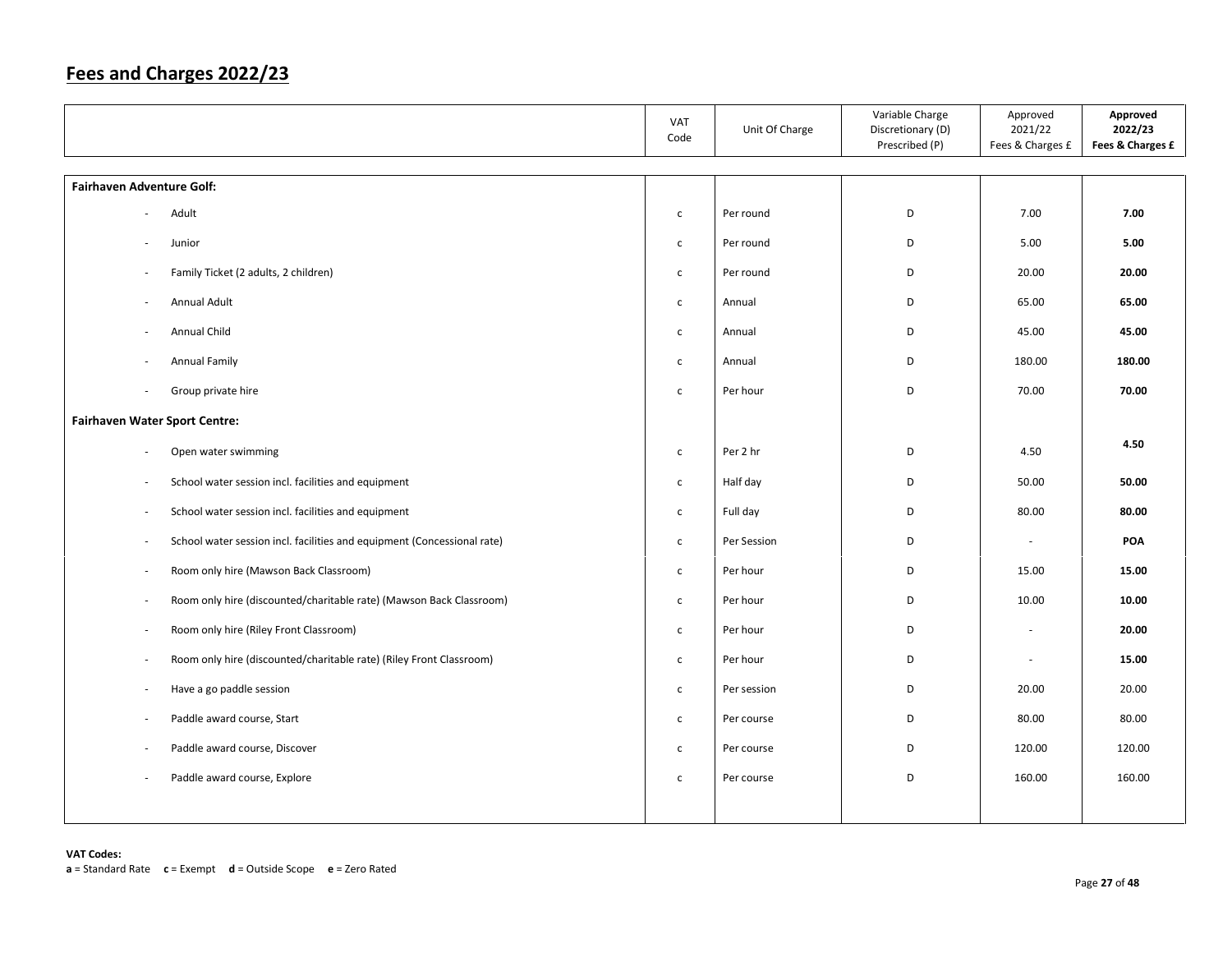|                                                                        | VAT<br>Code  | Unit Of Charge | Variable Charge<br>Discretionary (D)<br>Prescribed (P) | Approved<br>2021/22<br>Fees & Charges £ | Approved<br>2022/23<br>Fees & Charges £ |
|------------------------------------------------------------------------|--------------|----------------|--------------------------------------------------------|-----------------------------------------|-----------------------------------------|
| Fairhaven Water Sport Centre Continued:                                |              |                |                                                        |                                         |                                         |
| Performance award canoe                                                | $\mathsf{c}$ | Per course     | D                                                      | 120.00                                  | 120.00                                  |
| British canoeing accredited<br>$\overline{\phantom{a}}$                | $\mathsf{c}$ | Per course     | D                                                      | 80.00                                   | 80.00                                   |
| Learn to paddle board<br>÷,                                            | $\mathsf{C}$ | Per course     | D                                                      | $\overline{\phantom{a}}$                | 65.00                                   |
| Windsurf course adult - Start windsurfing<br>÷,                        | $\mathsf{C}$ | Per course     | D                                                      | 80.00                                   | 80.00                                   |
| Windsurf course adult - Intermediate windsurfing                       | $\mathsf{C}$ | Per course     | D                                                      | 120.00                                  | 120.00                                  |
| Windsurf course junior - Stage 1<br>$\overline{\phantom{a}}$           | $\mathsf{C}$ | Per course     | D                                                      | 80.00                                   | 80.00                                   |
| Windsurf course junior - Stage 2<br>٠                                  | $\mathsf{C}$ | Per course     | D                                                      | 120.00                                  | 120.00                                  |
| One to One paddle lesson<br>÷,                                         | $\mathsf{C}$ | Per 2 hr       | D                                                      | 60.00                                   | 30.00                                   |
| Corporate paddle session per person                                    | $\mathsf{C}$ | Per session    | D                                                      | 20.00                                   | 20.00                                   |
| Mixed water sports private party per person                            | $\mathsf{C}$ | Per session    | D                                                      | 15.00                                   | 15.00                                   |
| Holiday camp<br>$\overline{\phantom{a}}$                               | $\mathsf{c}$ | Per day        | D                                                      | 25.00                                   | 25.00                                   |
| <b>Fairhaven Park Activities:</b>                                      |              |                | D                                                      |                                         |                                         |
| Triathlon adult<br>٠                                                   | $\mathsf{c}$ | Per event      | D                                                      | 30.00                                   | 30.00                                   |
| Triathlon junior                                                       | $\mathsf{C}$ | Per event      | D                                                      | 15.00                                   | 15.00                                   |
| Orienteering hire box<br>$\sim$                                        | $\mathsf{c}$ | Half day       | D                                                      | 20.00                                   | 20.00                                   |
| School Adventure Island Hire                                           | $\mathsf{C}$ | Half day       | D                                                      | 50.00                                   | 50.00                                   |
| School Leisure and Sport Pass (min charge)<br>$\overline{\phantom{a}}$ | $\mathsf{C}$ | Full day       | D                                                      | 150.00                                  | 150.00                                  |
| <b>Fairhaven Combined Pass:</b>                                        |              |                |                                                        |                                         |                                         |
| Family leisure pass (4 people golf and motorboat                       | $\mathsf{c}$ | Per round/trip | D                                                      | 24.00                                   | 24.00                                   |
| Holiday Camp (combined activities)<br>$\sim$                           | $\mathsf{C}$ | 5-day pass     | D                                                      | 100.00                                  | 100.00                                  |
|                                                                        |              |                |                                                        |                                         |                                         |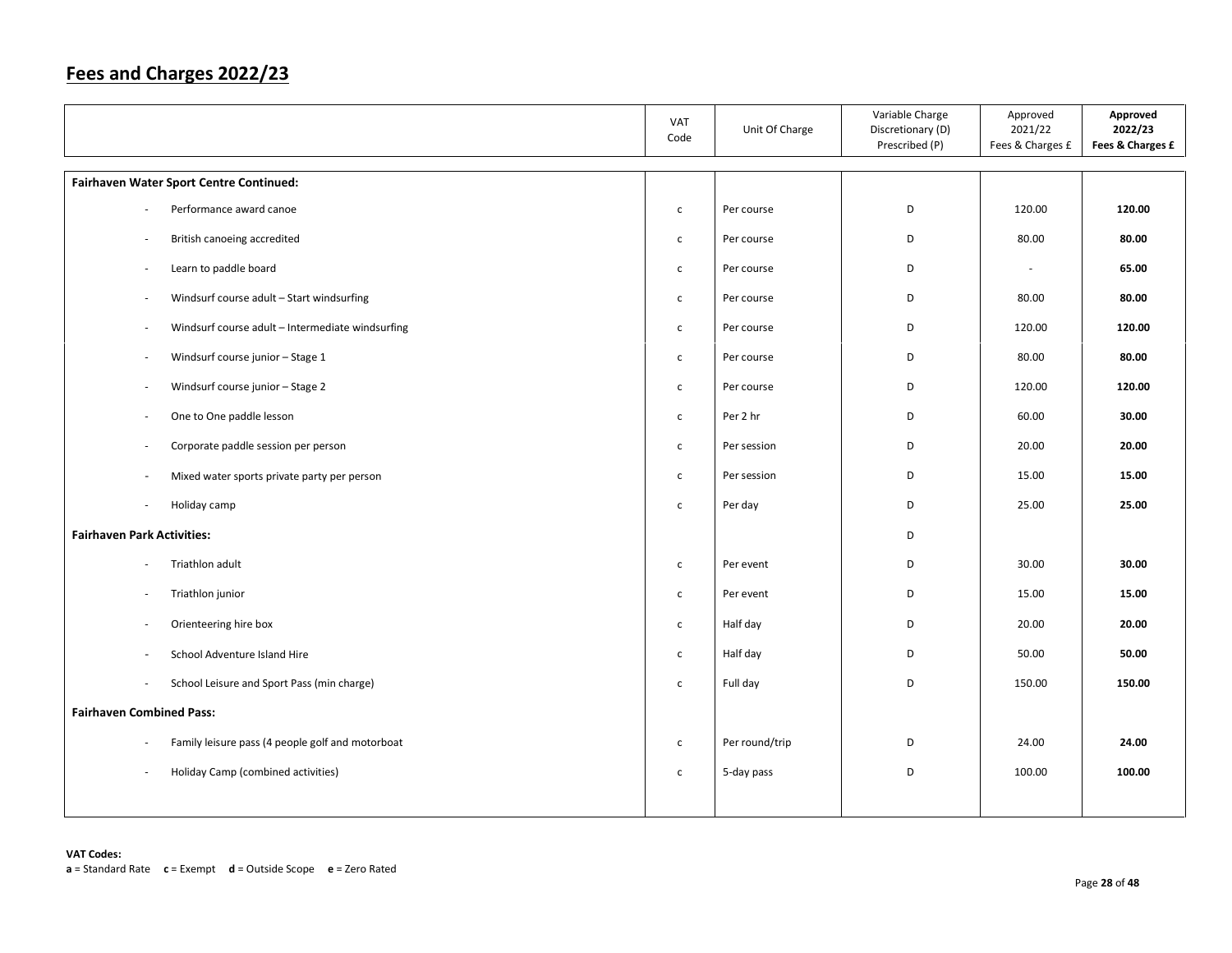|  | <b>VAT</b><br>Code | Unit Of Charge | Variable Charge<br>Discretionary (D)<br>Prescribed (P) | Approved<br>2021/22<br>Fees & Charges £ | Approved<br>2022/23<br>Fees & Charges £ |
|--|--------------------|----------------|--------------------------------------------------------|-----------------------------------------|-----------------------------------------|
|--|--------------------|----------------|--------------------------------------------------------|-----------------------------------------|-----------------------------------------|

| <b>Fairhaven Events</b>            | Special events and promotions<br>÷                    | $\mathsf{C}$ | Ad hoc    | D           |       | POA   |
|------------------------------------|-------------------------------------------------------|--------------|-----------|-------------|-------|-------|
|                                    |                                                       |              |           |             |       |       |
| <b>Game Sites</b>                  |                                                       |              |           |             |       |       |
| <b>Bowling (Crown &amp; Flat):</b> |                                                       |              |           |             |       |       |
|                                    | <b>Adult Bowls</b><br>$\overline{\phantom{a}}$        | $\mathsf{C}$ | Two Hours | D           | 6.00  | 6.00  |
|                                    | Senior Citizen<br>$\overline{\phantom{a}}$            | $\mathsf{C}$ | Two Hours | D           | 5.00  | 5.00  |
|                                    | Junior Bowls<br>$\overline{\phantom{a}}$              | $\mathsf{C}$ | Two Hours | D           | 2.00  | 2.00  |
|                                    | Hire of Bowls - deposit<br>$\overline{\phantom{a}}$   | $\mathsf{C}$ | Deposit   | $\mathsf D$ | 5.00  | 5.00  |
|                                    | <b>Adult Contract</b><br>$\overline{\phantom{a}}$     | $\mathsf{C}$ | Annual    | D           | 85.00 | 85.00 |
|                                    | Senior Citizen Contract<br>$\overline{\phantom{a}}$   | $\mathsf{C}$ | Annual    | D           | 65.00 | 65.00 |
|                                    | Junior Contract<br>$\sim$                             | $\mathsf{C}$ | Annual    | D           | 30.00 | 30.00 |
|                                    | Winter Contract only<br>$\overline{\phantom{a}}$      | $\mathsf{C}$ | Winter    | D           | 20.00 | 20.00 |
|                                    | Green Reservation per hour<br>$\sim$                  | $\mathsf{C}$ | Per Hour  | $\mathsf D$ | 35.00 | 35.00 |
| Tennis:                            |                                                       |              |           |             |       |       |
|                                    | Adult / Family court hire per hour<br>$\sim$          | $\mathsf{C}$ | Per Hour  | D           | 7.50  | 7.50  |
|                                    | Junior / Senior Citizen court hire per hour<br>$\sim$ | $\mathsf{C}$ | Per Hour  | D           | 4.50  | 4.50  |
|                                    | Hire of Rackets - deposit<br>$\overline{\phantom{a}}$ | $\mathsf{C}$ | Deposit   | D           | 5.00  | 5.00  |
|                                    | Club Reservation April - September                    |              |           |             |       |       |
|                                    | (1 Court for one 3 hr. session per week)              |              |           |             |       |       |
|                                    |                                                       |              |           |             |       |       |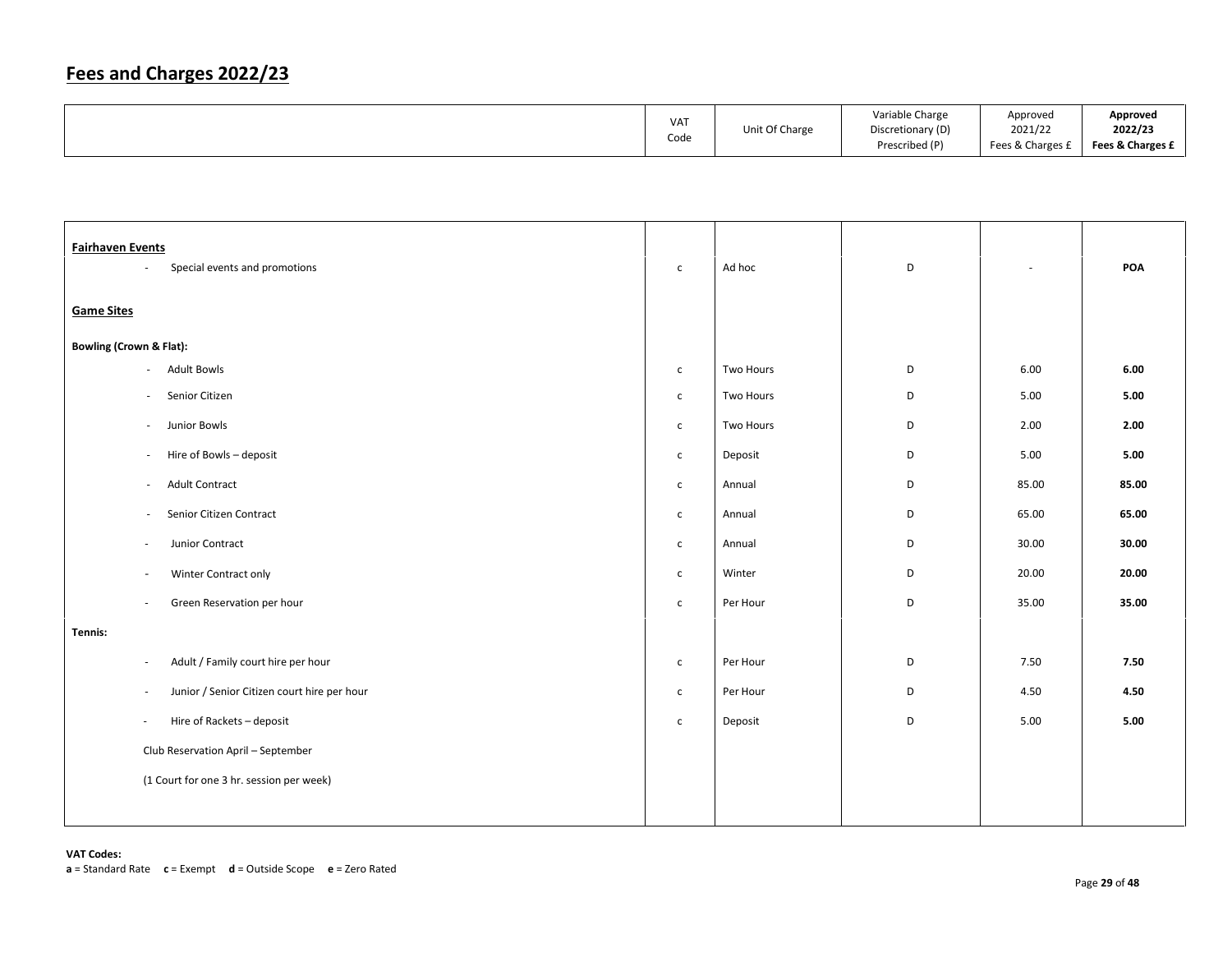|                                      | VAT<br>Code  | Unit Of Charge | Variable Charge<br>Discretionary (D)<br>Prescribed (P) | Approved<br>2021/22<br>Fees & Charges £ | Approved<br>2022/23<br>Fees & Charges £ |
|--------------------------------------|--------------|----------------|--------------------------------------------------------|-----------------------------------------|-----------------------------------------|
|                                      |              |                |                                                        |                                         |                                         |
| <b>Sports Facilities</b>             |              |                |                                                        |                                         |                                         |
| (Park View Rd, Blackpool Rd)         |              |                |                                                        |                                         |                                         |
| Football:                            |              |                |                                                        |                                         |                                         |
| - Occasional Match (approx 2 hours)  | $\mathsf{C}$ | Per 2 hours    | D                                                      | 60.00                                   | 60.00                                   |
| <b>Season Bookings:</b>              |              |                |                                                        |                                         |                                         |
| One match every other week per team: |              |                |                                                        |                                         |                                         |
| Adult<br>$\omega$                    | $\mathsf{C}$ | Per Season     | $\mathsf D$                                            | 230.00                                  | 230.00                                  |
| <b>Junior 11V11</b>                  | $\mathsf{C}$ | Per Season     | D                                                      | 135.00                                  | 135.00                                  |
| Junior 9V9                           | $\mathsf{c}$ | Per Season     | D                                                      | 110.00                                  | 110.00                                  |
| Junior 7V7                           | $\mathsf{C}$ | Per Season     | D                                                      | 90.00                                   | 90.00                                   |
| Junior 5V5<br>÷,                     | $\mathsf{c}$ | Per Season     | D                                                      | 60.00                                   | 60.00                                   |
| Tournaments                          |              |                |                                                        |                                         |                                         |
| Adult<br>$\sim$                      | $\mathsf{C}$ | Per Pitch      | D                                                      | 30.00                                   | 30.00                                   |
| Junior<br>$\sim$                     | $\mathsf{c}$ | Per Pitch      | D                                                      | 25.00                                   | 25.00                                   |
|                                      |              |                |                                                        |                                         |                                         |
| <b>Hewitt Lecture Room:</b>          |              |                |                                                        |                                         |                                         |
| Per hour or part there of:           |              |                |                                                        |                                         |                                         |
| Monday to Friday                     | $\mathsf{c}$ | Per Hour*      | D                                                      | 16.00                                   | 16.00                                   |
| Saturdays & Bank Holidays<br>$\sim$  | $\mathsf{C}$ | Per Hour*      | D                                                      | 22.00                                   | 22.00                                   |
| Commercial Hire<br>$\sim$            | $\mathsf{C}$ | Per Hour*      | D                                                      | 45.00                                   | 45.00                                   |
| Share Room (Room 2)<br>$\sim$        | $\mathsf{C}$ | Per Hour*      | D                                                      | 12.00                                   | 12.00                                   |
| *Rate per hour in half hour periods  |              |                |                                                        |                                         |                                         |
|                                      |              |                |                                                        |                                         |                                         |
|                                      |              |                |                                                        |                                         |                                         |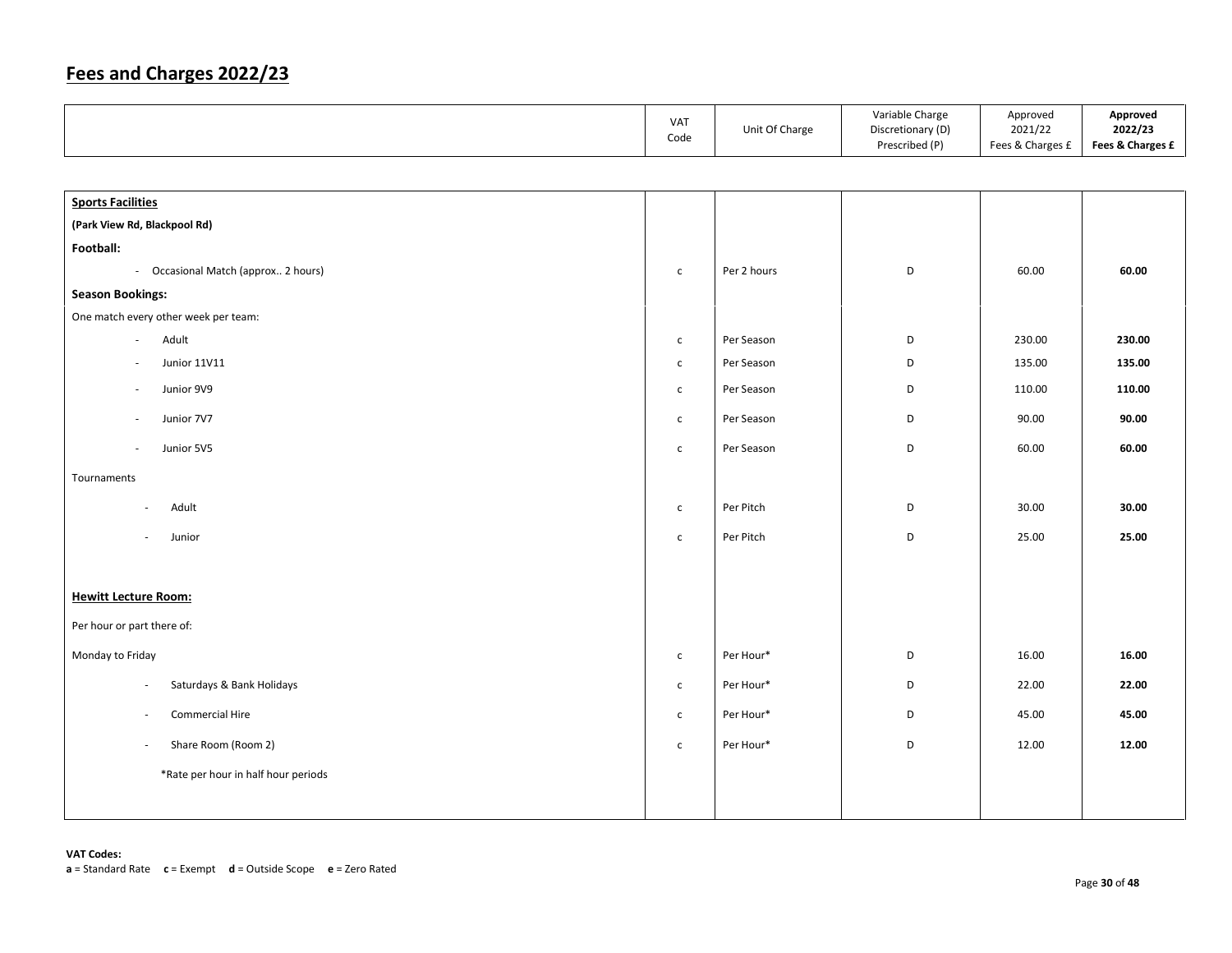| VA <sub>1</sub><br>Code | Unit Of Charge | Variable Charge<br>Discretionary (D)<br>Prescribed (P) | Approved<br>2021/22<br>Fees & Charges £ | Approved<br>2022/23<br>Fees & Charges £ |
|-------------------------|----------------|--------------------------------------------------------|-----------------------------------------|-----------------------------------------|
|                         |                |                                                        |                                         |                                         |

| <b>Allotment Plots:</b>           |                             |          |             |       |       |
|-----------------------------------|-----------------------------|----------|-------------|-------|-------|
| Full plot yearly rent<br>$\omega$ | $\operatorname{\mathsf{d}}$ | Per plot | $\mathsf D$ | 55.00 | 60.00 |
| Half plot yearly rent<br>$\omega$ | $\operatorname{\mathsf{d}}$ | Per plot | $\mathsf D$ | 27.50 | 30.00 |
|                                   |                             |          |             |       |       |
|                                   |                             |          |             |       |       |
|                                   |                             |          |             |       |       |
|                                   |                             |          |             |       |       |
|                                   |                             |          |             |       |       |
|                                   |                             |          |             |       |       |
|                                   |                             |          |             |       |       |
|                                   |                             |          |             |       |       |
|                                   |                             |          |             |       |       |
|                                   |                             |          |             |       |       |
|                                   |                             |          |             |       |       |
|                                   |                             |          |             |       |       |
|                                   |                             |          |             |       |       |
|                                   |                             |          |             |       |       |
|                                   |                             |          |             |       |       |
|                                   |                             |          |             |       |       |
|                                   |                             |          |             |       |       |
|                                   |                             |          |             |       |       |
|                                   |                             |          |             |       |       |
|                                   |                             |          |             |       |       |
|                                   |                             |          |             |       |       |
|                                   |                             |          |             |       |       |
|                                   |                             |          |             |       |       |
|                                   |                             |          |             |       |       |
|                                   |                             |          |             |       |       |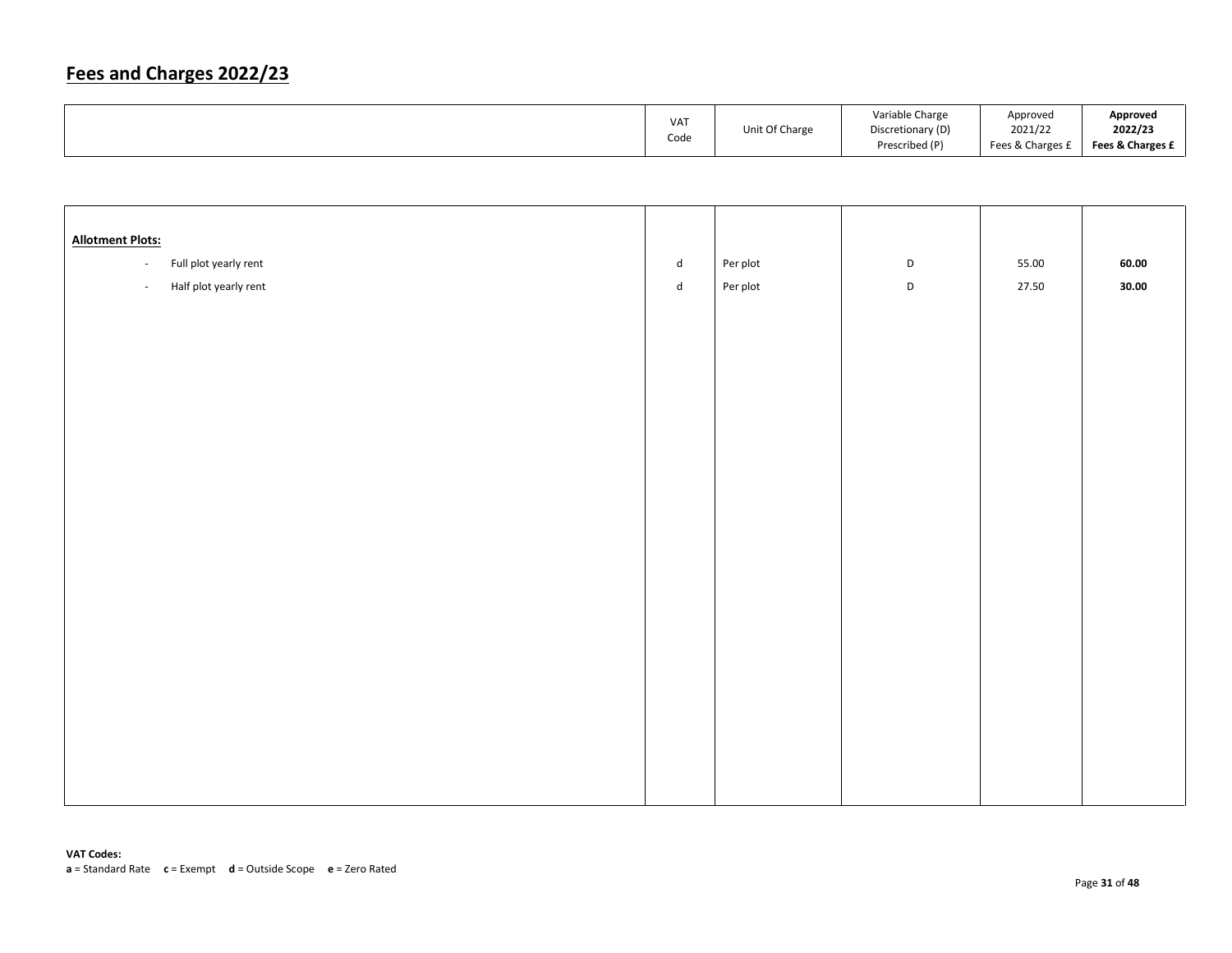|                                                                                                                                                                    | VAT<br>Code  | Unit Of Charge    | Variable Charge<br>Discretionary (D)<br>Prescribed (P) | Approved<br>2021/22<br>Fees & Charges £ | Approved<br>2022/23<br>Fees & Charges £ |
|--------------------------------------------------------------------------------------------------------------------------------------------------------------------|--------------|-------------------|--------------------------------------------------------|-----------------------------------------|-----------------------------------------|
| <b>ENVIRONMENT, HEALTH AND HOUSING COMMITTEE</b>                                                                                                                   |              |                   |                                                        |                                         |                                         |
| <b>Private Sector Housing</b>                                                                                                                                      |              |                   |                                                        |                                         |                                         |
| Enforcement Notice (Housing Act 2004)<br>$\sim$                                                                                                                    | $\mathsf{d}$ | Per Notice        | D                                                      | 432.00                                  | 432.00                                  |
| HMO Mandatory Licence (Housing Act 2004)<br>×.                                                                                                                     | d            | Per Application   | D                                                      | ÷,                                      | 940.00                                  |
| HMO Licence Renewal (Housing Act 2004)<br>$\overline{\phantom{a}}$                                                                                                 | d            | Per Application   | D                                                      | 309.00                                  | 728.00                                  |
| Immigration housing inspection                                                                                                                                     | $\mathsf{d}$ | Per Inspection    | D                                                      | 133.00                                  | 133.00                                  |
|                                                                                                                                                                    |              |                   |                                                        |                                         |                                         |
|                                                                                                                                                                    |              |                   |                                                        |                                         |                                         |
| <b>Tenancy Support</b>                                                                                                                                             |              |                   |                                                        |                                         |                                         |
| Items taken from home and taken into storage<br>$\overline{\phantom{a}}$                                                                                           | a            | Per Removal       | D                                                      | 50.00                                   | 50.00                                   |
| Weekly storage costs<br>$\overline{\phantom{a}}$                                                                                                                   | $\mathsf{a}$ | Per Removal       | D                                                      | 10.00                                   | 10.00                                   |
| Items removed from storage and taken to home                                                                                                                       | $\mathsf{a}$ | Per Removal       | D                                                      | 50.00                                   | 50.00                                   |
| <b>Discounted Market Sale</b>                                                                                                                                      |              |                   |                                                        |                                         |                                         |
| Processing purchaser applications to check eligibility, discounted is reflected on resale and<br>$\sim$<br>restrictive covenant on property for resale             | $\mathsf{a}$ | Per Property Sale | D                                                      | 251.00                                  | 351.00                                  |
| Formal RICS valuation of the unit in order to comply with the covenant restrictions on the<br>$\sim$<br>property.                                                  | $\mathsf{a}$ | Per Property Sale | D                                                      | $\overline{\phantom{a}}$                | 240.00                                  |
| Estate Services and Legal Services fees in order to approve the RICS valuation and ensure the<br>$\sim$<br>restrictive covenant on the unit has been complied with | $\mathsf{a}$ | Per Property Sale | D                                                      | ÷,                                      | 350.00                                  |
|                                                                                                                                                                    |              |                   |                                                        |                                         |                                         |
|                                                                                                                                                                    |              |                   |                                                        |                                         |                                         |
|                                                                                                                                                                    |              |                   |                                                        |                                         |                                         |
|                                                                                                                                                                    |              |                   |                                                        |                                         |                                         |
|                                                                                                                                                                    |              |                   |                                                        |                                         |                                         |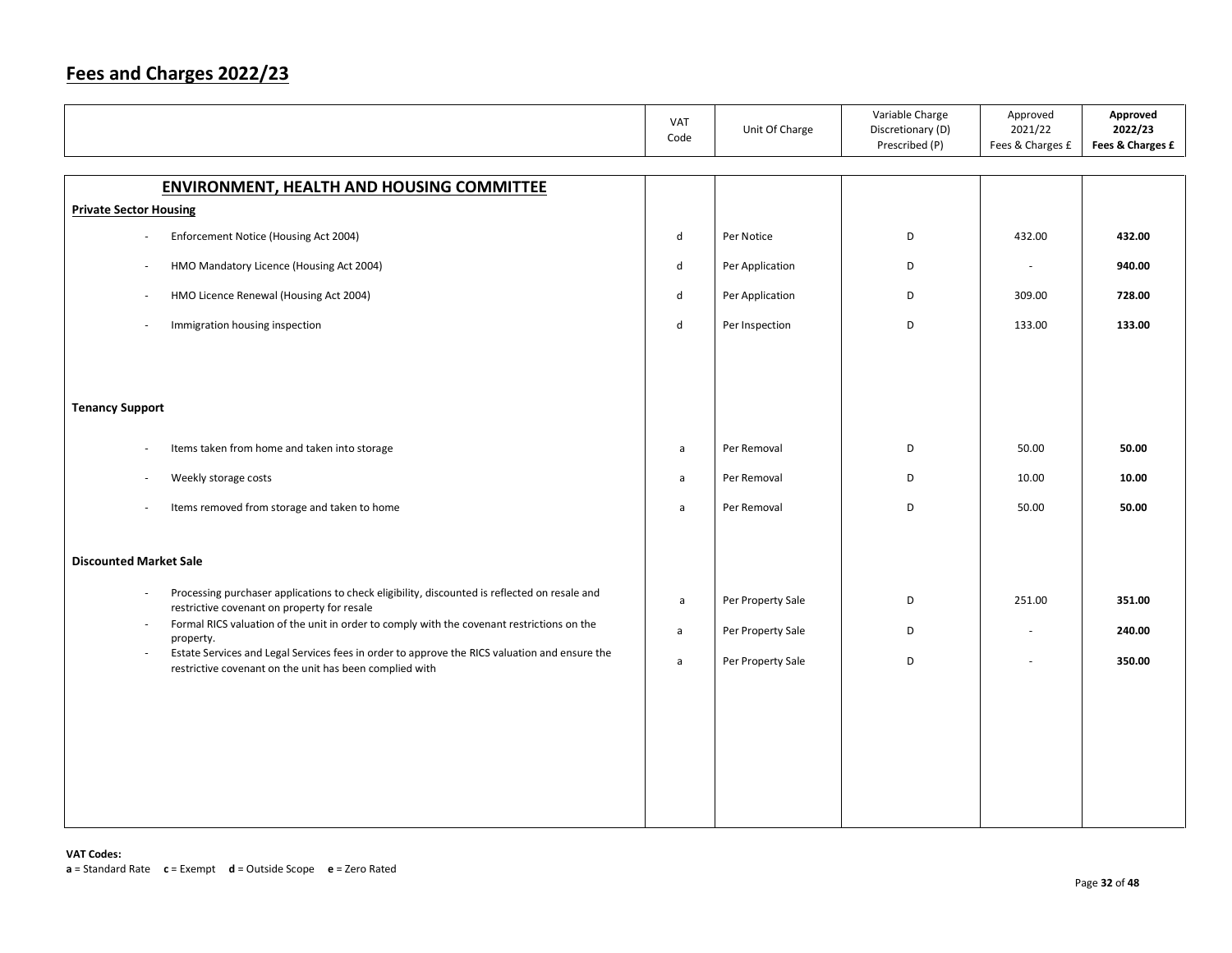|                                                                                                  | <b>VAT</b><br>Code | Unit Of Charge                   | Variable Charge<br>Discretionary (D)<br>Prescribed (P) | Approved<br>2021/22<br>Fees & Charges £ | Approved<br>2022/23<br>Fees & Charges £ |
|--------------------------------------------------------------------------------------------------|--------------------|----------------------------------|--------------------------------------------------------|-----------------------------------------|-----------------------------------------|
|                                                                                                  |                    |                                  |                                                        |                                         |                                         |
| <b>Environmental Health Charges</b>                                                              |                    |                                  |                                                        |                                         |                                         |
| <b>Drainage Services</b>                                                                         |                    |                                  |                                                        |                                         |                                         |
| Clearance of blocked drain                                                                       | a                  | Per Clearance                    | D                                                      | 125.00                                  | 125.00                                  |
| CCTV drain investigation                                                                         | a                  | Per investigations               | D                                                      | 125.00                                  | 125.00                                  |
| Combined clearance and CCTV investigation<br>÷,                                                  | a                  | Per Clearance /<br>Investigation | D                                                      | 240.00                                  | 240.00                                  |
| <b>Removal of Illegal Traveller Encampments:</b>                                                 |                    |                                  |                                                        |                                         |                                         |
| Work associated with illegal encampments up to removal order stage<br>×,                         | a                  | Per Encampment                   | D                                                      | 350.00                                  | 350.00                                  |
| Should the encampment remain, then work associated with execution of removal order - per<br>hour | a                  | Per hour                         | D                                                      | 120.00                                  | 120.00                                  |
| Legal costs and removal to be charged in addition to the above                                   | a                  | Per Encampment                   | D                                                      | At Cost                                 | <b>At Cost</b>                          |
| Fixed Penalty Notice - Householder Duty of Care                                                  |                    |                                  |                                                        |                                         |                                         |
| Fixed penalty charge to householder<br>$\overline{\phantom{a}}$                                  | d                  | Per penalty                      | D                                                      | 400.00                                  | 400.00                                  |
| Fixed penalty charge to householder - reduced if paid within 14 days<br>÷,                       | d                  | Per penalty                      | D                                                      | 240.00                                  | 240.00                                  |
| <b>Fixed Penalty Notice - Fly Tipping</b>                                                        |                    |                                  |                                                        |                                         |                                         |
| Fixed penalty charge to fly tipping suspect                                                      | d                  | Per penalty                      | D                                                      | 400.00                                  | 400.00                                  |
| Fixed penalty charge to fly tipping suspect - reduced if paid within 14 days<br>÷,               | d                  | Per penalty                      | D                                                      | 200.00                                  | 200.00                                  |
| Air Pollution Control (Environment Protection Act 1990)                                          |                    |                                  |                                                        |                                         |                                         |
| Fees are charged at the national rates which are established and set by the Government.          |                    |                                  |                                                        |                                         |                                         |
| https://www.gov.uk/government/publications/environmental-permitting-charging-scheme              |                    |                                  |                                                        |                                         |                                         |
| <b>List of Authorised Processes:</b>                                                             |                    |                                  |                                                        |                                         |                                         |
| <b>Commercial Interest</b>                                                                       | a                  | Per Property / Site Per<br>Hour  | D                                                      | 75.00                                   | 75.00                                   |
|                                                                                                  |                    |                                  |                                                        |                                         |                                         |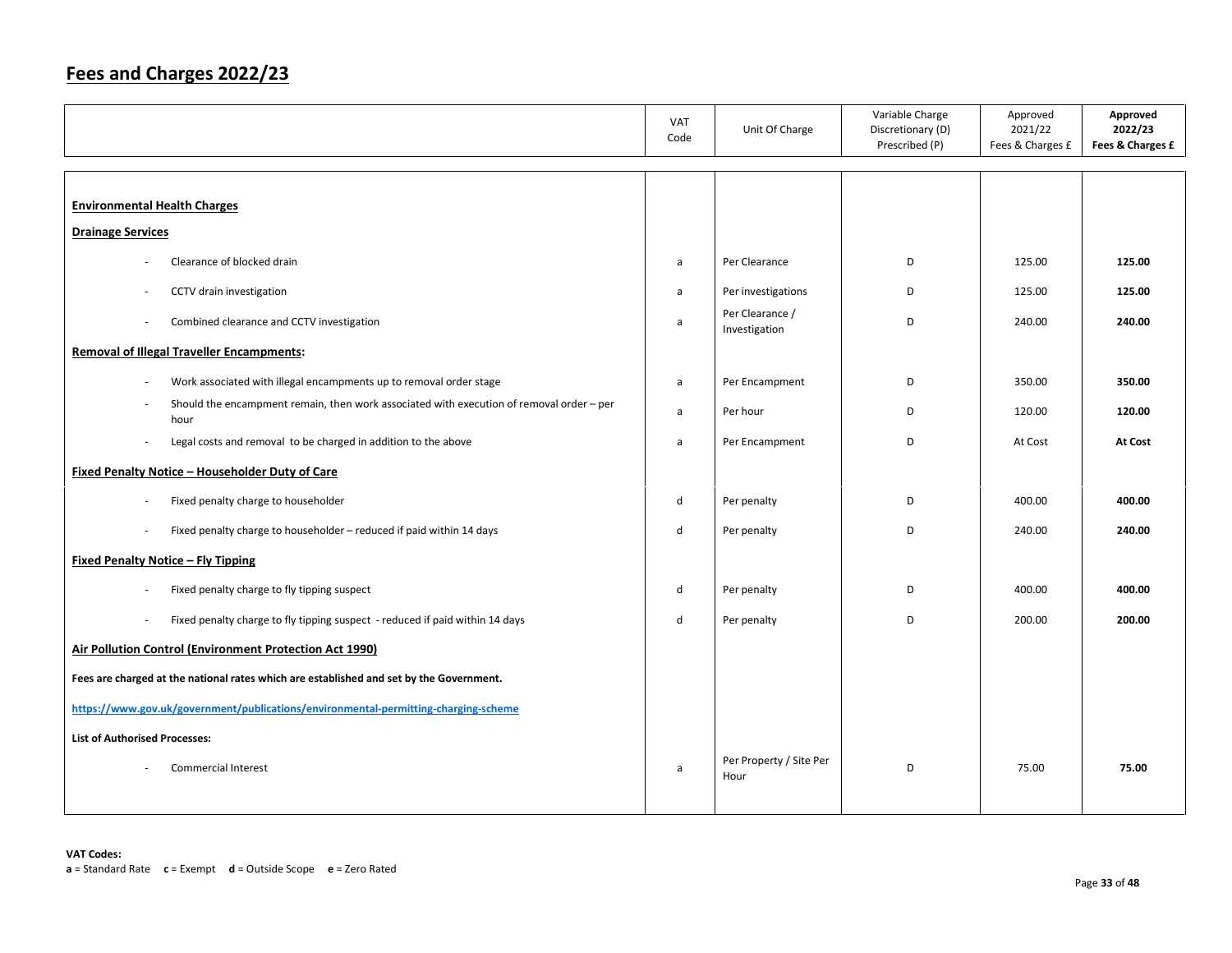|                                                                                                                                                                                            | <b>VAT</b><br>Code | Unit Of Charge                  | Variable Charge<br>Discretionary (D)<br>Prescribed (P) | Approved<br>2021/22<br>Fees & Charges £ | Approved<br>2022/23<br>Fees & Charges £     |
|--------------------------------------------------------------------------------------------------------------------------------------------------------------------------------------------|--------------------|---------------------------------|--------------------------------------------------------|-----------------------------------------|---------------------------------------------|
|                                                                                                                                                                                            |                    |                                 |                                                        |                                         |                                             |
| Fylde Residents / Students (Academic Research)<br>$\overline{\phantom{a}}$                                                                                                                 | d                  | Per Property / Site Per<br>Hour | D                                                      | Free                                    | Free                                        |
| <b>Public Register Entries:</b>                                                                                                                                                            |                    |                                 |                                                        |                                         |                                             |
| Commercial Interest - per hour                                                                                                                                                             | a                  | Per Property / Site Per<br>Hour | D                                                      | 110.00                                  | 110.00                                      |
| Fylde Residents / students (Academic Research)<br>÷,                                                                                                                                       | d                  | Per Property / Site Per<br>Hour | D                                                      | Free                                    | Free                                        |
| <b>Contaminated Land Enquiries:</b>                                                                                                                                                        |                    |                                 |                                                        |                                         |                                             |
| Contaminated Land Enquires: Desk top study - records / search and basic written response where<br>no more than one site identified - per hour                                              | a                  | Per Property / Site Per<br>Hour | D                                                      | 110.00                                  | 110.00                                      |
| Contaminated Land Enquiries: Where in addition to above, basic written response detailed landfill<br>$\sim$<br>gas or chemical data is requested or the enquiry covers more than one site. | d                  | Per Property / Site Per<br>Hour | D                                                      | Individual costs to<br>be negotiated    | <b>Individual costs</b><br>to be negotiated |
| <b>Other Environmental Information:</b>                                                                                                                                                    |                    |                                 |                                                        |                                         |                                             |
| Commercial Interest - Per Hour                                                                                                                                                             | a                  | Per Hour                        | D                                                      | 110.00                                  | 110.00                                      |
| Fylde Residents / Students (Academic Research)<br>÷,                                                                                                                                       | d                  | Per Session                     | D                                                      | Free                                    | Free                                        |
| <b>Street Trading Consents:</b>                                                                                                                                                            |                    |                                 |                                                        |                                         |                                             |
| Class 1: Commercial - Annual                                                                                                                                                               | d                  | Per Application                 | D                                                      | 460.00                                  | 460.00                                      |
| Class 1: Commercial - Renewal                                                                                                                                                              | d                  | Per Application                 | D                                                      | 430.00                                  | 430.00                                      |
| Class 2 : Charitable Organisations (no more than one day duration)<br>$\overline{\phantom{a}}$                                                                                             | d                  | Per Application                 | D                                                      | 0.00                                    | 0.00                                        |
| <b>Volunteer Surrender of food:</b><br>Documentation / Certification (Per Hour - minimum 1 hour)<br>×.                                                                                     |                    |                                 |                                                        |                                         |                                             |
|                                                                                                                                                                                            | d                  | Per Application                 | D                                                      |                                         |                                             |
| <b>Food Hygiene Rating Scheme:</b><br>FBO Request for Food Hygiene Rating Revisit<br>ä,                                                                                                    | d                  | Per Revisit                     | D                                                      | 130.00                                  | 130.00                                      |
|                                                                                                                                                                                            |                    |                                 |                                                        |                                         |                                             |
| <b>General Fees &amp; Charges:</b>                                                                                                                                                         |                    |                                 |                                                        |                                         |                                             |
| Work carried out in default of a notice<br>(Initial Costs)                                                                                                                                 | a                  | Per Investigation               | D                                                      | 120.00                                  | 120.00                                      |
| Plus cost per premises / site works<br>$\sim$                                                                                                                                              | a                  | Per Site / Premises             | D                                                      | 65.00                                   | 65.00                                       |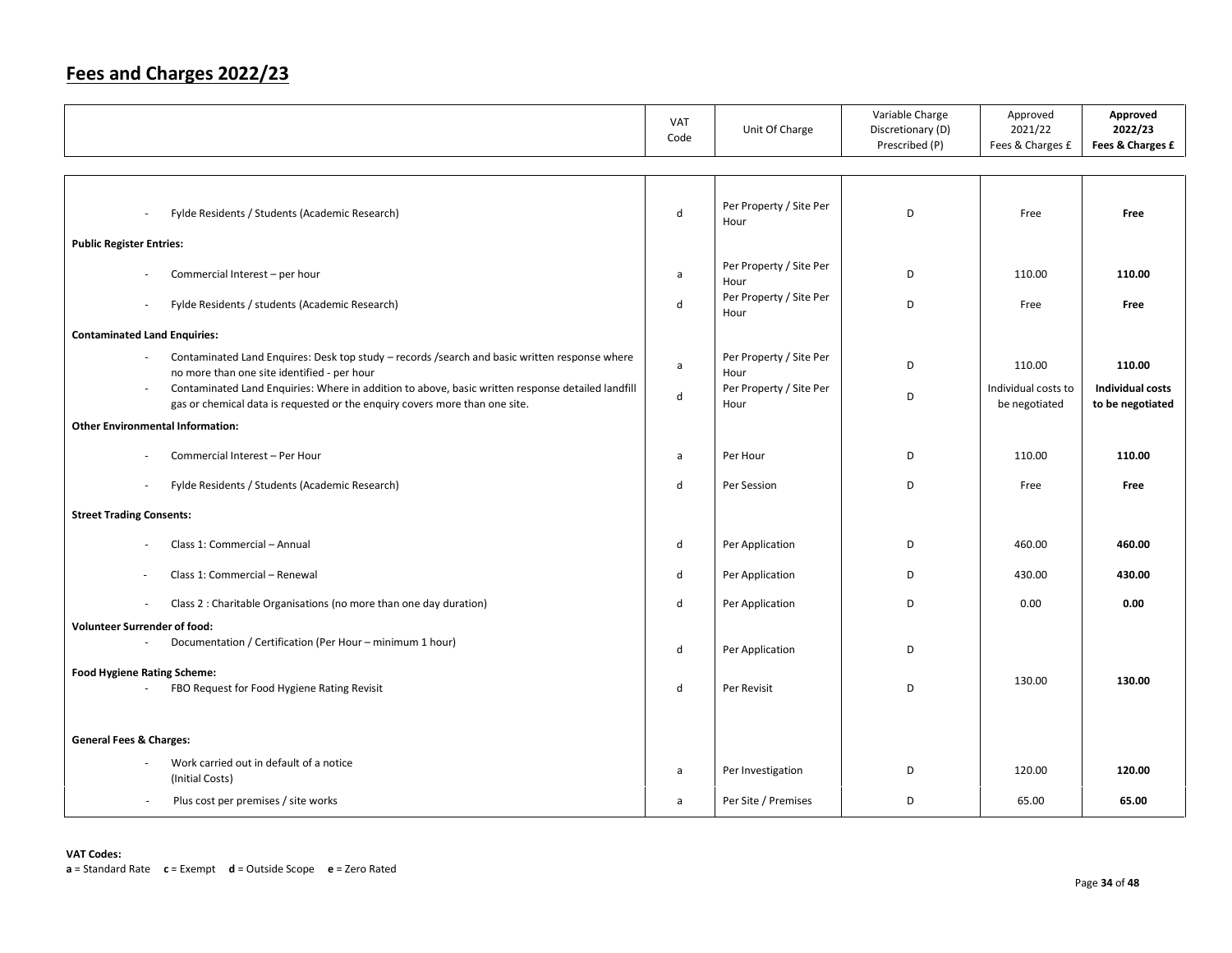|                                                                              | VAT<br>Code                 | Unit Of Charge     | Variable Charge<br>Discretionary (D)<br>Prescribed (P) | Approved<br>2021/22<br>Fees & Charges £ | Approved<br>2022/23<br>Fees & Charges £ |
|------------------------------------------------------------------------------|-----------------------------|--------------------|--------------------------------------------------------|-----------------------------------------|-----------------------------------------|
| <b>Private Water Supplies Regulations 2009</b>                               |                             |                    |                                                        |                                         |                                         |
| Risk Assessment                                                              | $\mathsf{a}$                | Per Assessment     | P                                                      | 500.00 (MAX)                            | 500.00 (MAX)                            |
| Sampling                                                                     | $\mathsf{a}$                | Each Visit         | P                                                      | 100.00 (MAX)                            | 100.00 (MAX)                            |
| Investigation<br>÷.                                                          | a                           | Each Investigation | P                                                      | 100.00 (MAX)                            | 100.00 (MAX)                            |
| Granting an authorisation<br>$\sim$                                          | $\mathsf{a}$                | Each Authorisation | P                                                      | 100.00 (MAX)                            | 100.00 (MAX)                            |
| Analysing a sample (reg 10)<br>$\sim$                                        | $\mathsf{a}$                | Each Sample        | P                                                      | 25.00 (Max)                             | 25.00 (Max)                             |
| Analysing a sample taken during check monitoring<br>$\overline{\phantom{a}}$ | $\mathsf{a}$                | Each Sample        | P                                                      | 100.00 (Max)                            | 100.00 (Max)                            |
| Analysing a sample taken during audit monitoring                             | $\mathsf{a}$                | Each Sample        | P                                                      | 500.00 (Max)                            | 500.00 (Max)                            |
| Licences                                                                     |                             |                    |                                                        |                                         |                                         |
| Site Licensing Fees - The Mobiles Homes Act 2013:                            |                             |                    |                                                        |                                         |                                         |
| New Site Application<br>$\sim$                                               | ${\sf d}$                   | Per Application    | D                                                      | 320.00                                  | 320.00                                  |
| <b>Transfer Existing Site Licence</b><br>$\overline{\phantom{a}}$            | $\mathsf{d}$                | Per Application    | D                                                      | 190.00                                  | 190.00                                  |
| <b>Alteration of Conditions</b>                                              | $\mathsf{d}$                | Per Application    | D                                                      | 375.00                                  | 375.00                                  |
| Depositing Site Rules<br>$\sim$                                              | $\mathsf{d}$                | Per Application    | D                                                      | 80.00                                   | 80.00                                   |
| Annual Licence Fee - Per Site<br>$\sim$                                      | ${\sf d}$                   | Per Site           | D                                                      | 250.00                                  | 250.00                                  |
| Annual Licence Fee - Pitch Fee<br>$\sim$                                     | $\operatorname{\mathsf{d}}$ | Per Pitch          | D                                                      | 5.00                                    | 5.00                                    |
| Fit & Proper Person Test                                                     | $\mathsf{d}$                | Per Site           | D                                                      | 250.00                                  | 250.00                                  |
| <b>Street Café:</b>                                                          |                             |                    |                                                        |                                         |                                         |
| Grant                                                                        | ${\sf d}$                   | Per Application    | D                                                      | 312.00                                  | 312.00                                  |
| Renewal<br>÷.                                                                | d                           | Per Application    | D                                                      | 230.00                                  | 230.00                                  |
| Sex Shop:<br>Grant                                                           | $\sf d$                     | Per Application    | D                                                      | 1,710.00                                | 1,710.00                                |
|                                                                              |                             |                    |                                                        |                                         |                                         |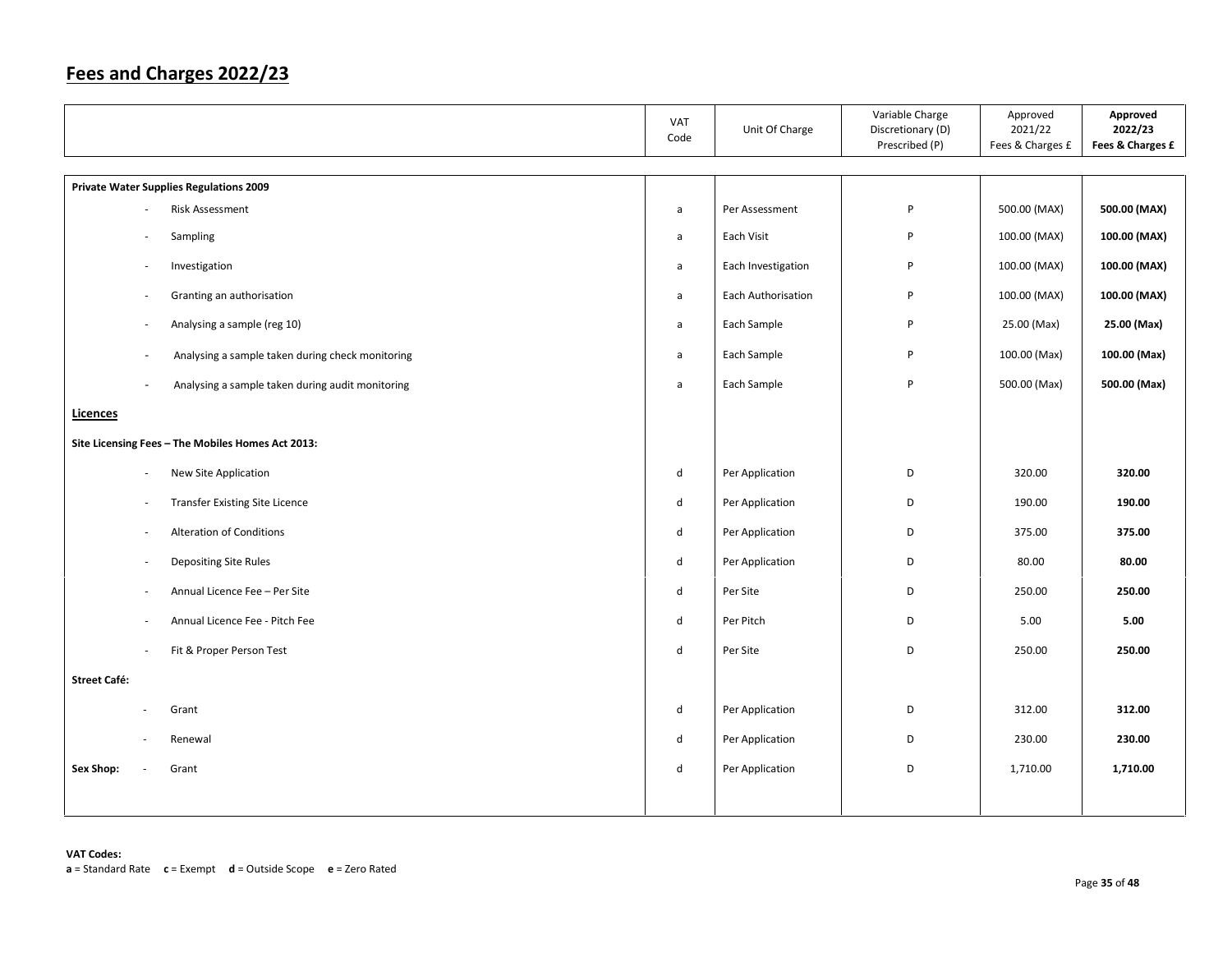|                                                                            | VAT<br>Code                 | Unit Of Charge  | Variable Charge<br>Discretionary (D)<br>Prescribed (P) | Approved<br>2021/22<br>Fees & Charges £ | Approved<br>2022/23<br>Fees & Charges £ |
|----------------------------------------------------------------------------|-----------------------------|-----------------|--------------------------------------------------------|-----------------------------------------|-----------------------------------------|
| Public / Private Hire:                                                     |                             |                 |                                                        |                                         |                                         |
| Vehicle<br>$\overline{\phantom{a}}$                                        | d                           | Per Application | D                                                      | 190.00                                  | 190.00                                  |
| Hackney Carriage Vehicle Licences<br>÷,                                    | d                           | Per Application | D                                                      | 190.00                                  | 190.00                                  |
| <b>Hackney Carriage Drivers Licences</b><br>÷,                             | d                           | Per Application | D                                                      | 94.00                                   | 94.00                                   |
| <b>Plate Charges:</b>                                                      |                             |                 |                                                        |                                         |                                         |
| Full Set<br>$\sim$                                                         | d                           | Per Application | D                                                      | 21.00                                   | 21.00                                   |
| Rear Plate & Mount<br>$\overline{\phantom{a}}$                             | d                           | Per Application | D                                                      | 11.25                                   | 11.25                                   |
| Rear Plate Only<br>$\sim$                                                  | $\operatorname{\mathsf{d}}$ | Per Application | D                                                      | 5.25                                    | 5.25                                    |
| Rear Mount Only<br>$\overline{\phantom{a}}$                                | d                           | Per Application | D                                                      | 6.00                                    | 6.00                                    |
| Front Plate & Mount<br>$\sim$                                              | d                           | Per Application | D                                                      | 7.00                                    | 7.00                                    |
| Front Plate Only<br>$\overline{\phantom{a}}$                               | d                           | Per Application | D                                                      | 2.75                                    | 2.75                                    |
| Front Mount Only<br>$\sim$                                                 | d                           | Per Application | D                                                      | 4.25                                    | 4.25                                    |
| Button & Keys<br>$\bar{a}$                                                 | d                           | Per Application | D                                                      | 1.50                                    | 1.50                                    |
| Pouch<br>×.                                                                | d                           | Per Application | D                                                      | 1.25                                    | 1.25                                    |
| Private Hire Door Stickers<br>$\overline{\phantom{a}}$                     | d                           | Per Pair        | D                                                      | 6.15                                    | 6.15                                    |
| <b>Drivers</b>                                                             |                             |                 |                                                        |                                         |                                         |
| New (annual)<br>$\sim$                                                     | d                           | Per Application | D                                                      | 94.00                                   | 94.00                                   |
| New (3 yearly)<br>$\sim$                                                   | d                           | Per Application | D                                                      | 235.00                                  | 235.00                                  |
| Private Hire Operators 1-5 Vehicles (5 yearly)<br>$\overline{\phantom{a}}$ | d                           | Per Application | D                                                      | 312.00                                  | 312.00                                  |
| Private Hire Operators 6-10 Vehicles (5 yearly)<br>÷,                      | d                           | Per Application | D                                                      | 333.00                                  | 333.00                                  |
| Private Hire Operators 11 Vehicles (5 yearly)<br>$\sim$                    | d                           | Per Application | D                                                      | 358.00                                  | 358.00                                  |
|                                                                            |                             |                 |                                                        |                                         |                                         |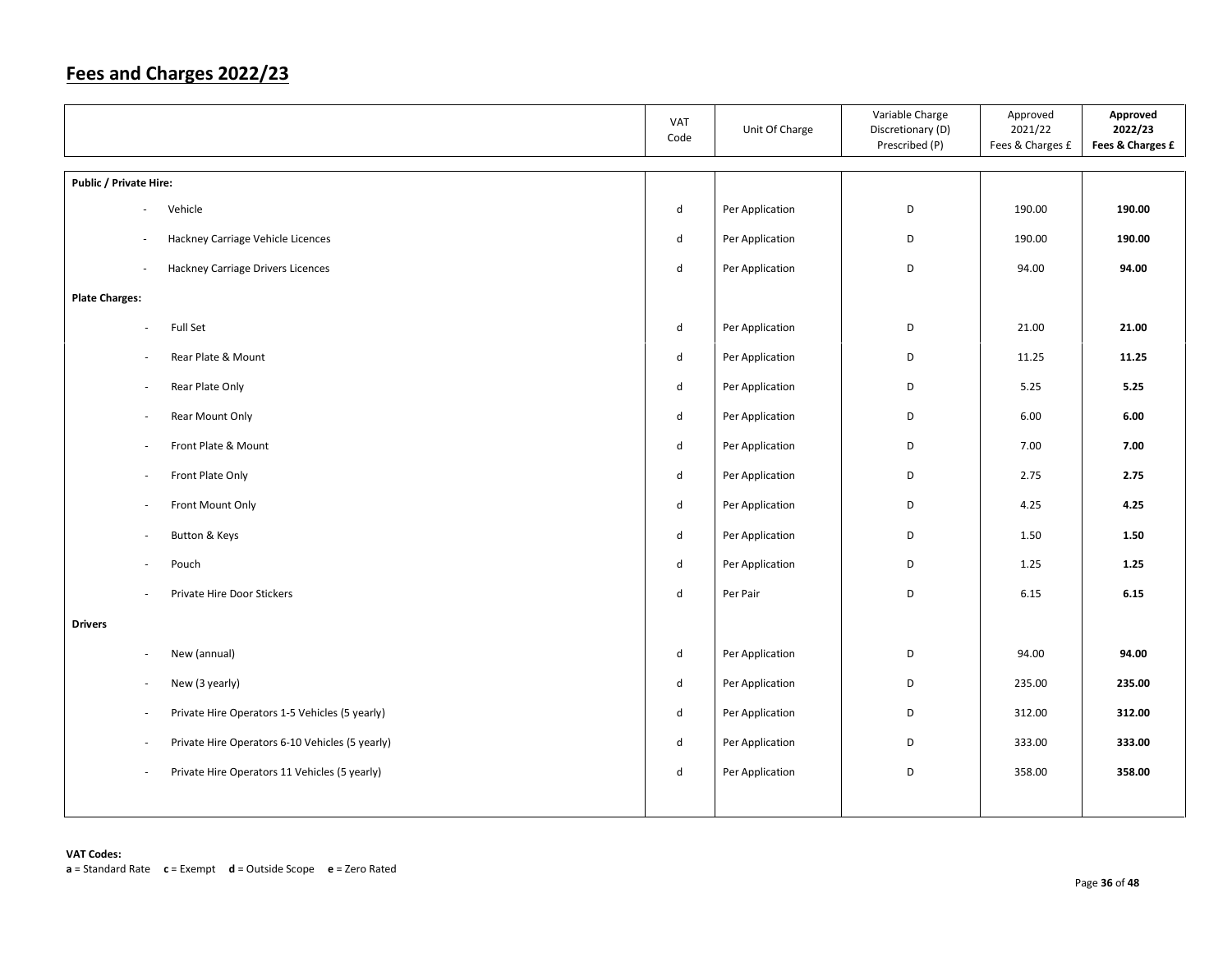|                                                                                            | VAT<br>Code                 | Unit Of Charge  | Variable Charge<br>Discretionary (D)<br>Prescribed (P) | Approved<br>2021/22<br>Fees & Charges £ | Approved<br>2022/23<br>Fees & Charges £ |
|--------------------------------------------------------------------------------------------|-----------------------------|-----------------|--------------------------------------------------------|-----------------------------------------|-----------------------------------------|
|                                                                                            |                             |                 |                                                        |                                         |                                         |
|                                                                                            |                             |                 |                                                        |                                         |                                         |
| <b>Replacement Driver Badges</b>                                                           | $\operatorname{\mathsf{d}}$ | Per Application | D                                                      | 10.50                                   | 10.50                                   |
| Driver Licence Renewals (Private Hire or Hackney)                                          | d                           | Per Application | D                                                      | 78.00                                   | 78.00                                   |
| Driver Licence Renewals (Private Hire or Hackney 3 yearly)                                 | $\mathsf{d}$                | Per Application | D                                                      | 184.50                                  | 184.50                                  |
| <b>Drivers Combined New</b>                                                                | $\mathsf{d}$                | Per Application | D                                                      | 130.50                                  | 130.50                                  |
| Drivers Combined New (3 yearly)                                                            | d                           | Per Application | D                                                      | 235.00                                  | 235.00                                  |
| <b>Drivers Combined Existing</b>                                                           | d                           | Per Application | D                                                      | 84.50                                   | 84.50                                   |
| Driver Combined Existing (3 yearly)                                                        | d                           | Per Application | D                                                      | 184.50                                  | 184.50                                  |
| Transfer Licence Fee                                                                       | d                           | Per Application | D                                                      | 37.00                                   | 37.00                                   |
| Notes: We do not issue refunds with respect to Taxi/PHV Licences                           |                             |                 |                                                        |                                         |                                         |
| Fare Cards                                                                                 | d                           | Per Application | D                                                      | 2.65                                    | 2.65                                    |
| Knowledge Test                                                                             | $\mathsf{d}$                | Per Test        | D                                                      | 19.00                                   | 19.00                                   |
| Licensing & Registration:                                                                  |                             |                 |                                                        |                                         |                                         |
| Grant of Animal Boarding Establishment (Initial application including one inspection)      | d                           | Per Application | D                                                      | 110.00                                  | 110.00                                  |
| Additional fee payable on approval of 2 year licence                                       | d                           | Per Application | D                                                      | 69.00                                   | 69.00                                   |
| Additional fee payable on approval of 3 year licence                                       | d                           | Per Application | D                                                      | 138.00                                  | 138.00                                  |
| Renewal of Animal Boarding Establishment (Initial application including one inspection)    | d                           | Per Application | D                                                      | 106.00                                  | 106.00                                  |
| Additional fee payable on approval of 2 year licence                                       | d                           | Per Application | D                                                      | 69.00                                   | 69.00                                   |
| Additional fee payable on approval of 3 year licence                                       | d                           | Per Application | D                                                      | 138.00                                  | 138.00                                  |
| Grant of Dog Breeding Establishment Licence (Initial application including one inspection) | d                           | Per Application | D                                                      | 110.00                                  | 110.00                                  |
| Additional fee payable on approval of 2 year licence                                       | d                           | Per Application | D                                                      | 69.00                                   | 69.00                                   |
|                                                                                            |                             |                 |                                                        |                                         |                                         |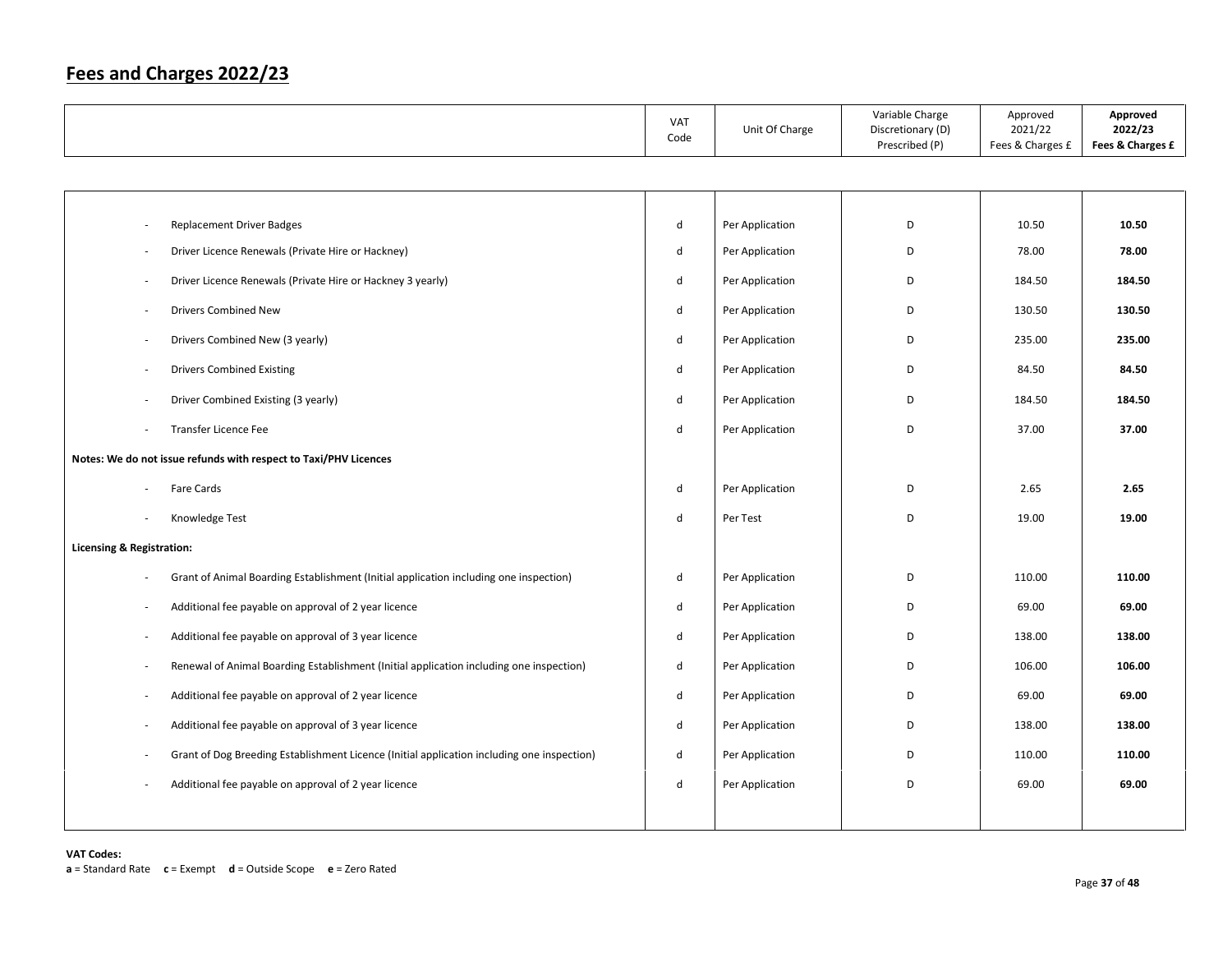|                                                                                                                                                                                                                                                                                                                                                                        | VAT<br>Code | Unit Of Charge  | Variable Charge<br>Discretionary (D)<br>Prescribed (P) | Approved<br>2021/22<br>Fees & Charges £ | Approved<br>2022/23<br>Fees & Charges £ |
|------------------------------------------------------------------------------------------------------------------------------------------------------------------------------------------------------------------------------------------------------------------------------------------------------------------------------------------------------------------------|-------------|-----------------|--------------------------------------------------------|-----------------------------------------|-----------------------------------------|
|                                                                                                                                                                                                                                                                                                                                                                        |             |                 |                                                        |                                         |                                         |
|                                                                                                                                                                                                                                                                                                                                                                        |             |                 |                                                        |                                         |                                         |
| Additional fee payable on approval of 3 year licence                                                                                                                                                                                                                                                                                                                   | d           | Per Application | D                                                      | 138.00                                  | 138.00                                  |
| Renewal of Dog Breeding Establishment (application including one inspection)                                                                                                                                                                                                                                                                                           | d           | Per Application | D                                                      | 106.00                                  | 106.00                                  |
| Additional fee payable on approval of 2 year licence                                                                                                                                                                                                                                                                                                                   | d           | Per Application | D                                                      | 69.00                                   | 69.00                                   |
| Additional fee payable on approval of 3 year licence                                                                                                                                                                                                                                                                                                                   | d           | Per Application | D                                                      | 138.00                                  | 138.00                                  |
| Dangerous Wild animal Licence                                                                                                                                                                                                                                                                                                                                          | d           | Per Application | D                                                      | 230.00                                  | 230.00                                  |
| Selling Animals as Pets (Initial application including one inspection)                                                                                                                                                                                                                                                                                                 | d           | Per Application | D                                                      | 110.00                                  | 110.00                                  |
| Additional fee payable on approval of 2 year licence                                                                                                                                                                                                                                                                                                                   | d           | Per Application | D                                                      | 69.00                                   | 69.00                                   |
| Additional fee payable on approval of 3 year licence                                                                                                                                                                                                                                                                                                                   | d           | Per Application | D                                                      | 138.00                                  | 138.00                                  |
| Renewal of Selling Animals as Pets (Initial application including one inspection)                                                                                                                                                                                                                                                                                      | d           | Per Application | D                                                      | 94.00                                   | 94.00                                   |
| Additional fee payable on approval of 2 year licence                                                                                                                                                                                                                                                                                                                   | d           | Per Application | D                                                      | 69.00                                   | 69.00                                   |
| Additional fee payable on approval of 3 year licence                                                                                                                                                                                                                                                                                                                   | d           | Per Application | D                                                      | 138.00                                  | 138.00                                  |
| Hiring of Horses Licence                                                                                                                                                                                                                                                                                                                                               | d           | Per Application | D                                                      | 144.00                                  | 144.00                                  |
| Hiring of Horses Licence Renewal                                                                                                                                                                                                                                                                                                                                       | d           | Per Application | D                                                      | 135.00                                  | 135.00                                  |
| <b>Scrap Metal Collectors</b>                                                                                                                                                                                                                                                                                                                                          | d           | Per Application | D                                                      | 343.00                                  | 343.00                                  |
| Scrap Metal Site                                                                                                                                                                                                                                                                                                                                                       | d           | Per Application | D                                                      | 348.50                                  | 348.50                                  |
| Second Hand Dealer Registration                                                                                                                                                                                                                                                                                                                                        | d           | Per Application | D                                                      | 125.50                                  | 125.50                                  |
| Skin Piercing Registration - Premises                                                                                                                                                                                                                                                                                                                                  | d           | Per Application | D                                                      | 172.00                                  | 172.00                                  |
| Skin Piercing Registration - Persons                                                                                                                                                                                                                                                                                                                                   | d           | Per Application | D                                                      | 172.00                                  | 172.00                                  |
| Notes:<br>Skin piercers include acupuncturists, tattooists, ear piercers and electrologists'. Both skin piercers and their premises<br>have to be registered with an Authority. Normally there is one registered proprietor for each premises, although there<br>may be a number of practitioners. Each and every additional practitioner will be required to register |             |                 |                                                        |                                         |                                         |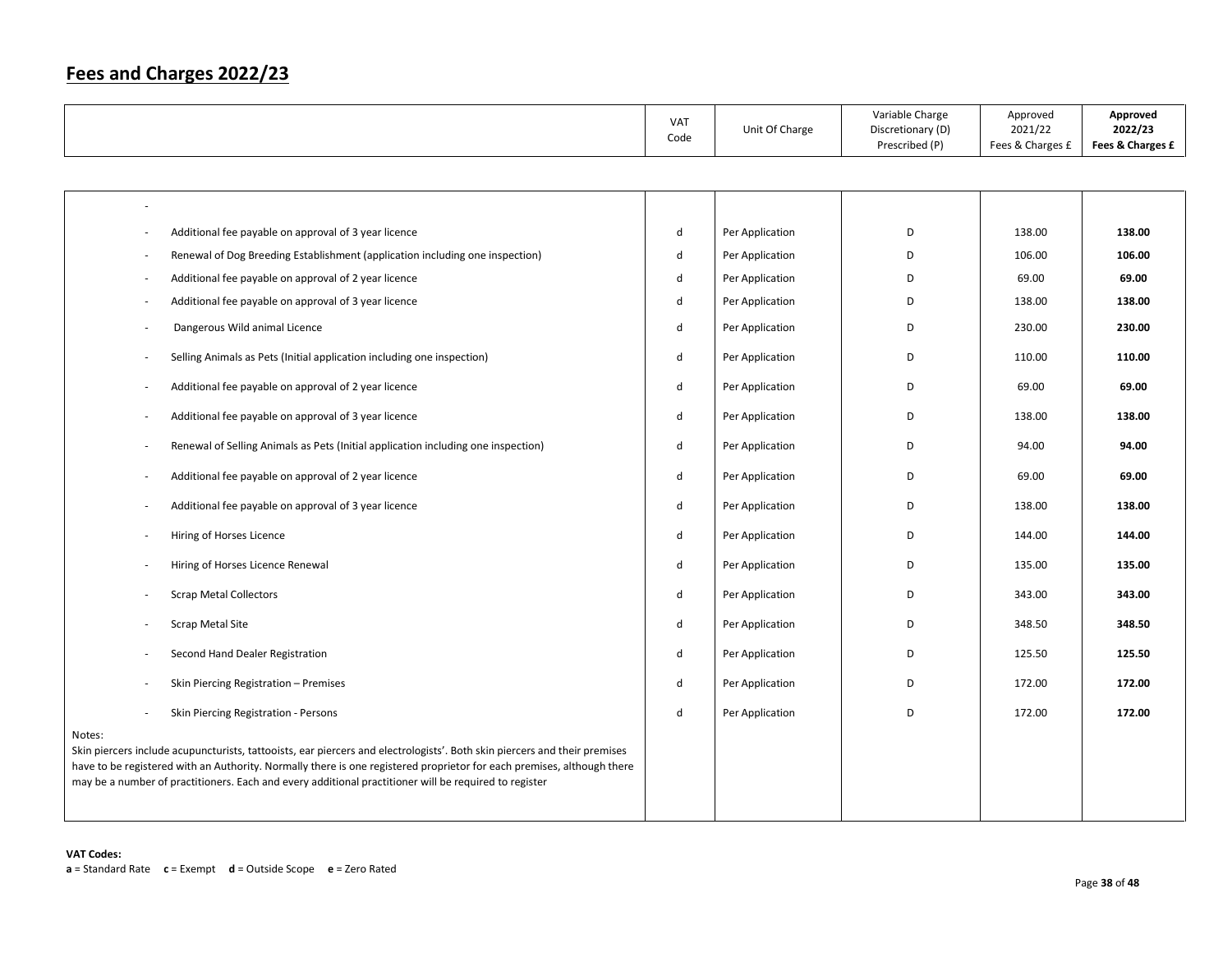|            | Unit Of Charge | Variable Charge   | Approved         | Approved         |
|------------|----------------|-------------------|------------------|------------------|
| <b>VAT</b> |                | Discretionary (D) | 2021/22          | 2022/23          |
| Code       |                | Prescribed (P)    | Fees & Charges £ | Fees & Charges £ |

| General:<br>$\sim$<br>$\sim$<br>$\overline{\phantom{a}}$ | Alterations or additions to the above licences, registrations and consents, which result in the need to visit premises<br>and issue documentation will be charged at half the standard fee.<br>Many of the Licences are issued from the 1st January each year. Where application is made part<br>way through a year, 1/12 of the standard fee will be charged for each full month remaining plus<br>an administration fee of £54.00<br>Where a licence is surrendered part way through a year a 1/12 refund of the standard fee will be<br>charged for each full calendar month remaining, less an administration fee of £54.00<br>Licence fee levels for 2021/22 have been assessed to ensure the fee equates to no more than the<br>cost of providing the licence. |   |                 |            |        |        |
|----------------------------------------------------------|----------------------------------------------------------------------------------------------------------------------------------------------------------------------------------------------------------------------------------------------------------------------------------------------------------------------------------------------------------------------------------------------------------------------------------------------------------------------------------------------------------------------------------------------------------------------------------------------------------------------------------------------------------------------------------------------------------------------------------------------------------------------|---|-----------------|------------|--------|--------|
|                                                          | <b>Gambling Act 2005 - Premises Licence Fees</b>                                                                                                                                                                                                                                                                                                                                                                                                                                                                                                                                                                                                                                                                                                                     |   |                 |            |        |        |
| <b>Casino Premises Licence:</b>                          |                                                                                                                                                                                                                                                                                                                                                                                                                                                                                                                                                                                                                                                                                                                                                                      |   |                 |            |        |        |
|                                                          | <b>Annual Fee</b>                                                                                                                                                                                                                                                                                                                                                                                                                                                                                                                                                                                                                                                                                                                                                    | d | Per Application | D to P max | 271.50 | 271.50 |
| ٠                                                        | Variation Fee                                                                                                                                                                                                                                                                                                                                                                                                                                                                                                                                                                                                                                                                                                                                                        | d | Per Application | D to P max | 195.00 | 195.00 |
| $\sim$                                                   | <b>Transfer Fee</b>                                                                                                                                                                                                                                                                                                                                                                                                                                                                                                                                                                                                                                                                                                                                                  | d | Per Application | D to P max | 156.50 | 156.50 |
|                                                          | <b>Reinstatement of Licence</b>                                                                                                                                                                                                                                                                                                                                                                                                                                                                                                                                                                                                                                                                                                                                      | d | Per Application | D to P max | 156.50 | 156.50 |
|                                                          |                                                                                                                                                                                                                                                                                                                                                                                                                                                                                                                                                                                                                                                                                                                                                                      |   |                 |            |        |        |
| <b>Bingo Premises Licence:</b>                           |                                                                                                                                                                                                                                                                                                                                                                                                                                                                                                                                                                                                                                                                                                                                                                      |   |                 |            |        |        |
|                                                          | New Application                                                                                                                                                                                                                                                                                                                                                                                                                                                                                                                                                                                                                                                                                                                                                      | d | Per Application | D to P max | 200.00 | 200.00 |
|                                                          | Annual Fee                                                                                                                                                                                                                                                                                                                                                                                                                                                                                                                                                                                                                                                                                                                                                           | d | Per Application | D to P max | 246.00 | 246.00 |
| ٠                                                        | <b>Provisional Statement Fee</b>                                                                                                                                                                                                                                                                                                                                                                                                                                                                                                                                                                                                                                                                                                                                     | d | Per Application | D to P max | 156.50 | 156.50 |
|                                                          |                                                                                                                                                                                                                                                                                                                                                                                                                                                                                                                                                                                                                                                                                                                                                                      |   |                 |            |        |        |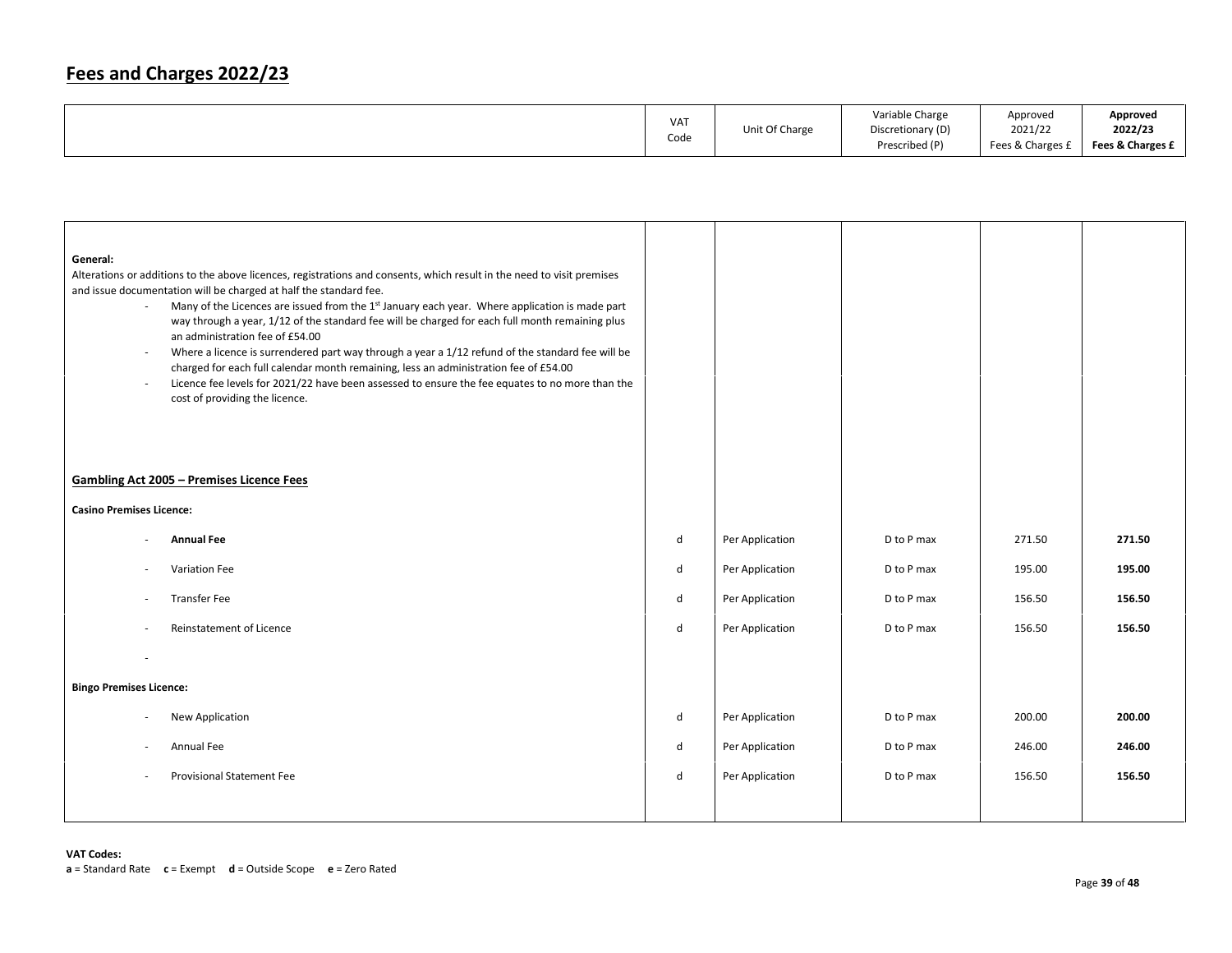|                                          |                                                               | <b>VAT</b><br>Code | Unit Of Charge  | Variable Charge<br>Discretionary (D)<br>Prescribed (P) | Approved<br>2021/22<br>Fees & Charges £ | Approved<br>2022/23<br>Fees & Charges £ |
|------------------------------------------|---------------------------------------------------------------|--------------------|-----------------|--------------------------------------------------------|-----------------------------------------|-----------------------------------------|
| <b>Bingo Premises Licence continued:</b> |                                                               |                    |                 |                                                        |                                         |                                         |
|                                          | Premises Licence fee holder of provisional statements         | d                  | Per Application | D to P max                                             | 31.00                                   | 31.00                                   |
| $\overline{\phantom{a}}$                 | Variation Fee                                                 | $\sf d$            | Per Application | D to P max                                             | 195.00                                  | 195.00                                  |
|                                          | <b>Transfer Fee</b>                                           | d                  | Per Application | D to P max                                             | 156.50                                  | 156.50                                  |
| $\overline{\phantom{a}}$                 | Reinstatement of Licence                                      | $\sf d$            | Per Application | D to P max                                             | 156.50                                  | 156.50                                  |
| <b>Bingo Premises (Other) Licence:</b>   |                                                               |                    |                 |                                                        |                                         |                                         |
| $\sim$                                   | New Application                                               | d                  | Per Application | D to P max                                             | 200.00                                  | 200.00                                  |
|                                          | Annual Fee                                                    | $\sf d$            | Per Application | D to P max                                             | 246.00                                  | 246.00                                  |
| $\sim$                                   | Provisional Statement Fee                                     | d                  | Per Application | D to P max                                             | 156.50                                  | 156.50                                  |
| $\overline{\phantom{a}}$                 | Provisional Licence fee for holders of provisional statements | d                  | Per Application | D to P max                                             | 31.00                                   | 31.00                                   |
| $\overline{\phantom{a}}$                 | Variation Fee                                                 | d                  | Per Application | D to P max                                             | 195.00                                  | 195.00                                  |
|                                          | <b>Transfer Fee</b>                                           | $\sf d$            | Per Application | D to P max                                             | 156.50                                  | 156.50                                  |
| ÷,                                       | Reinstatement of Licence                                      | $\sf d$            | Per Application | D to P max                                             | 156.50                                  | 156.50                                  |
|                                          | <b>Adult Gaming Centre Premises Licences:</b>                 |                    |                 |                                                        |                                         |                                         |
| $\overline{\phantom{a}}$                 | New Application                                               | $\sf d$            | Per Application | D to P max                                             | 200.00                                  | 200.00                                  |
| ÷,                                       | Annual Fee                                                    | $\sf d$            | Per Application | D to P max                                             | 246.00                                  | 246.00                                  |
|                                          | Provisional Statement Fee                                     | $\sf d$            | Per Application | D to P max                                             | 156.50                                  | 156.50                                  |
| ÷,                                       | Premises Licence fee for holders of provisional statements    | $\sf d$            | Per Application | D to P max                                             | 31.00                                   | 31.00                                   |
| ÷,                                       | Variation Fee                                                 | $\sf d$            | Per Application | D to P max                                             | 195.00                                  | 195.00                                  |
| $\sim$                                   | <b>Transfer Fee</b>                                           | d                  | Per Application | D to P max                                             | 156.50                                  | 156.50                                  |
|                                          | Reinstatement of Licence                                      | $\sf d$            | Per Application | D to P max                                             | 156.50                                  | 156.50                                  |
|                                          |                                                               |                    |                 |                                                        |                                         |                                         |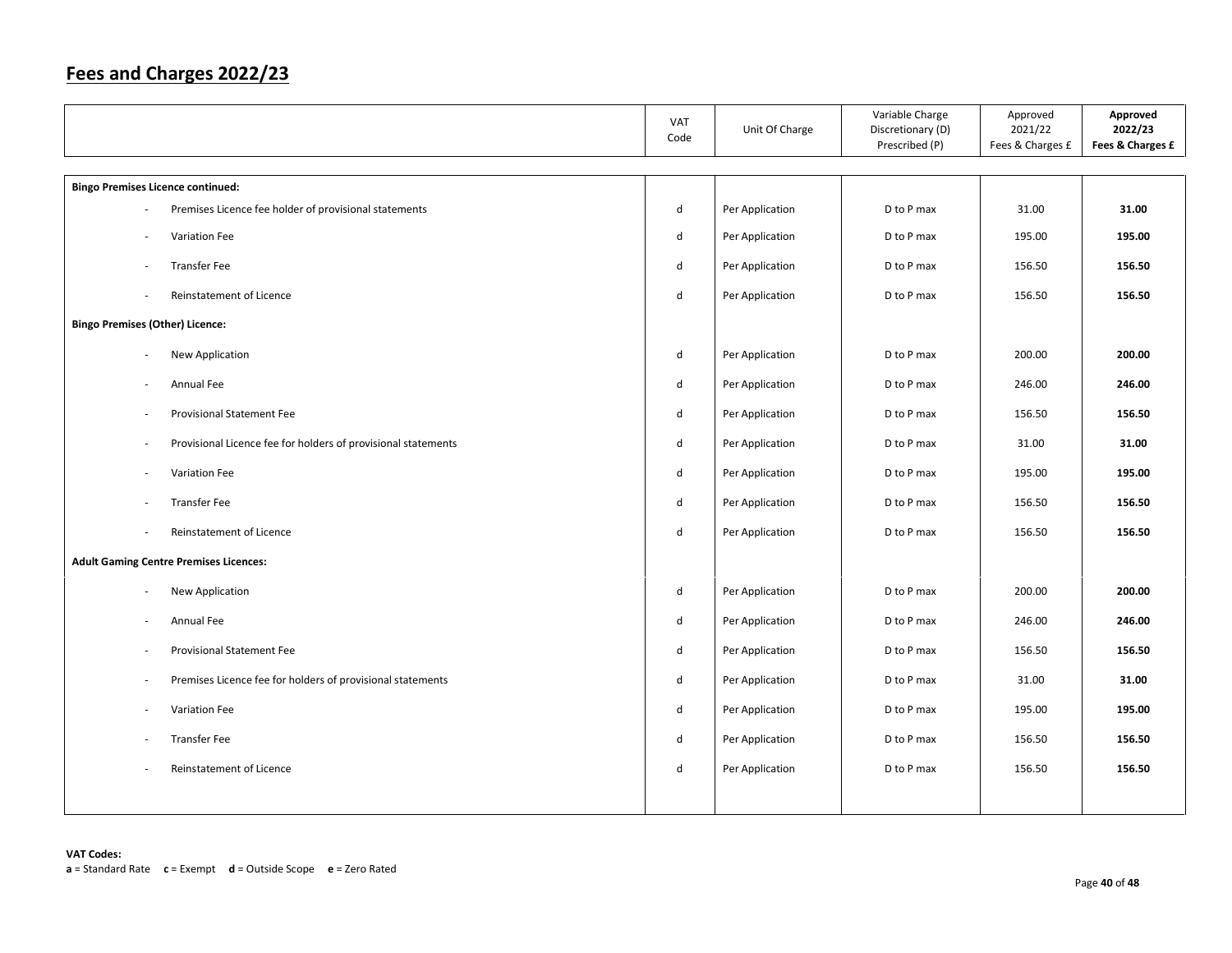|                                                                | VAT<br>Code | Unit Of Charge  | Variable Charge<br>Discretionary (D)<br>Prescribed (P) | Approved<br>2021/22<br>Fees & Charges £ | Approved<br>2022/23<br>Fees & Charges £ |
|----------------------------------------------------------------|-------------|-----------------|--------------------------------------------------------|-----------------------------------------|-----------------------------------------|
|                                                                |             |                 |                                                        |                                         |                                         |
| Tracks:                                                        |             |                 |                                                        |                                         |                                         |
| New Application<br>÷,                                          | d           | Per Application | D to P max                                             | 200.00                                  | 200.00                                  |
| Annual Fee<br>$\overline{\phantom{a}}$                         | d           | Per Application | D to P max                                             | 246.00                                  | 246.00                                  |
| Provisional Statement fee<br>ä,                                | d           | Per Application | D to P max                                             | 156.50                                  | 156.50                                  |
| Premises licence fee for holder of provisional Statement<br>÷, | d           | Per Application | D to P max                                             | 31.00                                   | 31.00                                   |
| Variation Fee<br>$\overline{\phantom{a}}$                      | d           | Per Application | D to P max                                             | 195.00                                  | 195.00                                  |
| <b>Transfer Fee</b><br>$\overline{\phantom{a}}$                | d           | Per Application | D to P max                                             | 156.50                                  | 156.50                                  |
| Reinstatement of licence<br>$\overline{\phantom{a}}$           | d           | Per Application | D to P max                                             | 156.50                                  | 156.50                                  |
| Fee for notification of change of circumstance<br>÷,           | d           | Per Application | $\sf P$                                                | 50.00                                   | 50.00                                   |
| Fee for copy of licence<br>÷,                                  | d           | Per Application | P                                                      | 25.00                                   | 25.00                                   |
|                                                                |             |                 |                                                        |                                         |                                         |
| <b>Licensing Act Charges</b>                                   |             |                 |                                                        |                                         |                                         |
| <b>Licensed Premises Fees:</b><br>Non-Domestic Rateable Value  |             |                 |                                                        |                                         |                                         |
| <b>Application / Initial Fee</b>                               |             |                 |                                                        |                                         |                                         |
| Band A: 0 - 4300                                               | d           | Per Application | P                                                      | 100.00                                  | 100.00                                  |
| Band B: 4301 - 3300                                            | d           | Per Application | P                                                      | 190.00                                  | 190.00                                  |
| Band C: 33001 - 87000                                          | d           | Per Application | P                                                      | 315.00                                  | 315.00                                  |
| Band D: 87001 - 125000                                         | d           | Per Application | P                                                      | 450.00                                  | 450.00                                  |
| Band E: 125001 and Over                                        | d           | Per Application | P                                                      | 635.00                                  | 635.00                                  |
|                                                                |             |                 |                                                        |                                         |                                         |
|                                                                |             |                 |                                                        |                                         |                                         |
|                                                                |             |                 |                                                        |                                         |                                         |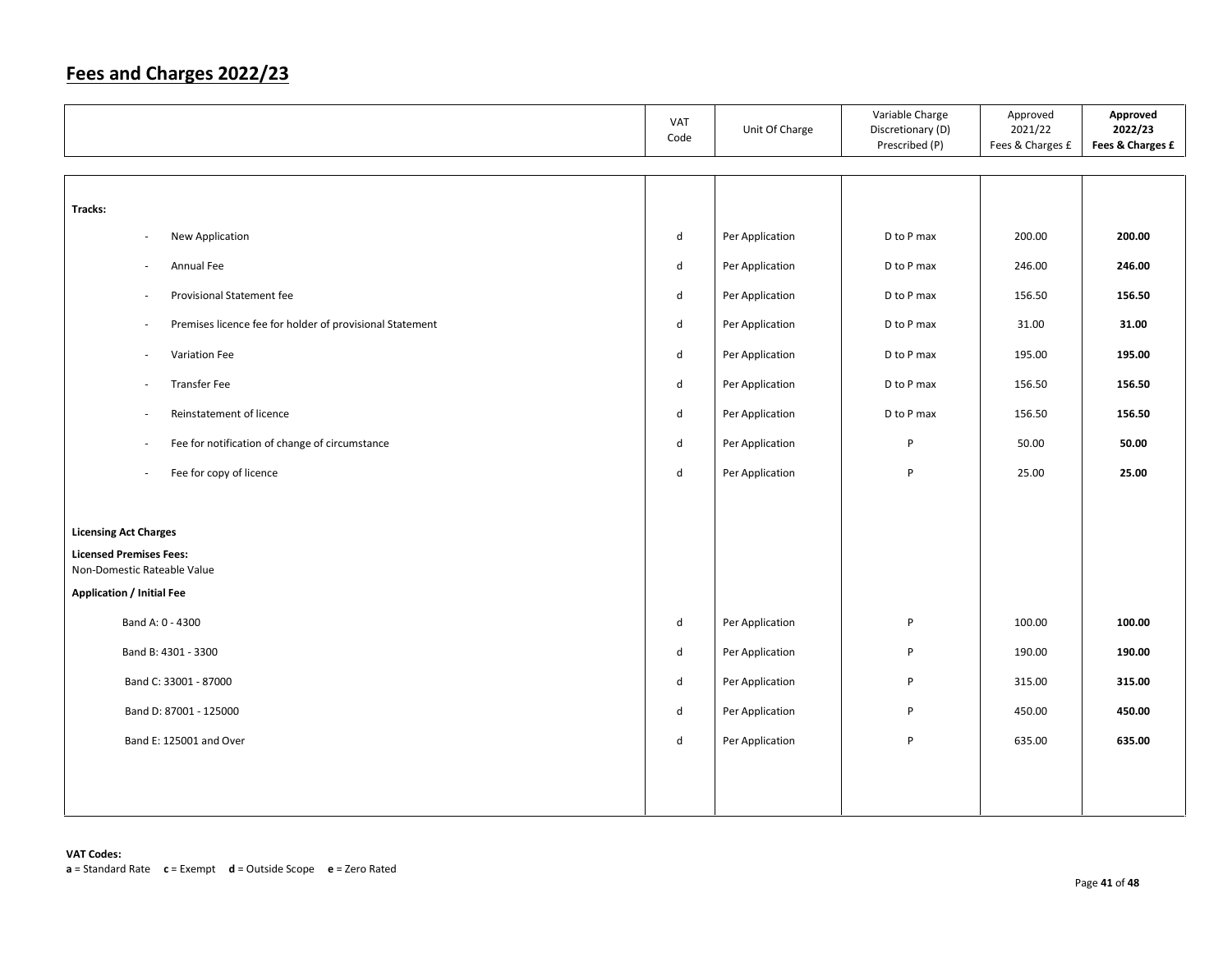|       |                                                                                                                                                                              | VAT<br>Code | Unit Of Charge  | Variable Charge<br>Discretionary (D)<br>Prescribed (P) | Approved<br>2021/22<br>Fees & Charges £ | Approved<br>2022/23<br>Fees & Charges £ |
|-------|------------------------------------------------------------------------------------------------------------------------------------------------------------------------------|-------------|-----------------|--------------------------------------------------------|-----------------------------------------|-----------------------------------------|
|       |                                                                                                                                                                              |             |                 |                                                        |                                         |                                         |
|       | Annual / Renewal Charge                                                                                                                                                      |             |                 |                                                        |                                         |                                         |
|       | Band A: 0 - 4300                                                                                                                                                             | d           | Per Application | P                                                      | 70.00                                   | 70.00                                   |
|       | Band B: 4301 - 3300                                                                                                                                                          | d           | Per Application | P                                                      | 180.00                                  | 180.00                                  |
|       | Band C: 33001 - 87000                                                                                                                                                        | d           | Per Application | P                                                      | 295.00                                  | 295.00                                  |
|       | Band D: 87001 - 125000                                                                                                                                                       | d           | Per Application | P                                                      | 320.00                                  | 320.00                                  |
|       | Band E: 125001 and Over                                                                                                                                                      | d           | Per Application | P                                                      | 350.00                                  | 350.00                                  |
| Note: | Where the premises are in Band D or Band E, and where the primary or exclusive function is to supply<br>alcohol for consumption on the premises the fees will be as follows. |             |                 |                                                        |                                         |                                         |
|       | Annual / Renewal Charge<br>Band D: 87001 - 125000                                                                                                                            | d           | Per Application | P                                                      | 640.00                                  | 640.00                                  |
|       | Band E: 125000 and Over                                                                                                                                                      | d           | Per Application | P                                                      | 1050.00                                 | 1050.00                                 |
|       | Personal Licence: Renewable after 10 years                                                                                                                                   | d           | Per Application | P                                                      | 37.00                                   | 37.00                                   |
|       | <b>Other Fees &amp; Charges:</b><br>Application for copy of licence or summary on theft, loss etc. of premises licence or summary                                            | d           | Per Application | P                                                      | 10.50                                   | 10.50                                   |
|       | Notification of Change of name or address (holder of premises licence)                                                                                                       | d           | Per Application | P                                                      | 10.50                                   | 10.50                                   |
|       | Application to vary to specify individual as premises supervisor                                                                                                             | d           | Per Application | P                                                      | 10.50                                   | 10.50                                   |
|       | Application to transfer premises licence                                                                                                                                     | d           | Per Application | P                                                      | 23.00                                   | 23.00                                   |
|       | Interim authority notice                                                                                                                                                     | d           | Per Application | P                                                      | 23.00                                   | 23.00                                   |
|       | Application for making a provisional licence                                                                                                                                 | d           | Per Application | P                                                      | 23.00                                   | 23.00                                   |
|       | Application for a copy certificate or summary on theft, loss of certificate or summary                                                                                       | d           | Per Application | P                                                      | 315.00                                  | 315.00                                  |
|       | Notification of change of name or alteration of club rules                                                                                                                   | d           | Per Application | P                                                      | 10.50                                   | 10.50                                   |
|       | Change of relevant registered address of club                                                                                                                                | d           | Per Application | P                                                      | 10.50                                   | 10.50                                   |
|       | Temporary event notices                                                                                                                                                      | d           | Per Application | P                                                      | 10.50                                   | 10.50                                   |
|       |                                                                                                                                                                              |             |                 |                                                        |                                         |                                         |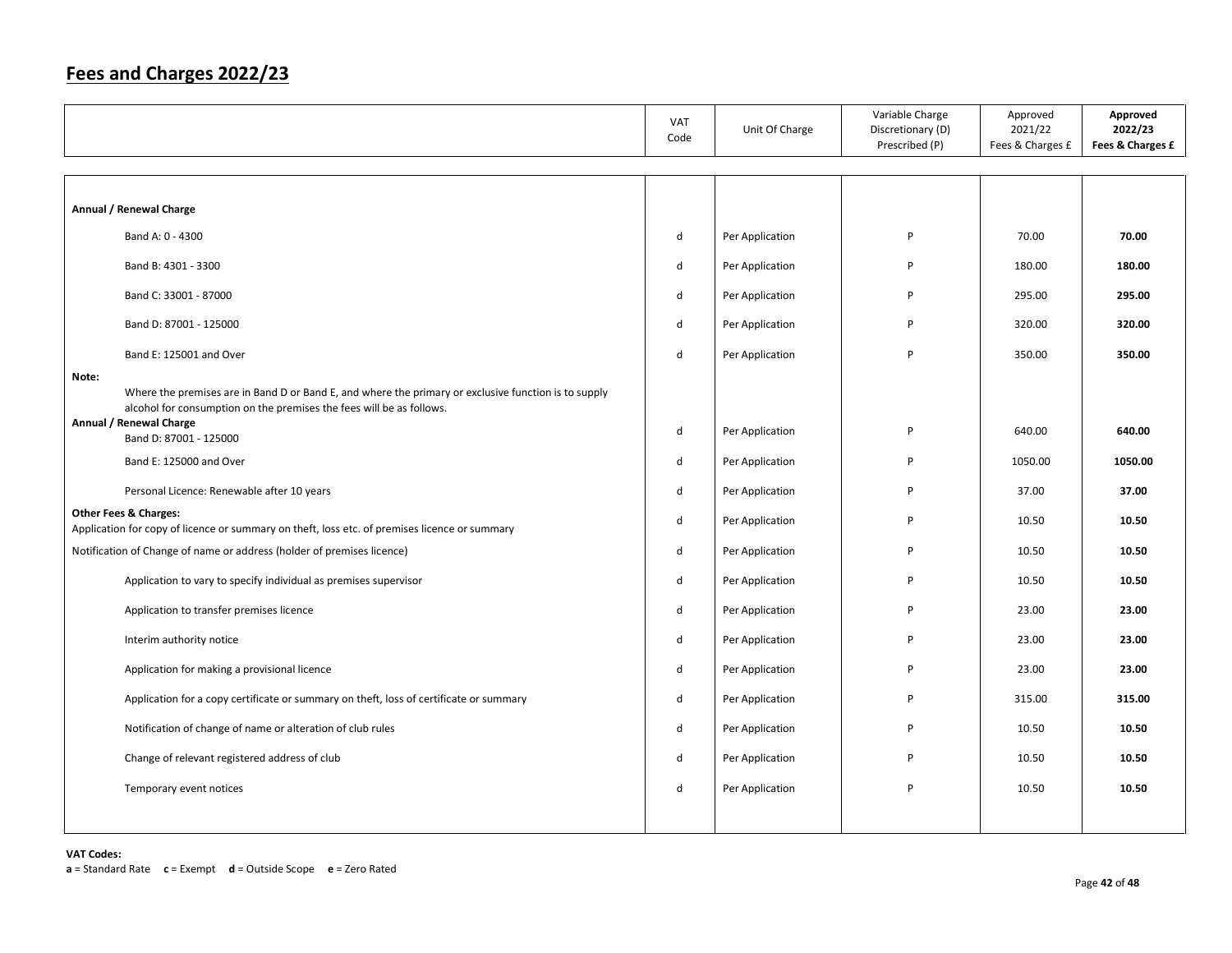|                                                                                                                                                                                                                        | VAT<br>Code                 | Unit Of Charge  | Variable Charge<br>Discretionary (D)<br>Prescribed (P) | Approved<br>2021/22<br>Fees & Charges £ | Approved<br>2022/23<br>Fees & Charges £ |
|------------------------------------------------------------------------------------------------------------------------------------------------------------------------------------------------------------------------|-----------------------------|-----------------|--------------------------------------------------------|-----------------------------------------|-----------------------------------------|
|                                                                                                                                                                                                                        |                             |                 |                                                        |                                         |                                         |
|                                                                                                                                                                                                                        |                             |                 |                                                        |                                         |                                         |
| Application of copy of notice on theft, loss etc. of temporary event notice                                                                                                                                            | $\operatorname{\mathsf{d}}$ | Per Application | $\sf P$                                                | 21.00                                   | 21.00                                   |
| Application for copy of licence on theft, loss etc. of personal licence                                                                                                                                                | d                           | Per Application | $\mathsf{P}$                                           | 10.50                                   | 10.50                                   |
| Notification of change of name or address (personal licence)                                                                                                                                                           | d                           | Per Application | $\mathsf{P}$                                           | 10.50                                   | 10.50                                   |
| Notice of interest in any premises                                                                                                                                                                                     | ${\sf d}$                   | Per Application | $\sf P$                                                | 21.00                                   | 21.00                                   |
| Note: All the prescribed Licensing Act 2003 fees are currently prescribed in regulations to the act. New legislation is<br>anticipated whereby such fees shall be locally set but the date for this currently unknown. |                             |                 |                                                        |                                         |                                         |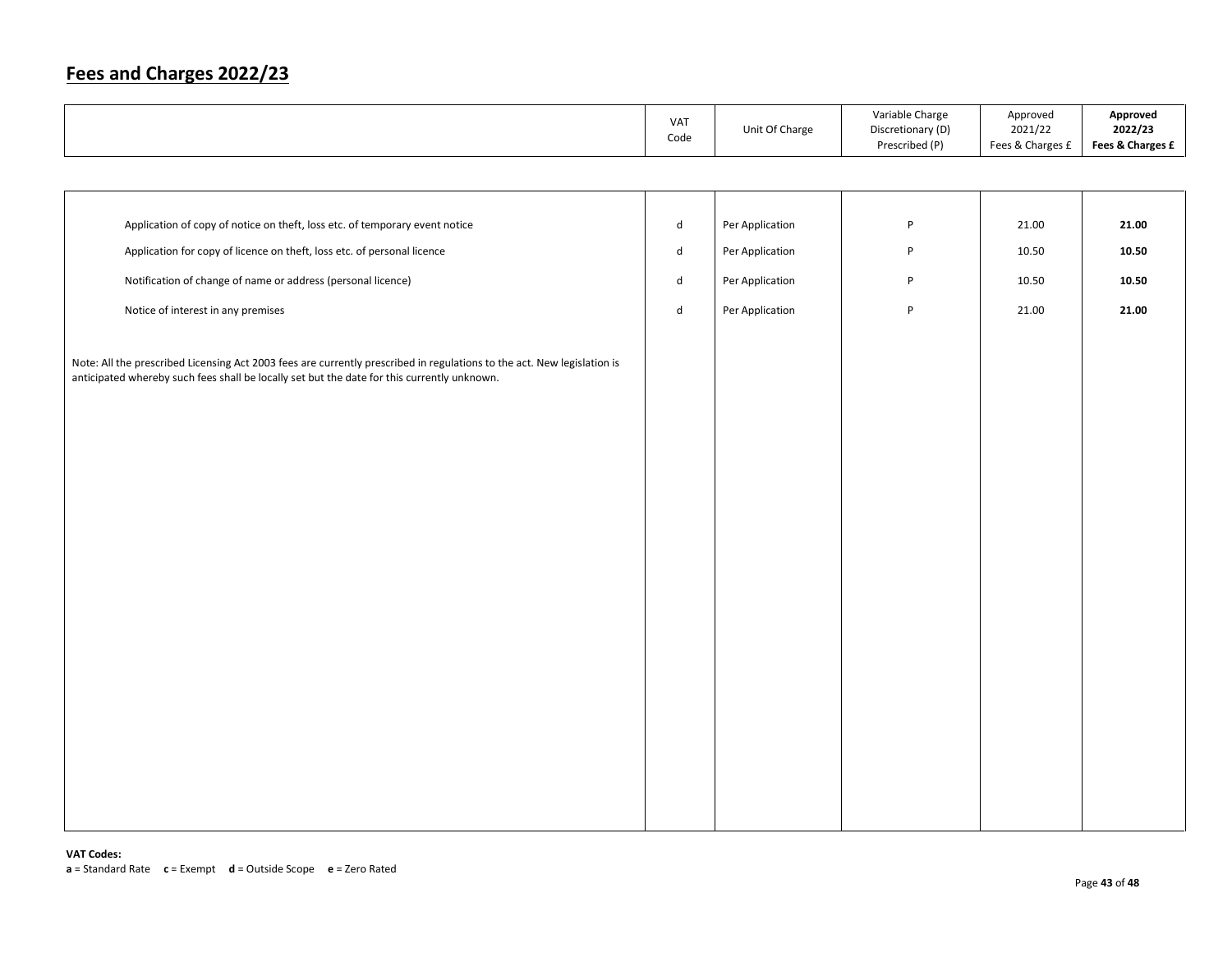| VA <sub>1</sub><br>Code | Unit Of Charge | Variable Charge<br>Discretionary (D)<br>Prescribed (P) | Approved<br>2021/22<br>Fees & Charges £ | Approved<br>2022/23<br>Fees & Charges £ |
|-------------------------|----------------|--------------------------------------------------------|-----------------------------------------|-----------------------------------------|
|                         |                |                                                        |                                         |                                         |

| <b>FINANCE AND DEMOCRACY COMMITTEE</b>                                                   |              |           |   |                                                             |                                                             |
|------------------------------------------------------------------------------------------|--------------|-----------|---|-------------------------------------------------------------|-------------------------------------------------------------|
|                                                                                          |              |           |   |                                                             |                                                             |
| <b>Revenues &amp; Benefits Service</b>                                                   |              |           |   |                                                             |                                                             |
| <b>Council Tax Administration</b>                                                        |              |           |   |                                                             |                                                             |
| Recovery of admin costs in issuing summonses & liability orders                          | d            | Each      | D | 72.50                                                       | 72.50                                                       |
| <b>Business Rates (NNDR) Administration</b>                                              |              |           |   |                                                             |                                                             |
| Recovery of admin costs in issuing summonses & liability orders                          | d            | Each      | D | 72.50                                                       | 72.50                                                       |
|                                                                                          |              |           |   |                                                             |                                                             |
| <b>Electoral Services</b>                                                                |              |           |   |                                                             |                                                             |
| <b>Register of Electors</b><br>Sale of copies :- (a) Data Format                         | $\mathsf{d}$ | Each      | P | 20.00<br>plus £1.50 per<br>1000 names (or<br>part)          | 20.00<br>plus £1.50 per<br>1000 names (or<br>part)          |
| (b) Printed Format<br>$\sim$                                                             | d            | Each      | P | 10.00<br>plus £5.00 per<br>1000 names (or<br>part)          | 10.00<br>plus £5.00 per<br>1000 names (or<br>part)          |
| Price of a copy of return or declaration of election expenses (or accompanying document) | d            | Each side | P | 0.20                                                        | 0.20                                                        |
| Sale of marked copies of Register / Absent Voters List<br>(a) Printed Format             | d            | Each      | P | 10.00<br>plus £2.00 per<br>1000 names (or<br>part)<br>10.00 | 10.00<br>plus £2.00 per<br>1000 names (or<br>part)<br>10.00 |
| (b) Data Format                                                                          | $\mathsf{d}$ | Each      | P | plus £1.00 per<br>1000 names (or<br>part)                   | plus £1.00 per<br>1000 names (or<br>part)                   |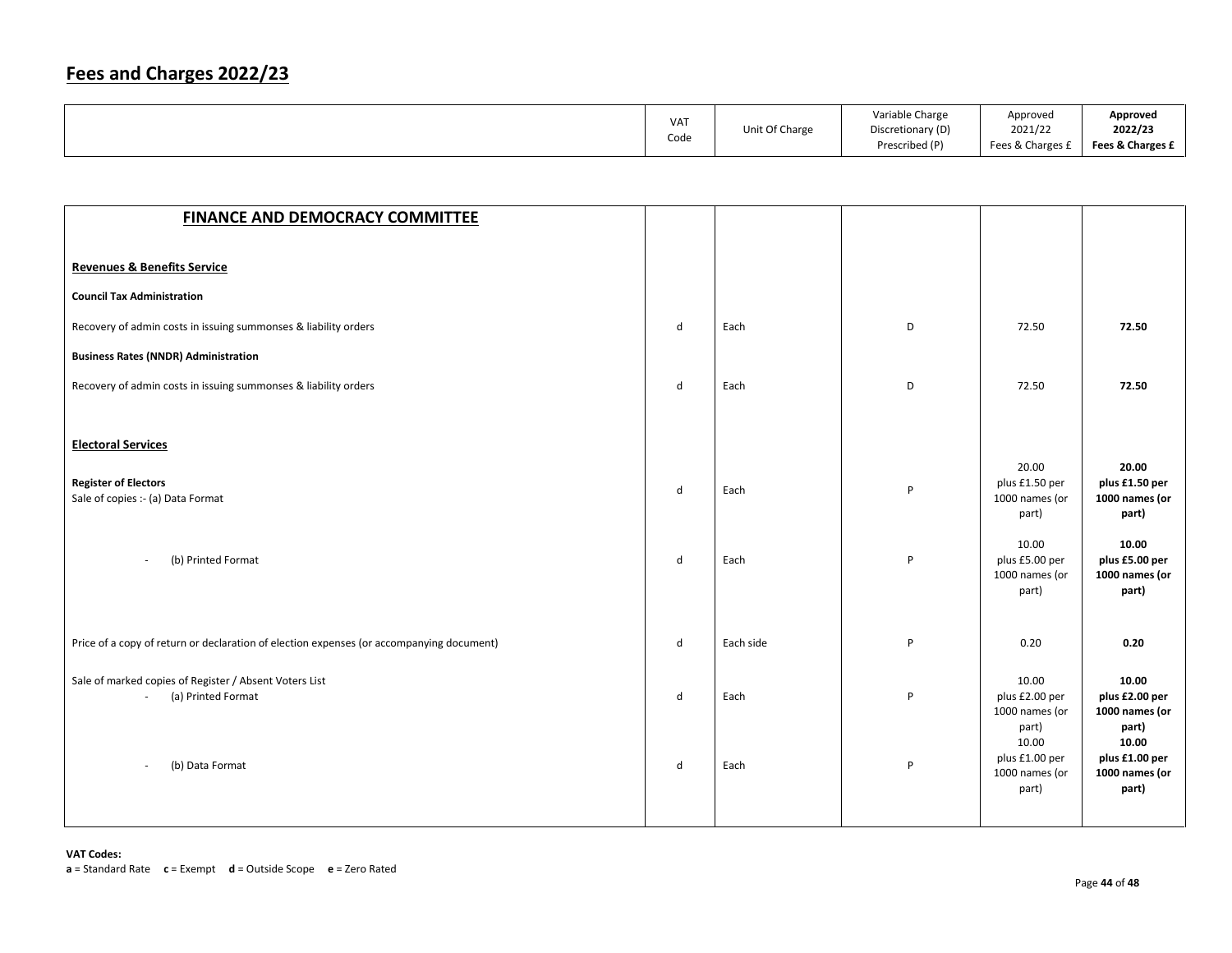| <b>VAT</b> | Unit Of Charge | Variable Charge<br>Discretionary (D) | Approved<br>2021/22 | Approved<br>2022/23 |
|------------|----------------|--------------------------------------|---------------------|---------------------|
| Code       |                | Prescribed (P)                       | Fees & Charges £    | Fees & Charges £    |

| $\mathsf{C}$ | Per transaction | D | 500.00            | 500.00            |
|--------------|-----------------|---|-------------------|-------------------|
| $\mathsf{C}$ | Per transaction | D | 825.00            | 825.00            |
| $\mathsf{C}$ | Per transaction | D | 1,000.00          | 1,000.00          |
| $\mathsf{C}$ | Per transaction | D | 1,250.00          | 1,250.00          |
| $\mathsf{C}$ | Per transaction | D | 3% of transaction | 3% of transaction |
|              |                 |   |                   |                   |
|              |                 |   |                   |                   |
| $\mathsf{C}$ | Per transaction | D | 750.00            | 750.00            |
| $\mathsf{C}$ | Per transaction | D | 950.00            | 950.00            |
| $\mathsf{C}$ | Per transaction | D | 500.00            | 500.00            |
|              |                 |   |                   |                   |
|              |                 |   |                   |                   |
|              |                 |   |                   |                   |
| $\mathsf{C}$ | Per transaction | D | 300.00            | 300.00            |
| $\mathsf{C}$ | Per transaction | D | 400.00            | 400.00            |
| $\mathsf{C}$ | Per transaction | D | 200.00            | 200.00            |
|              |                 |   |                   |                   |
|              |                 |   |                   |                   |
|              |                 |   |                   |                   |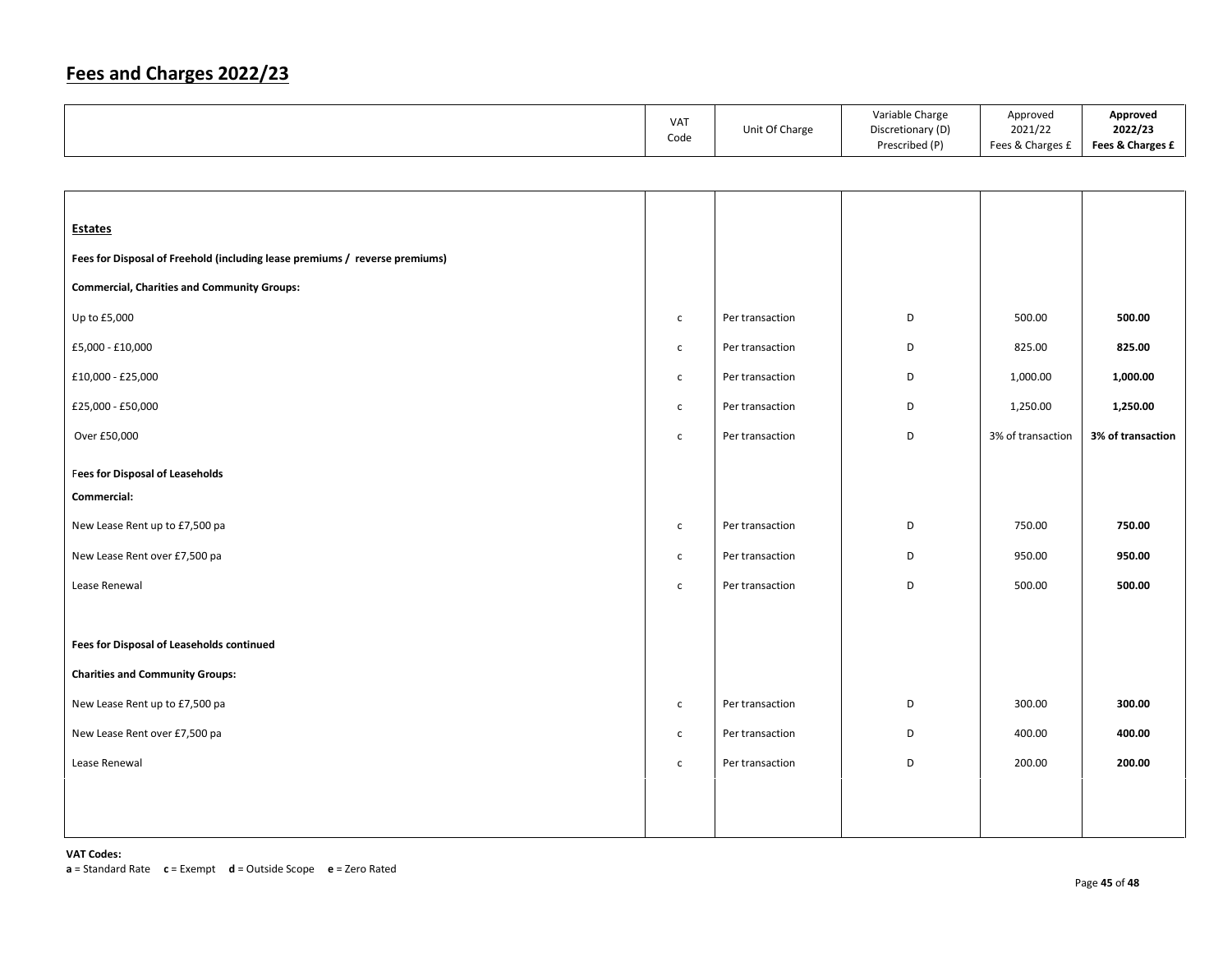|                                                  | VAT<br>Code  | Unit Of Charge  | Variable Charge<br>Discretionary (D)<br>Prescribed (P) | Approved<br>2021/22<br>Fees & Charges £ | Approved<br>2022/23<br>Fees & Charges £ |
|--------------------------------------------------|--------------|-----------------|--------------------------------------------------------|-----------------------------------------|-----------------------------------------|
|                                                  |              |                 |                                                        |                                         |                                         |
|                                                  |              |                 |                                                        |                                         |                                         |
| Fees for Easements, Licences and Agreements      |              |                 |                                                        |                                         |                                         |
| Commercial:                                      |              |                 |                                                        |                                         |                                         |
| Less than 1 year                                 | $\mathsf{C}$ | Per transaction | D                                                      | 350.00                                  | 350.00                                  |
| Over 1 year                                      | $\mathsf{C}$ | Per transaction | D                                                      | 500.00                                  | 500.00                                  |
| Licence Renewals                                 | $\mathsf{C}$ | Per transaction | D                                                      | 150.00                                  | 150.00                                  |
| <b>Charities and Community Groups:</b>           |              |                 |                                                        |                                         |                                         |
| Less than 1 year                                 | $\mathsf{C}$ | Per transaction | D                                                      | 50.00                                   | 50.00                                   |
| Over 1 year                                      | $\mathsf{C}$ | Per transaction | D                                                      | 150.00                                  | 150.00                                  |
| Licence Renewals                                 | $\mathsf{C}$ | Per transaction | D                                                      | 50.00                                   | 50.00                                   |
| Fees for Assignment, Alterations and User Clause |              |                 |                                                        |                                         |                                         |
| Commercial:                                      |              |                 |                                                        |                                         |                                         |
| Assignment without Guarantor / Rent Deposit      | $\mathsf{C}$ | Per transaction | D                                                      | 750.00                                  | 750.00                                  |
| Assignment with Guarantor / Rent Deposit         | $\mathsf{C}$ | Per transaction | D                                                      | 950.00                                  | 950.00                                  |
| Licence to alter / vary terms within a lease     | $\mathsf{c}$ | Per transaction | D                                                      | 950.00                                  | 950.00                                  |
| Commercial:                                      |              |                 |                                                        |                                         |                                         |
| Change of User Clause                            | $\mathsf{C}$ | Per transaction | D                                                      | Negotiable-<br>minimum £850             | Negotiable-<br>minimum £850             |
| <b>Charities and Community Groups:</b>           |              |                 |                                                        |                                         |                                         |
| Assignment without Guarantor / Rent Deposit      | $\mathsf{C}$ | Per transaction | D                                                      | 250.00                                  | 250.00                                  |
| Assignment with Guarantor / Rent Deposit         | $\mathsf{C}$ | Per transaction | D                                                      | 350.00                                  | 350.00                                  |
|                                                  |              |                 |                                                        |                                         |                                         |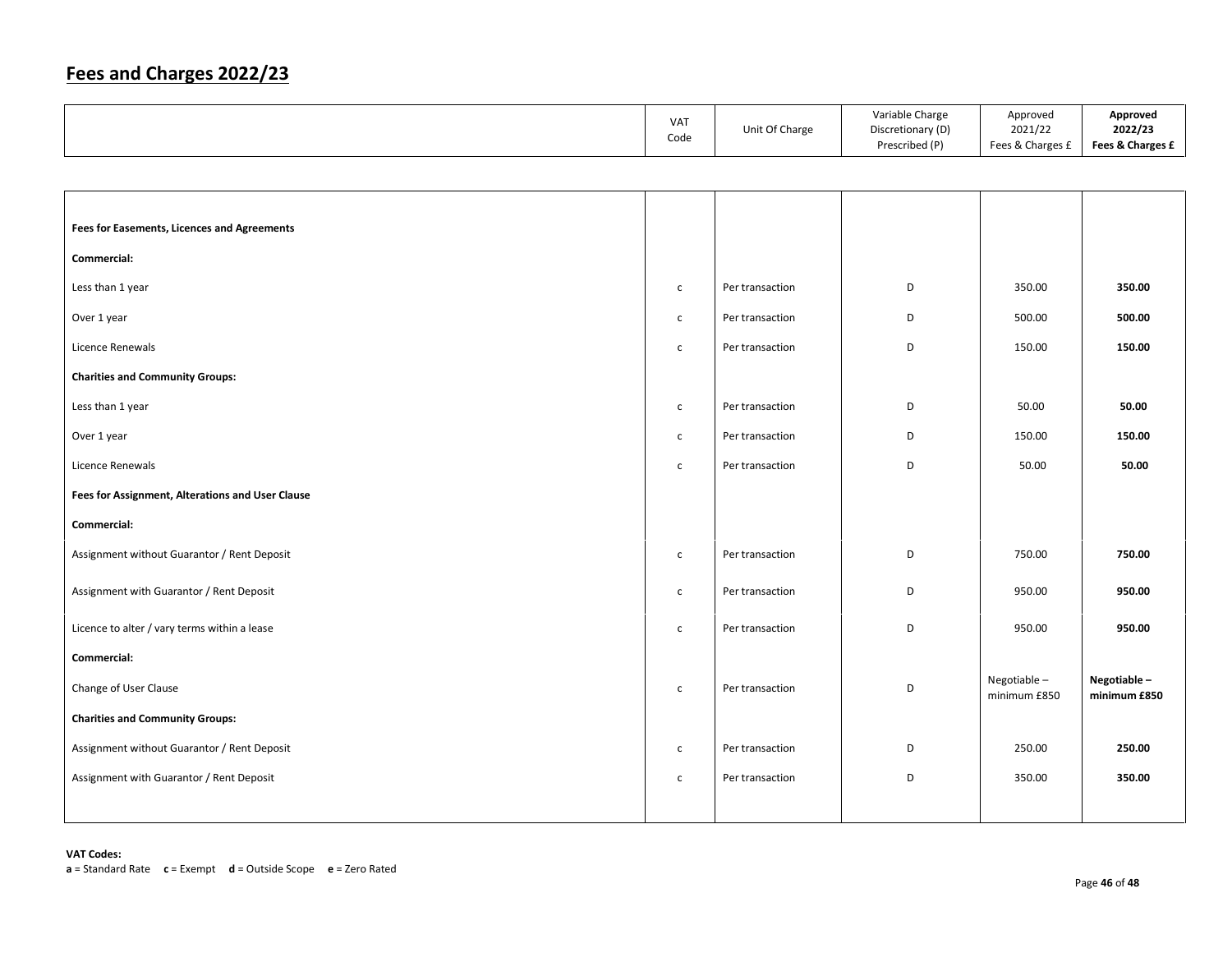|                                                                                                                 | VAT<br>Code  | Unit Of Charge  | Variable Charge<br>Discretionary (D)<br>Prescribed (P) | Approved<br>2021/22<br>Fees & Charges £ | Approved<br>2022/23<br>Fees & Charges £ |
|-----------------------------------------------------------------------------------------------------------------|--------------|-----------------|--------------------------------------------------------|-----------------------------------------|-----------------------------------------|
| Fees for Assignment, Alterations and User Cause continued                                                       |              |                 |                                                        |                                         |                                         |
| <b>Charities and Community Groups:</b>                                                                          |              |                 |                                                        |                                         |                                         |
| Licence to alter / vary terms within a lease                                                                    | $\mathsf{c}$ | Per transaction | D                                                      | 500.00                                  | 500.00                                  |
| Change of User Clause                                                                                           | $\mathsf{c}$ | Per transaction | D                                                      | 450.00                                  | 450.00                                  |
| Fees for Surrender / Re-Gear of Leasehold Interest                                                              |              |                 |                                                        |                                         |                                         |
| Commercial:                                                                                                     |              |                 |                                                        |                                         |                                         |
| Surrender                                                                                                       | $\mathsf{C}$ | Per transaction | D                                                      | 750.00*                                 | 750.00*                                 |
| Re-Gear of Leasehold                                                                                            | $\mathsf{C}$ | Per transaction | D                                                      | 1,250.00*                               | 1,250.00*                               |
| * represents a minimum - premium fees apply                                                                     |              |                 |                                                        |                                         |                                         |
| Fees for Statutory Management / Covenant Breach                                                                 |              |                 |                                                        |                                         |                                         |
| Commercial:                                                                                                     | $\mathsf{C}$ | Per transaction | D                                                      | 750.00                                  | 750.00                                  |
| S146 Notice                                                                                                     | $\mathsf{c}$ | Per transaction | D                                                      | 650.00                                  | 650.00                                  |
| <b>Other Covenant Breaches</b>                                                                                  |              |                 |                                                        |                                         |                                         |
| <b>Charities and Community Groups:</b>                                                                          |              |                 |                                                        |                                         |                                         |
| S146 Notice                                                                                                     | $\mathsf{C}$ | Per transaction | D                                                      | 250.00                                  | 250.00                                  |
| <b>Other Covenant Breaches</b>                                                                                  | $\mathsf{C}$ | Per transaction | D                                                      | 150.00                                  | 150.00                                  |
| <b>Note - All Transactions</b>                                                                                  |              |                 |                                                        |                                         |                                         |
| All transactions (most cases will be within the set price scale but more complex cases charges may exceed this) | $\mathsf{C}$ | Per transaction | D                                                      | 500.00-1500.00                          | 500.00-1500.00                          |
|                                                                                                                 |              |                 |                                                        |                                         |                                         |
|                                                                                                                 |              |                 |                                                        |                                         |                                         |
|                                                                                                                 |              |                 |                                                        |                                         |                                         |
|                                                                                                                 |              |                 |                                                        |                                         |                                         |